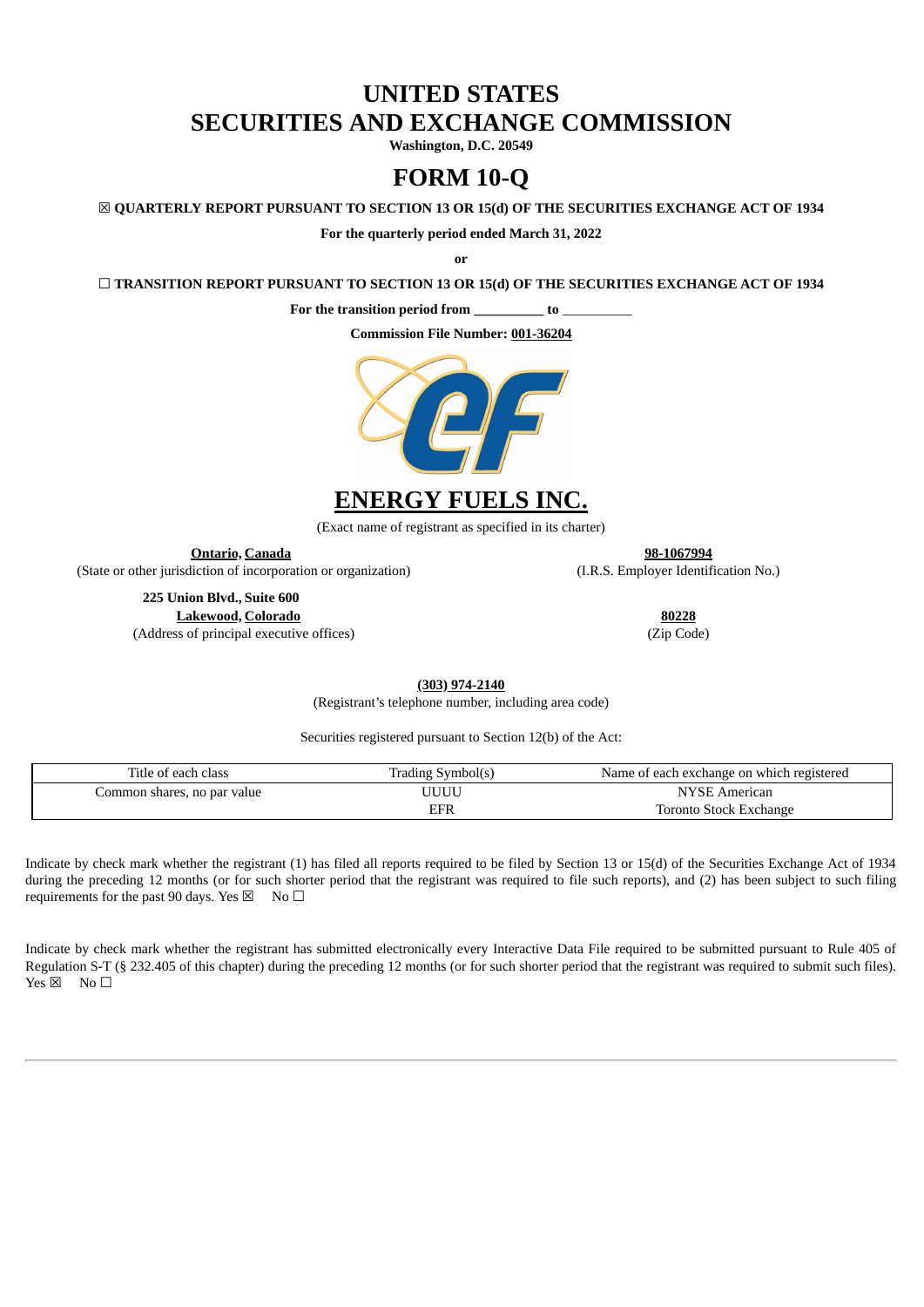Indicate by check mark whether the registrant is a large accelerated filer, an accelerated filer, a non-accelerated filer, a smaller reporting company, or an emerging growth company. See the definitions of "large accelerated filer," "accelerated filer," "smaller reporting company," and "emerging growth company" in Rule 12b-2 of the Exchange Act.

Emerging growth company  $\Box$ 

Large accelerated filer ☒ Accelerated filer ☐ Non-accelerated filer □ smaller reporting company □ Smaller reporting company □

If an emerging growth company, indicate by check mark if the registrant has elected not to use the extended transition period for complying with any new or revised financial accounting standards provided pursuant to Section 13(a) of the Exchange Act.  $\Box$ 

Indicate by check mark whether the registrant is a shell company (as defined in Rule 12b-2 of the Act): Yes  $\Box$  No  $\boxtimes$ 

As of May 13, 2022, the registrant had 157,566,392 common shares, without par value, outstanding.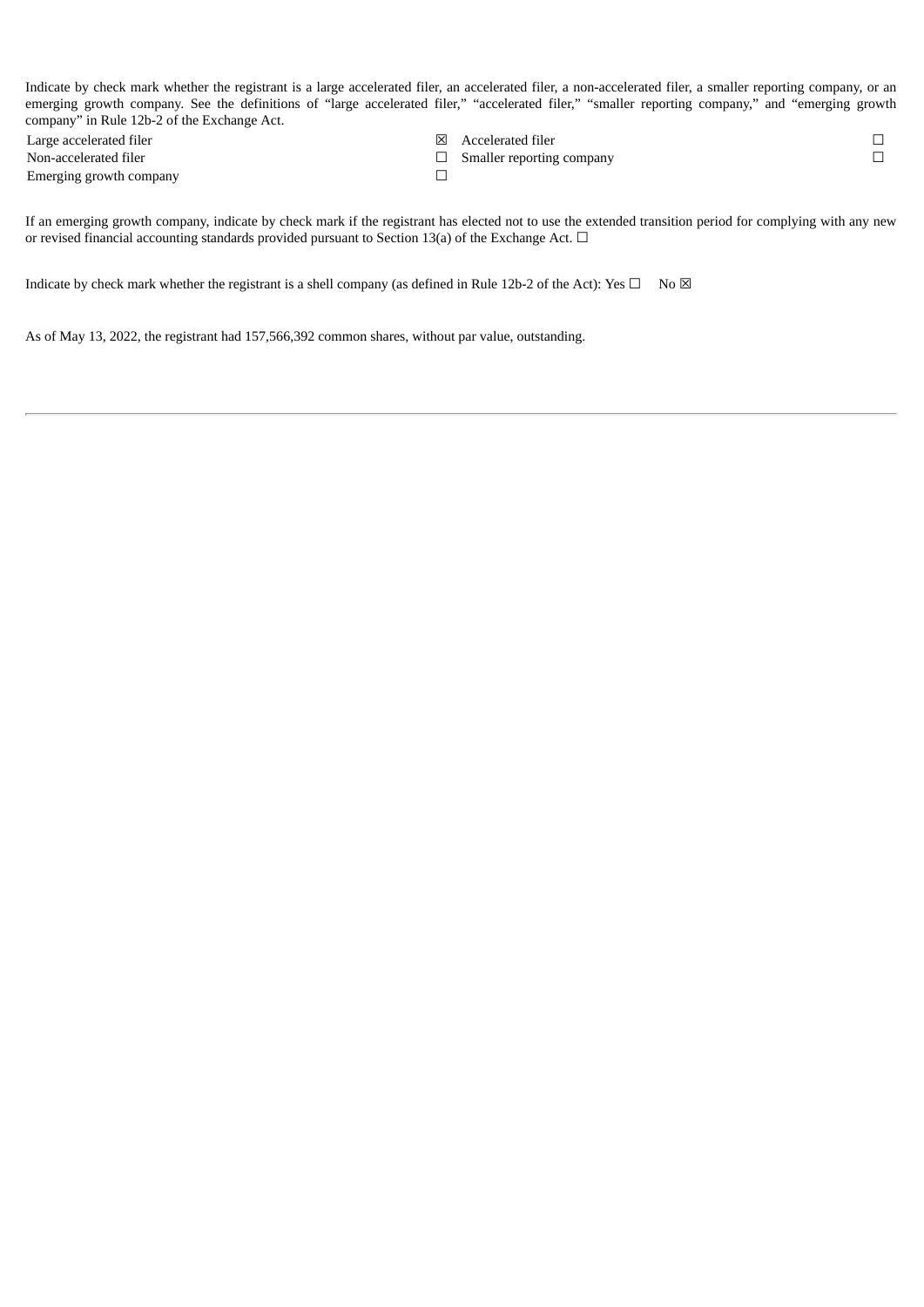# **ENERGY FUELS INC. FORM 10-Q For the Quarter Ended March 31, 2022 INDEX**

|                                                                                               | Page |  |  |  |  |  |  |  |  |
|-----------------------------------------------------------------------------------------------|------|--|--|--|--|--|--|--|--|
| <b>PART I - FINANCIAL INFORMATION</b>                                                         |      |  |  |  |  |  |  |  |  |
| <b>ITEM 1. CONDENSED CONSOLIDATED FINANCIAL STATEMENTS</b>                                    | 9    |  |  |  |  |  |  |  |  |
| ITEM 2. MANAGEMENT'S DISCUSSION AND ANALYSIS OF FINANCIAL CONDITION AND RESULTS OF OPERATIONS | 26   |  |  |  |  |  |  |  |  |
| <u>ITEM 3. QUANTITATIVE AND QUALITATIVE DISCLOSURES ABOUT MARKET RISK</u>                     | 40   |  |  |  |  |  |  |  |  |
| <b>ITEM 4. CONTROLS AND PROCEDURES</b>                                                        | 41   |  |  |  |  |  |  |  |  |
| <b>PART II - OTHER INFORMATION</b>                                                            |      |  |  |  |  |  |  |  |  |
| <b>ITEM 1. LEGAL PROCEEDINGS</b>                                                              | 42   |  |  |  |  |  |  |  |  |
| <b>ITEM 1A. RISK FACTORS</b>                                                                  | 42   |  |  |  |  |  |  |  |  |
| <b>ITEM 2. UNREGISTERED SALES OF EQUITY SECURITIES AND USE OF PROCEEDS</b>                    | 42   |  |  |  |  |  |  |  |  |
| <b>ITEM 3. DEFAULTS UPON SENIOR SECURITIES</b>                                                | 42   |  |  |  |  |  |  |  |  |
| <b>ITEM 4. MINE SAFETY DISCLOSURE</b>                                                         | 42   |  |  |  |  |  |  |  |  |
| <b>ITEM 5. OTHER INFORMATION</b>                                                              | 42   |  |  |  |  |  |  |  |  |
| <b>ITEM 6. EXHIBITS</b>                                                                       | 42   |  |  |  |  |  |  |  |  |
|                                                                                               |      |  |  |  |  |  |  |  |  |

# **SIGNATURES**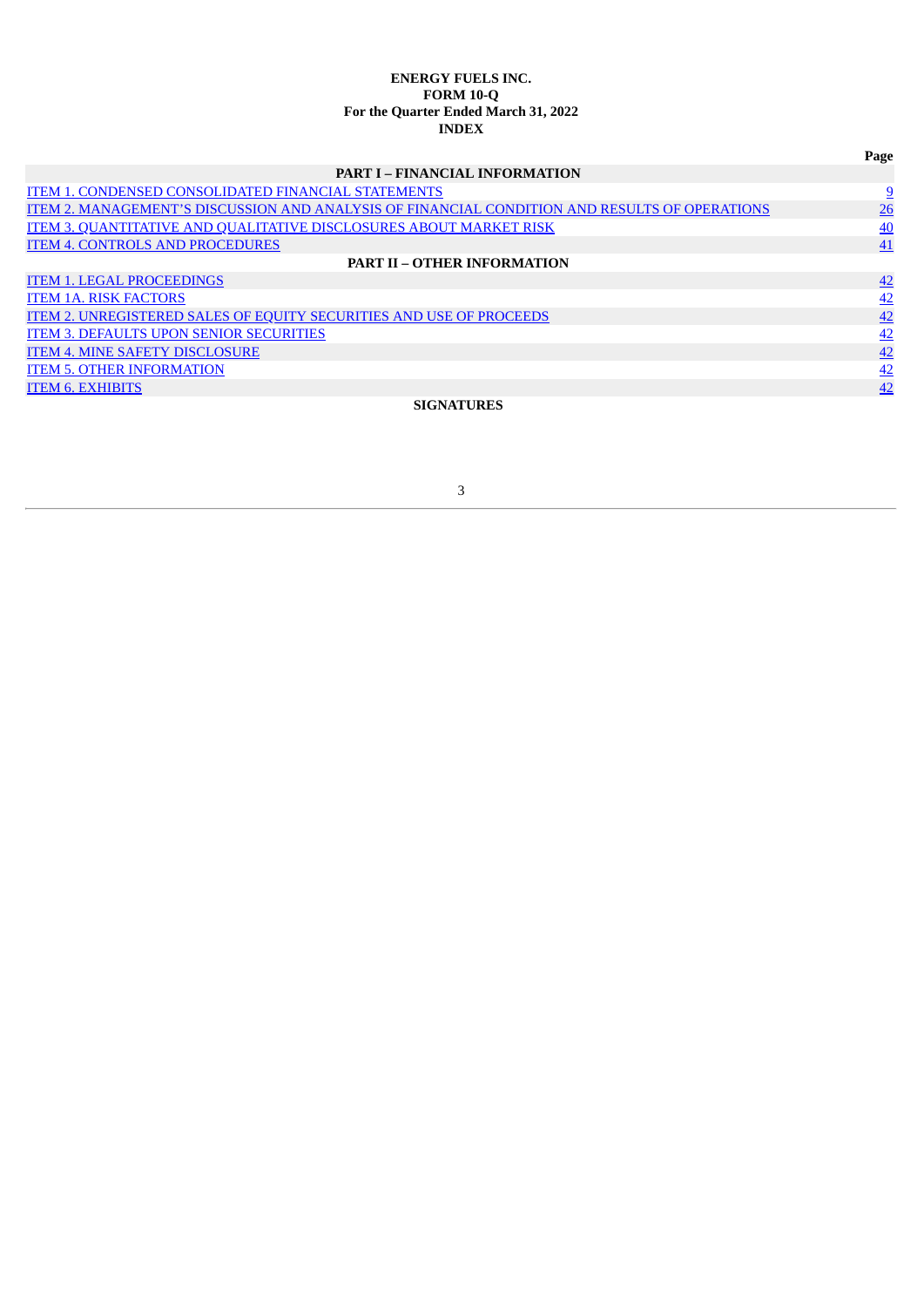## **CAUTIONARY STATEMENT REGARDING FORWARD-LOOKING STATEMENTS**

This Quarterly Report and the exhibits attached hereto (the "**Quarterly Report**") contain "forward-looking statements" within the meaning of applicable United States ("**U.S.**") and Canadian securities laws, which may include, but are not limited to, statements with respect to Energy Fuels Inc.'s (the "**Company**" or "**Energy Fuels**"): anticipated results and progress of our operations in future periods, planned exploration, if warranted, development of our properties, plans related to our business, including our rare earth element ("**REE**") initiatives, and other matters that may occur in the future, any expectation related to the proposed establishment of a uranium reserve for the United States (the "**U.S. Uranium Reserve**") pursuant to the COVID-Relief and Omnibus Spending Bill, which includes \$75 million for the establishment of a strategic U.S. Uranium Reserve and was signed into law on December 27, 2020, any expectation related to any additional or future recommendations of the United States Nuclear Fuel Working Group (the "**U.S. Nuclear Fuel Working Group**" or "**Working Group**"), any plans we may have with regard to REE production, any plans we may have with respect to the recovery of radioisotopes for use in the production of medical isotope therapeutics, any plans we may have to evaluate the ramp-up of production at any of our properties, and the expected costs of production of any properties that may be ramped up. These statements relate to analyses and other information that are based on forecasts of future results, estimates of amounts not yet determinable and assumptions of management.

Any statements that express or involve discussions with respect to predictions, expectations, beliefs, plans, projections, objectives, schedules, assumptions, future events, or performance (often, but not always, using words or phrases such as "expects" or "does not expect," "is expected," "is likely," "budgets," "scheduled," "forecasts," "intends," "anticipates" or "does not anticipate," "continues," "plans," "estimates," or "believes," and similar expressions or variations of such words and phrases or statements stating that certain actions, events or results "may," "could," "would," "might," or "will" be taken, occur or be achieved) are not statements of historical fact and may be forward-looking statements.

Forward-looking statements are based on the opinions and estimates of management as of the date such statements are made. We believe that the expectations reflected in these forward-looking statements are reasonable, but no assurance can be given that these expectations will prove to be correct, and such forward-looking statements included in, or incorporated by reference into, this Quarterly Report should not be unduly relied upon. This information speaks only as of the date of this Quarterly Report.

Readers are cautioned that it would be unreasonable to rely on any such forward-looking statements and information as creating any legal rights, and that the statements and information are not guarantees and may involve known and unknown risks and uncertainties, and that actual results are likely to differ (and may differ materially) and objectives and strategies may differ or change from those expressed or implied in the forward-looking statements or information as a result of various factors. Such risks and uncertainties include global economic risks such as the occurrence of a pandemic, risks associated with our ramp-up to commercial production of an REE carbonate ("**RE Carbonate**"), risks associated with the potential recovery of radioisotopes for use in the production of medical isotope therapeutics, and risks generally encountered in the exploration, development, operation, and closure of mineral properties and processing and recovery facilities, as well as risks related to the proposed establishment of a U.S. Uranium Reserve and risks related to any additional or future recommendations of the U.S. Nuclear Fuel Working Group not benefiting us in any material way. Forward-looking statements are subject to a variety of known and unknown risks, uncertainties and other factors which could cause actual events or results to differ from those expressed or implied by the forward-looking statements, including, without limitation the following risks (the "**Risk Factor Summary**"):

- global economic risks, including the occurrence of unforeseen or catastrophic events, such as political unrest, wars or the emergence of a pandemic or other widespread health emergency, which could create economic and financial disruptions and require us to reduce or cease operations at some or all of our facilities for an indeterminate period of time, and which could have a material impact on our business, operations, personnel and financial condition;
- risks associated with Mineral Reserve and Mineral Resource estimates, including the risk of errors in assumptions or methodologies;
- risks associated with changes to applicable Mineral Reserve and Mineral Resource estimates disclosure rules and regulations;
- risks associated with estimating mineral extraction and recovery, forecasting future price levels necessary to support mineral extraction and recovery, and our ability to increase mineral extraction and recovery in response to any increases in commodity prices or other market conditions; • uncertainties and liabilities inherent to conventional mineral extraction and recovery and/or *in situ* recovery ("**ISR**");
- risks associated with our ramp-up to commercial production of RE Carbonate and potentially other REE and REE-related value-added processes and facilities, at our White Mesa Mill (the "**White Mesa Mill**" or the "**Mill**") in Utah or elsewhere including the risk: that we may not be able to produce RE Carbonate that meets commercial specifications at commercial levels or at all, or at acceptable cost levels; of not being able to secure adequate supplies of uranium and REE bearing ores in the future at satisfactory costs to us; of not being able to increase our sources of uranium and REE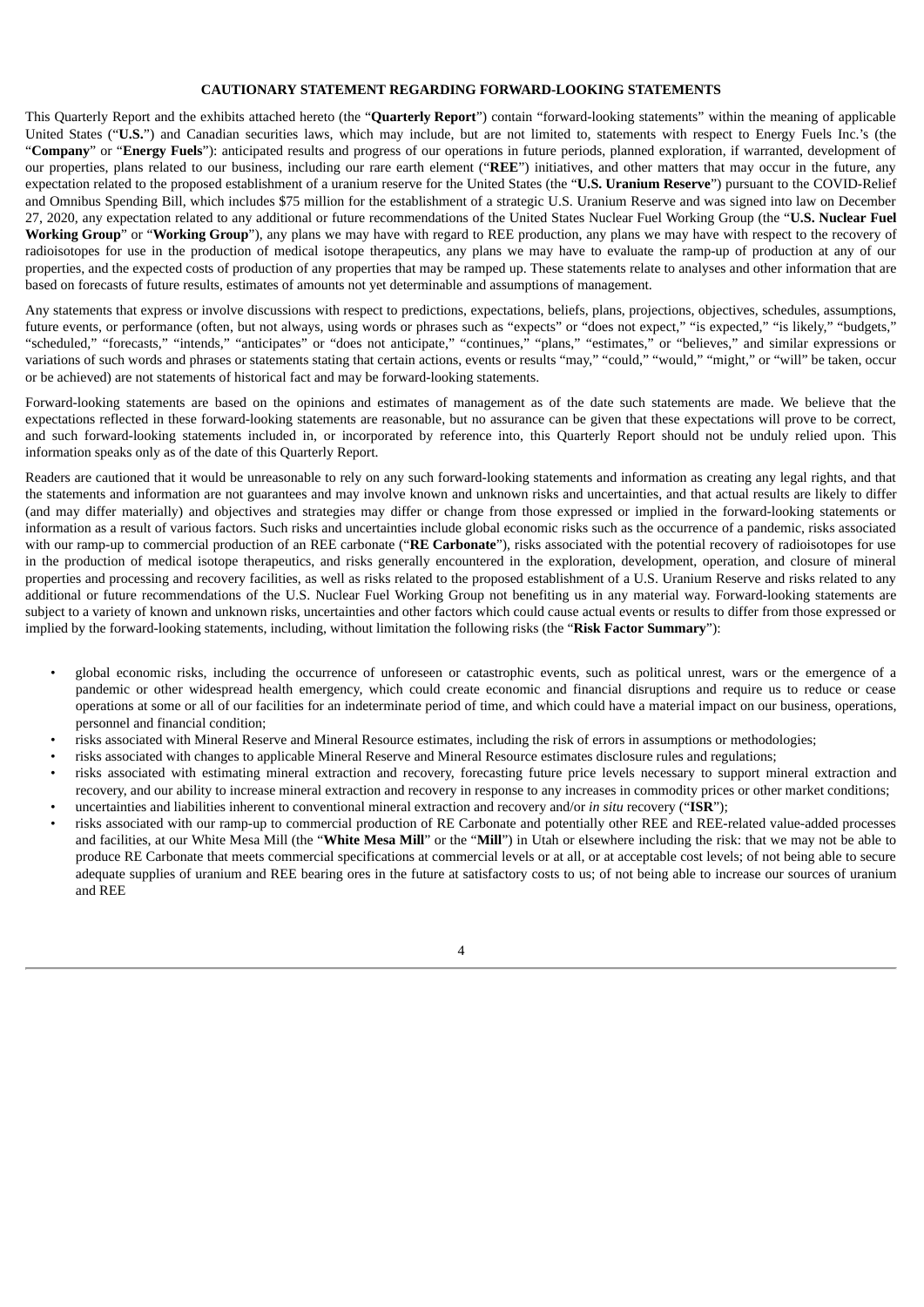bearing ores to meet future planned production goals; of not being able to sell the RE Carbonate we produce at acceptable prices to us; of not being able to successfully construct and operate an REE separation facility, and potentially other downstream REE activities, including metalmaking and alloying, in the future, which are currently being evaluated; of legal and regulatory challenges and delays; and the risk of technological or market changes that could impact the REE industry or our competitive position;

- risks associated with the establishment of a U.S. Uranium Reserve, being subject to appropriation by the U.S. Congress, and details of implementation of the U.S. Uranium Reserve;
- risks associated with any additional recommendations of the U.S. Nuclear Fuel Working Group not benefiting us;
- risks associated with the change in administration, or its lack of support of mining, uranium mining, nuclear energy or other aspects of our business, including not supporting the proposed establishment of a U.S. Uranium Reserve included in the COVID-Relief and Omnibus Spending Bill passed by the U.S. Congress in December 2020;
- geological, technical and processing problems, including unanticipated metallurgical difficulties, less than expected recoveries, ground control problems, process upsets, and equipment malfunctions;
- risks associated with the depletion of existing Mineral Resources through mining or extraction, without replacement with comparable Mineral Resources;
- risks associated with identifying and obtaining adequate quantities of other uranium-bearing materials not derived from conventional material and sourced by third parties ("**Alternate Feed Materials**") and other feed sources required for the operation of our Mill;
- risks associated with labor costs, labor disturbances, and unavailability of skilled labor;
- risks associated with the availability and/or fluctuations in the costs of raw materials and consumables used in our production processes;
- risks and costs associated with environmental compliance and permitting, including those created by changes in environmental legislation and regulation, and delays in obtaining permits and licenses that could impact expected mineral extraction and recovery levels and costs;
- actions taken by regulatory authorities with respect to mineral extraction and recovery activities;
- risks associated with our dependence on third parties in the provision of transportation and other critical services;
- risks associated with our ability to obtain, extend or renew land tenure, including mineral leases and surface use agreements, on favorable terms or at all;
- risks associated with our ability to negotiate access rights on certain properties on favorable terms or at all;
- risks associated with potential information security incidents, including cybersecurity breaches;
- risks that we may compromise or lose our proprietary technology or intellectual property in certain circumstances, which could result in a loss in our competitive position and/or the value of our intangible assets;
- risks associated with us potentially not being able to successfully develop, attract and retain qualified management personnel in the future, given that the number of individuals with significant experience in the uranium, vanadium, REE and radioisotope industries is relatively small;
- the adequacy of our insurance coverage;
- uncertainty as to reclamation and decommissioning liabilities;
- the ability of our bonding companies to require increases in the collateral required to secure reclamation obligations;
- the potential for, and outcome of, litigation and other legal proceedings, including potential injunctions pending the outcome of such litigation and proceedings;
- our ability to meet our obligations to our creditors;
- our ability to access credit facilities on favorable terms;
- risks associated with our relationships with our business and joint venture partners;
- failure to obtain industry partner, government, and other third-party consents and approvals, when required;
- competition for, among other things, capital, mineral properties, and skilled personnel;
- failure to complete and integrate proposed acquisitions, or incorrect assessment of the value of completed acquisitions;
- risks posed by fluctuations in share price levels, exchange rates and interest rates, and general economic conditions;
- risks inherent in our and industry analysts' forecasts or predictions of future uranium, vanadium, copper and REE price levels, including the prices for RE Carbonates, REE oxides, REE metals and REE metal alloys;
- market prices of uranium, vanadium, copper and REEs, which are cyclical and subject to substantial price fluctuations;
- risks associated with our uranium sales, if any, being required to be made at spot prices, unless we are able to enter into new long-term contracts at satisfactory prices in the future;
- risks associated with our vanadium sales, if any, generally being required to be made at spot prices;
- risks associated with our proposed RE Carbonate sales, if any, being tied in whole or in part to REE spot prices;
- failure to obtain suitable uranium sales terms at satisfactory prices in the future, including spot and term sale contracts;
- failure to obtain suitable vanadium sales terms at satisfactory prices in the future;
- failure to obtain suitable copper or REE sales terms at satisfactory prices in the future;
- risks associated with any expectation that we will be successful in helping the U.S. Environmental Protection Agency ("**EPA**") and Navajo Nation address the clean-up of historic abandoned uranium mines;

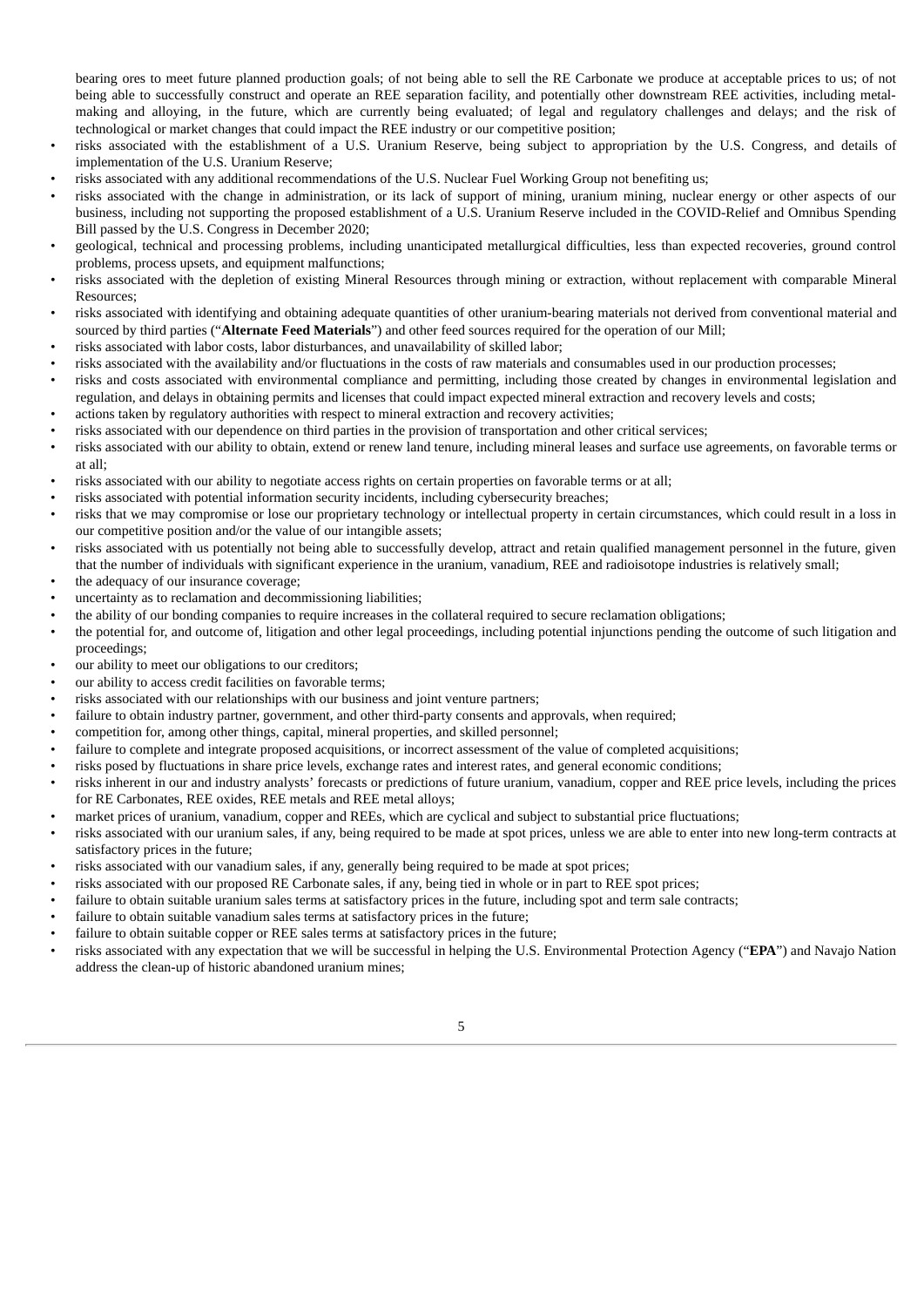- risks associated with asset impairment as a result of market conditions;
- risks associated with lack of access to markets and the ability to access capital;
- the market price of our securities;
- public resistance to nuclear energy or uranium extraction and recovery;
- governmental resistance to nuclear energy or uranium extraction or recovery;
- risks associated with inaccurate or nonobjective media coverage of our activities and the impact such coverage may have on the public, the market for our securities, government relations, permitting activities and legal challenges, as well as the costs to us of responding to such coverage;
- risks associated with potential impacts of public perceptions on our commercial relations;
- uranium industry competition, international trade restrictions and the impacts on world commodity prices of foreign state subsidized production;
- risks associated with foreign governmental actions, policies, laws, rules and regulations, and foreign state subsidized enterprises, with respect to REE production and sales, which could impact REE prices available to us and impact our access to global and domestic markets for the supply of REE-bearing ores and the sale of RE Carbonate and other REE products and services to world and domestic markets;
- risks associated with our involvement in industry petitions for trade remedies and the extension of the Russian Suspension Agreement, including the costs of pursuing such remedies and the potential for negative responses or repercussions from various interest groups, consumers of uranium, and participants in other phases of the nuclear fuel cycle, both domestically and abroad;
- risks associated with governmental actions, policies, laws, rules and regulations with respect to nuclear energy or uranium extraction and recovery;
- risks related to potentially higher than expected costs related to any of our projects or facilities; risks related to our ability to recover copper from our Pinyon Plain uranium project mineralized materials;
- risks related to stock price, volume volatility and recent market events;
- risks related to our ability to maintain our listing on the NYSE American and the Toronto Stock Exchange ("**TSX**");
- risks related to our ability to maintain our inclusion in various stock indices;
- risks related to dilution of currently outstanding shares from additional share issuances, depletion of assets, etc.;
- risks related to our securities, including securities regulations, and our lack of dividends;
- risks related to our issuance of additional common shares under our At-the-Market ("**ATM**") program or otherwise to provide adequate liquidity in depressed commodity market circumstances;
- risks related to acquisition and integration issues, or related to defects in title to our mineral properties;
- risks related to our method of accounting for equity investments in other companies potentially resulting in material changes to our financial results that are not fully within our control;
- risks related to any material weakness that may be identified in our internal controls over financial reporting. If we are unable to implement/maintain effective internal controls over financial reporting, investors may lose confidence in the accuracy and completeness of our financial reports, negatively affecting the market price of our common stock;
- risks of amendment to mining laws, including the imposition of any royalties on minerals extracted from federal lands, the designation of national monuments, mineral withdrawals or similar actions, which could adversely impact our affected properties or our ability to operate our affected properties; and
- risks related to our potential recovery of radioisotopes at the Mill for use in the development and production of emerging targeted alpha therapy ("**TAT**") cancer therapeutics, including any expectation that: such potential recovery will be feasible or that the radioisotopes will be able to be sold on a commercial basis; all required licenses, permits and regulatory approvals will be obtained on a timely basis or at all; the cancer treatment therapeutics will receive all approvals and will be commercially successful; and the risk of technological or market changes that could impact the TAT industry or our competitive position.

Such statements are based on a number of assumptions which may prove to be incorrect, including, but not limited to, the following assumptions: that there is no material deterioration in general business and economic conditions; that there is no unanticipated fluctuation of interest rates and foreign exchange rates; that the supply and demand for, deliveries of, and the level and volatility of prices of uranium, vanadium, REEs and our other primary metals, radioisotopes and minerals develop as expected; that uranium, vanadium and REE prices required to reach, sustain or increase expected or forecasted production levels are realized as expected; that our proposed RE Carbonate production or any other REE activities, our proposed radioisotope program, or other potential production activities will be technically or commercially successful; that we receive regulatory and governmental approvals for our development projects and other operations on a timely basis; that we are able to operate our mineral properties and processing facilities as expected; that we are able to implement new process technologies and operations as expected; that existing licenses and permits are renewed as required; that we are able to obtain financing for our development projects on reasonable terms; that we are able to procure mining equipment and operating supplies in sufficient quantities and on a timely basis; that engineering and construction timetables and capital costs for our development and expansion projects and restarting projects on standby are not incorrectly estimated or affected by unforeseen circumstances;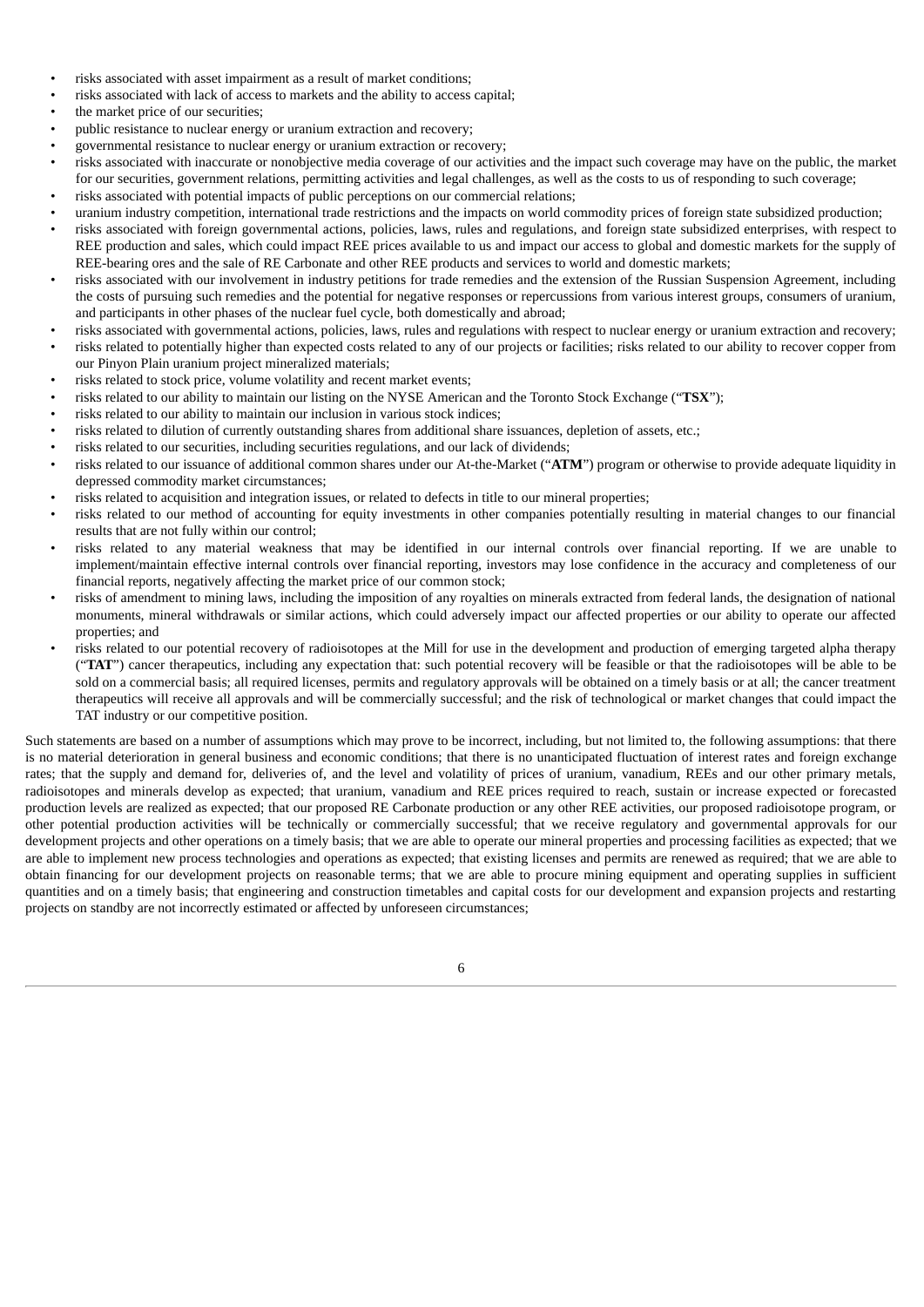that costs of closure of various operations are accurately estimated; that there are no unanticipated changes in collateral requirements for surety bonds; that there are no unanticipated changes to market competition; that our Mineral Reserve and Mineral Resource estimates are within reasonable bounds of accuracy (including with respect to size, grade and recoverability) and that the geological, operational and price assumptions on which these are based are reasonable; that environmental and other administrative and legal proceedings or disputes are satisfactorily resolved; that there are no significant changes to regulatory programs and requirements that would materially increase regulatory compliance costs, bonding costs or licensing/permitting requirements; and that we maintain ongoing relations with our employees and with our business and joint venture partners.

This list is not exhaustive of the factors that may affect our forward-looking statements. Some of the important risks and uncertainties that could affect forward-looking statements are described further under the section heading: Item 2. *Management's Discussion and Analysis of Financial Condition and Results of Operations* of this Quarterly Report. Although we have attempted to identify important factors that could cause actual results to differ materially from those described in forward-looking statements, there may be other factors that cause results not to be as anticipated, estimated or intended. Should one or more of these risks or uncertainties materialize, or should underlying assumptions prove incorrect, actual results may vary materially from those anticipated, believed, estimated, or expected. We caution readers not to place undue reliance on any such forward-looking statements, which speak only as of the date made. Except as required by law, we disclaim any obligation to subsequently revise any forward-looking statements to reflect events or circumstances after the date of such statements or to reflect the occurrence of anticipated or unanticipated events. Statements relating to "Mineral Reserves" or "Mineral Resources" are deemed to be forward-looking statements, as they involve the implied assessment, based on certain estimates and assumptions that the Mineral Reserves and Mineral Resources described may be profitably extracted in the future.

**We qualify all forward-looking statements contained in this Quarterly Report by the foregoing cautionary statements.**

.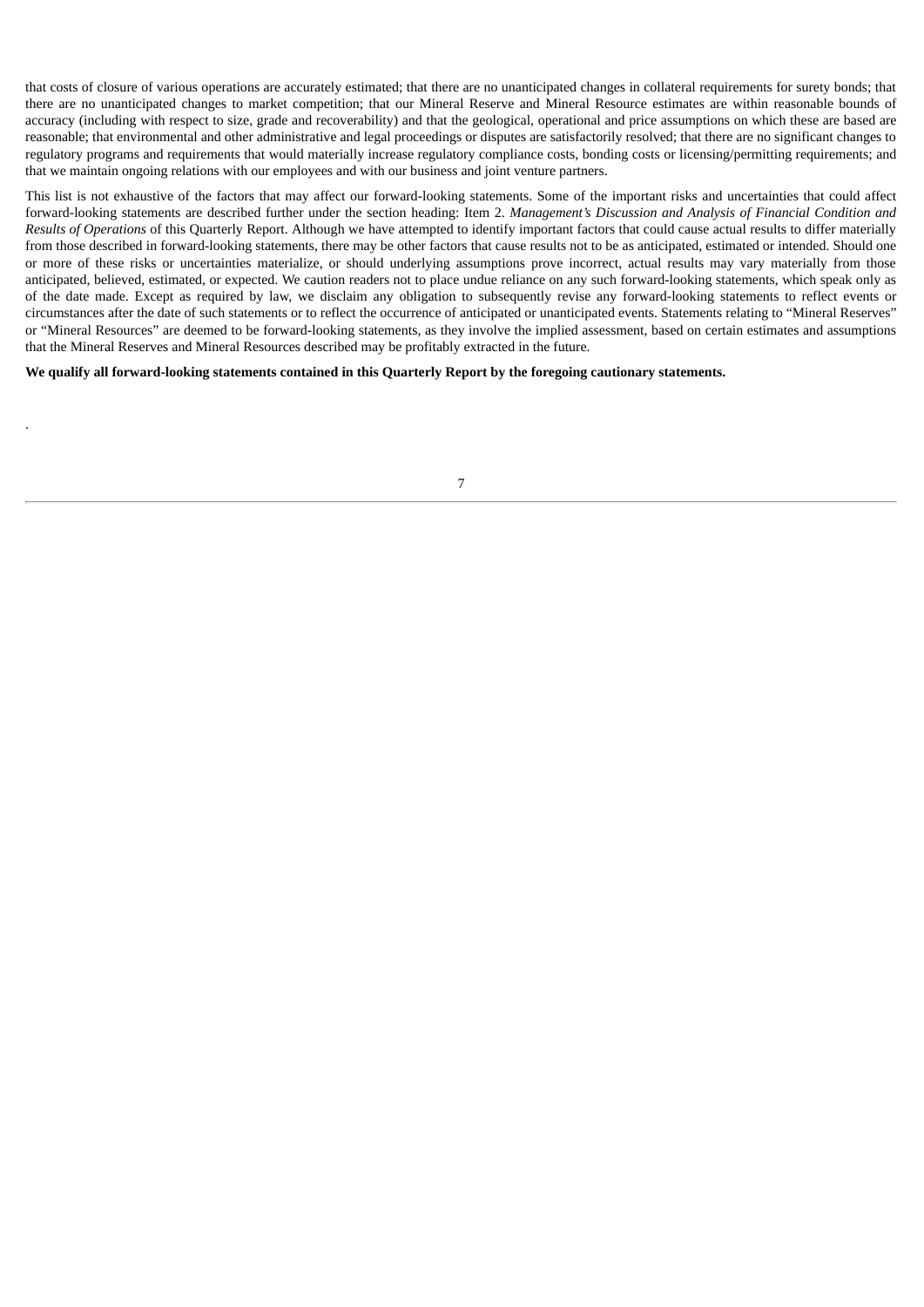# **CAUTIONARY NOTE TO INVESTORS CONCERNING DISCLOSURE OF MINERAL RESOURCES AND RESERVES**

We are a U.S. Domestic Issuer for United States Securities and Exchange Commission ("**SEC**") purposes, most of our shareholders are U.S. residents, we are required to report our financial results under U.S. Generally Accepted Accounting Principles ("**U.S. GAAP**") and our primary trading market is the NYSE American. However, because we are incorporated in Ontario, Canada and also listed on the TSX, this Quarterly Report also contains or incorporates by reference certain disclosure that satisfies the additional requirements of Canadian securities laws that differ from the requirements of U.S. securities laws.

On October 31, 2018, the SEC adopted the Modernization of Property Disclosures for Mining Registrants (the "**New Rule**"), introducing significant changes to the existing mining disclosure framework to better align it with international industry and regulatory practice, including Canadian National Instrument 43-101 - *Standards of Disclosure for Mineral Projects* ("**NI 43-101**"), a rule developed by the Canadian Securities Administrators (the "**CSA**") that establishes standards for all public disclosure an issuer makes of scientific and technical information concerning mineral projects. The New Rule was codified as 17 CFR Subpart 220.1300 and 229.601(b)(96) (collectively, "**S-K 1300**") and replaced SEC Industry Guide 7. Pursuant to the New Rule, issuers are required to comply with S-K 1300 as of their annual reports for the first fiscal year beginning on or after January 1, 2021, and earlier in certain circumstances.

As such, all mineral estimates constituting mining operations that are material to our business or financial condition included in this Quarterly Report, and in the documents incorporated by reference herein, have been prepared in accordance with both S-K 1300 and NI 43-101 and are supported by prefeasibility studies and/or initial assessments prepared in accordance with both the requirements of S-K 1300 and NI 43-101. S-K 1300 and NI 43-101 both provide for the disclosure of: (i) "Inferred Mineral Resources," which investors should understand have the lowest level of geological confidence of all mineral resources and thus may not be considered when assessing the economic viability of a mining project and may not be converted to a Mineral Reserve; (ii) "Indicated Mineral Resources," which investors should understand have a lower level of confidence than that of a "Measured Mineral Resource" and thus may be converted only to a "Probable Mineral Reserve"; and (iii) "Measured Mineral Resources," which investors should understand have sufficient geological certainty to be converted to a "Proven Mineral Reserve" or to a "Probable Mineral Reserve." **Investors are cautioned not to** assume that all or any part of Measured or Indicated Mineral Resources will ever be converted into Mineral Reserves as defined by S-K 1300 or NI 43-101. Investors are cautioned not to assume that all or any part of an Inferred Mineral Resource exists or is economically or legally mineable, **or that an Inferred Mineral Resource will ever be upgraded to a higher category.**

All mineral disclosure reported in this Quarterly Report has been prepared in accordance with the definitions of both S-K 1300 and NI 43-101.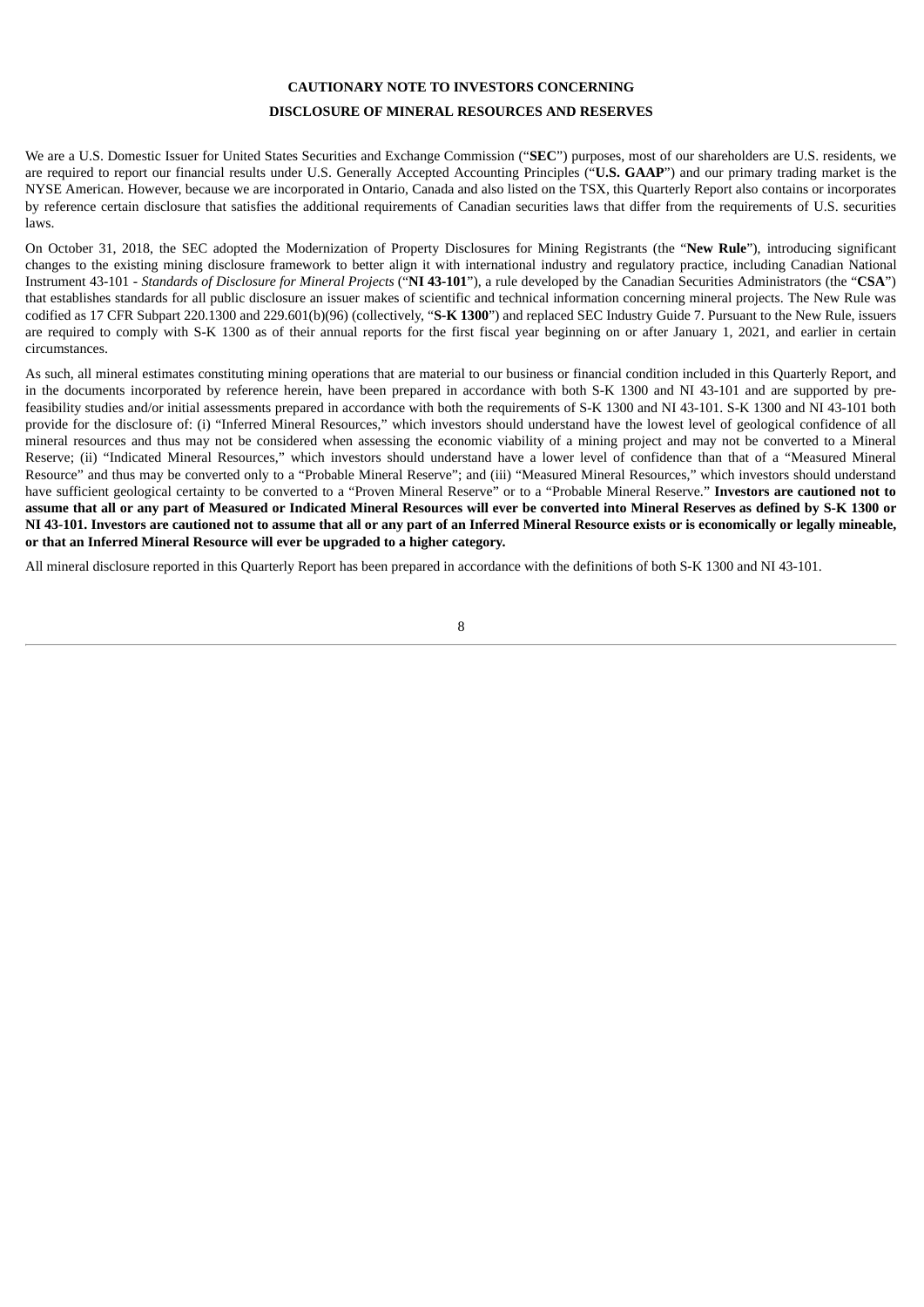# **PART I**

# **ITEM 1. CONDENSED CONSOLIDATED FINANCIAL STATEMENTS.**

# <span id="page-8-0"></span>**ENERGY FUELS INC.**

#### **Condensed Consolidated Statements of Operations and Comprehensive Loss**

*(unaudited) (Expressed in thousands of U.S. dollars, except per share amounts)*

|                                                                               | Three months ended |                |           |           |  |  |
|-------------------------------------------------------------------------------|--------------------|----------------|-----------|-----------|--|--|
|                                                                               |                    |                | March 31, |           |  |  |
|                                                                               |                    | 2022           |           | 2021      |  |  |
| <b>Revenues</b>                                                               |                    |                |           |           |  |  |
| Vanadium concentrates                                                         | \$                 | 2,412          | \$        |           |  |  |
| Alternate Feed Materials processing and other                                 |                    | 525            |           | 353       |  |  |
| <b>Total revenues</b>                                                         |                    | 2,937          |           | 353       |  |  |
| <b>Costs and expenses applicable to revenues</b>                              |                    |                |           |           |  |  |
| Costs and expenses applicable to vanadium concentrates                        |                    | 1,229          |           |           |  |  |
| Underutilized capacity production costs applicable to Rare Earth concentrates |                    | 1,663          |           |           |  |  |
| Total costs and expenses applicable to revenues                               |                    | 2,892          |           |           |  |  |
| <b>Other operating costs</b>                                                  |                    |                |           |           |  |  |
| Development, permitting and land holding                                      |                    | 1,173          |           | 3,371     |  |  |
| <b>Standby costs</b>                                                          |                    | 3,475          |           | 2,135     |  |  |
| Accretion of asset retirement obligation                                      |                    | 394            |           | 321       |  |  |
| Selling costs                                                                 |                    | 9              |           |           |  |  |
| General and administration                                                    |                    | 5,207          |           | 3,373     |  |  |
| <b>Total operating loss</b>                                                   |                    | (10, 213)      |           | (8, 847)  |  |  |
| Interest expense                                                              |                    | (9)            |           | (16)      |  |  |
| Other loss                                                                    |                    | (4,508)        |           | (2,047)   |  |  |
| <b>Net loss</b>                                                               |                    | (14, 730)      |           | (10, 910) |  |  |
| Items that may be reclassified in the future to profit and loss               |                    |                |           |           |  |  |
| Foreign currency translation adjustment                                       |                    | 1,766          |           | 353       |  |  |
| Other comprehensive income                                                    |                    | 1,766          |           | 353       |  |  |
| <b>Comprehensive loss</b>                                                     | \$                 | (12, 964)      | \$        | (10, 557) |  |  |
| Net loss attributable to:                                                     |                    |                |           |           |  |  |
| Owners of the Company                                                         | \$                 | $(14, 729)$ \$ |           | (10,908)  |  |  |
| Non-controlling interests                                                     |                    | (1)            |           | (2)       |  |  |
|                                                                               | \$                 | $(14,730)$ \$  |           | (10, 910) |  |  |
| Comprehensive loss attributable to:                                           |                    |                |           |           |  |  |
| Owners of the Company                                                         | \$                 | $(12,963)$ \$  |           | (10, 555) |  |  |
| Non-controlling interests                                                     |                    | (1)            |           | (2)       |  |  |
|                                                                               | \$                 | (12, 964)      | \$        | (10,557)  |  |  |
| Basic and diluted net loss per common share                                   | \$                 | $(0.09)$ \$    |           | (0.08)    |  |  |

See accompanying notes to the condensed consolidated financial statements.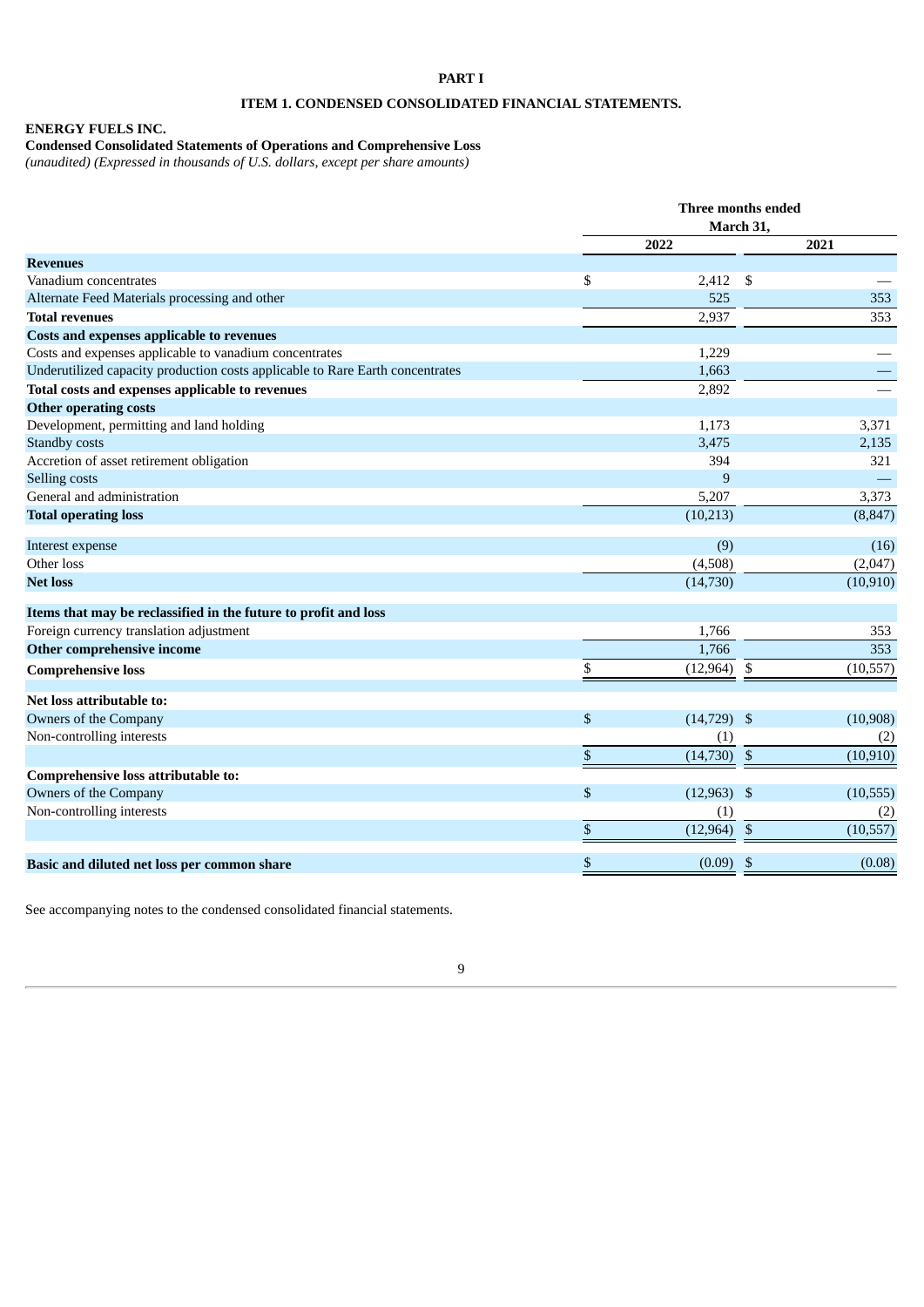# **ENERGY FUELS INC.**

# **Condensed Consolidated Balance Sheets**

*(unaudited) (Expressed in thousands of U.S. dollars, except share amounts)*

|                                                                                                                                                                                     | <b>March 31, 2022</b> |           |                | <b>December 31, 2021</b> |
|-------------------------------------------------------------------------------------------------------------------------------------------------------------------------------------|-----------------------|-----------|----------------|--------------------------|
| <b>ASSETS</b>                                                                                                                                                                       |                       |           |                |                          |
| <b>Current assets</b>                                                                                                                                                               |                       |           |                |                          |
| Cash and cash equivalents                                                                                                                                                           | \$                    | 105,169   | - \$           | 112,517                  |
| Marketable securities                                                                                                                                                               |                       | 611       |                | 494                      |
| Trade and other receivables, net of allowance for credit losses of \$223 and \$223, respectively                                                                                    |                       | 3,672     |                | 3,954                    |
| Inventories, net                                                                                                                                                                    |                       | 29,709    |                | 30,772                   |
| Prepaid expenses and other assets                                                                                                                                                   |                       | 2,454     |                | 1,568                    |
| <b>Total current assets</b>                                                                                                                                                         |                       | 141,615   |                | 149,305                  |
| Other long-term receivables                                                                                                                                                         |                       | 1,625     |                |                          |
| Inventories, net                                                                                                                                                                    |                       | 1,647     |                | 1,368                    |
| Operating lease right of use asset                                                                                                                                                  |                       | 340       |                | 408                      |
| Investments accounted for at fair value                                                                                                                                             |                       | 35,636    |                | 38,538                   |
| Property, plant and equipment, net                                                                                                                                                  |                       | 21,385    |                | 21,983                   |
| Mineral properties, net                                                                                                                                                             |                       | 83,539    |                | 83,539                   |
| <b>Restricted cash</b>                                                                                                                                                              |                       | 20,316    |                | 20,305                   |
| <b>Total assets</b>                                                                                                                                                                 | \$                    | 306,103   | \$             | 315,446                  |
| <b>LIABILITIES AND EQUITY</b>                                                                                                                                                       |                       |           |                |                          |
| <b>Current liabilities</b>                                                                                                                                                          |                       |           |                |                          |
| Accounts payable and accrued liabilities                                                                                                                                            | \$                    | 4,451     | $\mathfrak{s}$ | 5,764                    |
| Current portion of operating lease liability                                                                                                                                        |                       | 333       |                | 324                      |
| Current portion of asset retirement obligation                                                                                                                                      |                       | 220       |                | 27                       |
| <b>Total current liabilities</b>                                                                                                                                                    |                       | 5,004     |                | 6,115                    |
| <b>Operating lease liability</b>                                                                                                                                                    |                       | 59        |                | 145                      |
| Asset retirement obligation                                                                                                                                                         |                       | 13,957    |                | 13,660                   |
| <b>Total liabilities</b>                                                                                                                                                            |                       | 19,020    |                | 19,920                   |
| <b>Equity</b>                                                                                                                                                                       |                       |           |                |                          |
| Share capital<br>Common shares, without par value, unlimited shares authorized; shares issued and<br>outstanding 157,180,248 at March 31, 2022 and 156,262,199 at December 31, 2021 |                       | 690,424   |                | 685,903                  |
| Accumulated deficit                                                                                                                                                                 |                       | (411,000) |                | (396, 271)               |
| Accumulated other comprehensive income                                                                                                                                              |                       | 3,709     |                | 1,943                    |
| <b>Total shareholders' equity</b>                                                                                                                                                   |                       | 283,133   |                | 291,575                  |
| Non-controlling interests                                                                                                                                                           |                       | 3,950     |                | 3,951                    |
| <b>Total equity</b>                                                                                                                                                                 |                       | 287,083   |                | 295,526                  |
| <b>Total liabilities and equity</b>                                                                                                                                                 | $\mathbb{S}$          | 306,103   | \$             | 315,446                  |
| Commitments and contingencies (Note 13)                                                                                                                                             |                       |           |                |                          |

See accompanying notes to the condensed consolidated financial statements.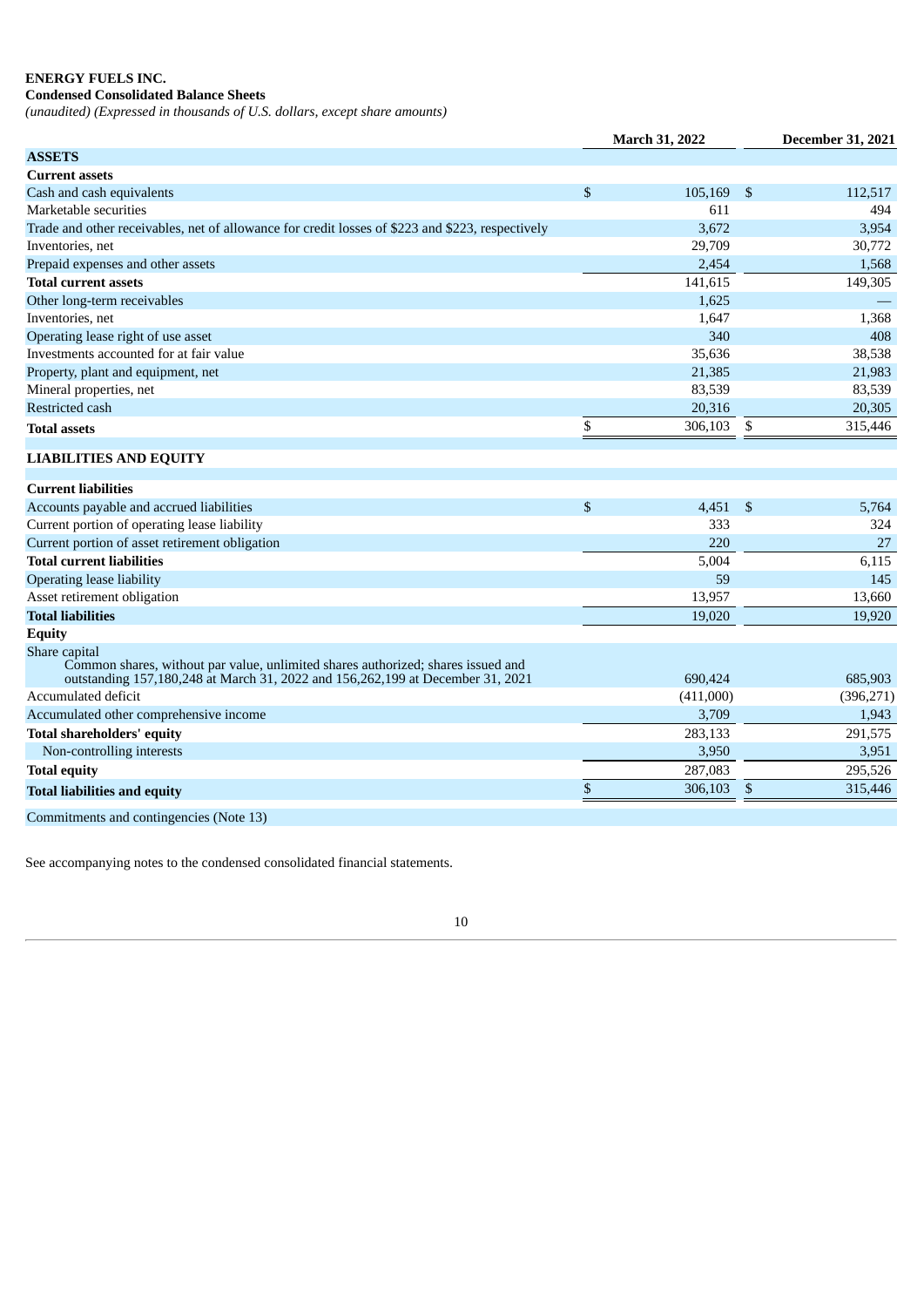# **ENERGY FUELS INC.**

## **Condensed Consolidated Statements of Changes in Equity**

*(unaudited) (Expressed in thousands of U.S. dollars, except share amounts)*

|                                                                                                    | <b>Common Stock</b> |  |         |    |                |    | Accumulated<br>other<br>comprehensive |    | Total<br>shareholders' |  | Non-controlling |                     |
|----------------------------------------------------------------------------------------------------|---------------------|--|---------|----|----------------|----|---------------------------------------|----|------------------------|--|-----------------|---------------------|
|                                                                                                    | <b>Shares</b>       |  | Amount  |    | <b>Deficit</b> |    | income                                |    | equity                 |  | interests       | <b>Total equity</b> |
| <b>Balance at December 31, 2021</b>                                                                | 156,262,199         |  | 685,903 | \$ | (396, 271)     | S  | 1,943                                 | \$ | 291,575                |  | 3,951           | 295,526             |
| Net loss                                                                                           |                     |  |         |    | (14, 729)      |    |                                       |    | (14, 729)              |  | (1)             | (14,730)            |
| Other comprehensive loss                                                                           |                     |  |         |    |                |    | 1,766                                 |    | 1,766                  |  |                 | 1,766               |
| Shares issued for cash by at-the-market<br>offering                                                | 413,751             |  | 4,260   |    |                |    |                                       |    | 4,260                  |  |                 | 4,260               |
| Share issuance cost                                                                                |                     |  | (96)    |    |                |    |                                       |    | (96)                   |  |                 | (96)                |
| Share-based compensation                                                                           |                     |  | 862     |    |                |    |                                       |    | 862                    |  |                 | 862                 |
| Shares issued for exercise of stock<br>options                                                     | 135,926             |  | 328     |    |                |    |                                       |    | 328                    |  |                 | 328                 |
| Shares issued for the vesting of<br>restricted stock units                                         | 362,350             |  |         |    |                |    |                                       |    |                        |  |                 |                     |
| Cash paid to fund employee income tax<br>withholding due upon vesting of<br>restricted stock units |                     |  | (884)   |    |                |    |                                       |    | (884)                  |  |                 | (884)               |
| Shares issued for consulting services                                                              | 6,022               |  | 51      |    |                |    |                                       |    | 51                     |  |                 | 51                  |
| Balance at March 31, 2022                                                                          | 157,180,248         |  | 690,424 |    | (411,000)      | -S | 3,709                                 |    | 283,133                |  | 3,950           | 287,083             |

|                                                                                                    | <b>Common Stock</b> |   |         |    |                | Accumulated<br>other<br>comprehensive |        | <b>Total</b><br>shareholders' |          | Non-controlling |           |     |                     |
|----------------------------------------------------------------------------------------------------|---------------------|---|---------|----|----------------|---------------------------------------|--------|-------------------------------|----------|-----------------|-----------|-----|---------------------|
|                                                                                                    | <b>Shares</b>       |   | Amount  |    | <b>Deficit</b> |                                       | income |                               | equity   |                 | interests |     | <b>Total equity</b> |
| <b>Balance at December 31, 2020</b>                                                                | 134,311,033         | S | 549,317 | \$ | (397, 812)     | -S                                    | 2,308  | \$                            | 153,813  | S               | 3,733     | \$. | 157,546             |
| Net loss                                                                                           |                     |   |         |    | (10,908)       |                                       |        |                               | (10,908) |                 | (2)       |     | (10, 910)           |
| Other comprehensive loss                                                                           |                     |   |         |    |                |                                       | 353    |                               | 353      |                 | __        |     | 353                 |
| Shares issued for cash by at-the-market<br>offering                                                | 5,534,166           |   | 30,603  |    |                |                                       |        |                               | 30,603   |                 |           |     | 30,603              |
| Share issuance cost                                                                                |                     |   | (689)   |    |                |                                       |        |                               | (689)    |                 |           |     | (689)               |
| Share-based compensation                                                                           |                     |   | 697     |    |                |                                       |        |                               | 697      |                 |           |     | 697                 |
| Shares issued for exercise of stock<br>options                                                     | 278,111             |   | 666     |    |                |                                       |        |                               | 666      |                 |           |     | 666                 |
| Shares issued for the vesting of<br>restricted stock units                                         | 478,781             |   |         |    |                |                                       |        |                               |          |                 |           |     |                     |
| Cash paid to fund employee income tax<br>withholding due upon vesting of<br>restricted stock units |                     |   | (659)   |    |                |                                       |        |                               | (659)    |                 |           |     | (659)               |
| Shares issued for exercise of warrants                                                             | 190,405             |   | 1,105   |    |                |                                       |        |                               | 1,105    |                 |           |     | 1,105               |
| Shares issued for consulting services                                                              | 24,000              |   | 95      |    |                |                                       |        |                               | 95       |                 |           |     | 95                  |
| Balance at March 31, 2021                                                                          | 140,816,496         |   | 581,135 |    | (408, 720)     | .S                                    | 2,661  |                               | 175,076  |                 | 3,731     |     | 178,807             |

See accompanying notes to the condensed consolidated financial statements.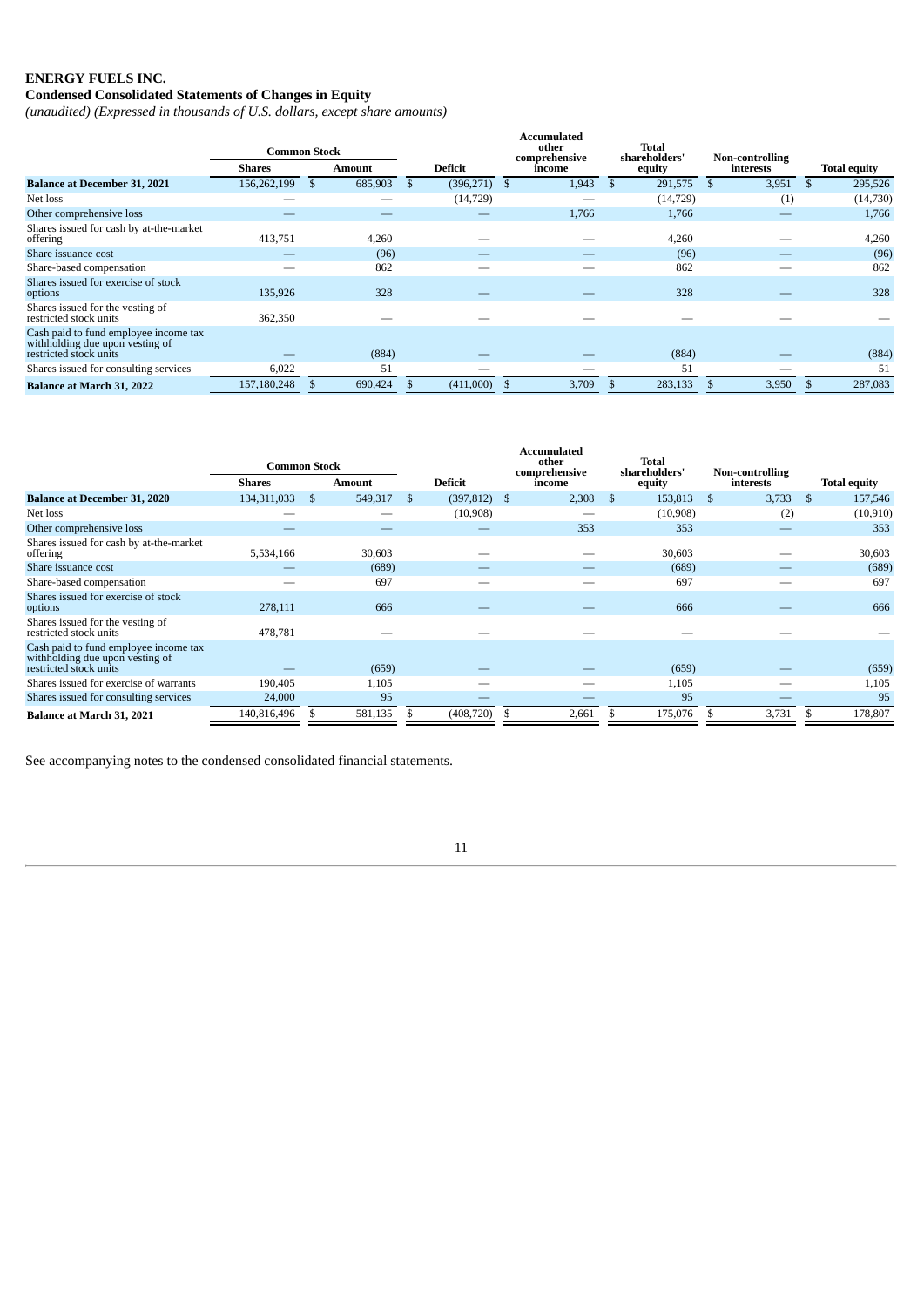# **ENERGY FUELS INC. Condensed Consolidated Statements of Cash Flows** *(unaudited) (Expressed in thousands of U.S. dollars)*

|                                                                                              | <b>Three months ended</b> |               |           |           |
|----------------------------------------------------------------------------------------------|---------------------------|---------------|-----------|-----------|
|                                                                                              |                           |               | March 31, |           |
|                                                                                              |                           | 2022          |           | 2021      |
| <b>OPERATING ACTIVITIES</b>                                                                  |                           |               |           |           |
| Net loss for the period                                                                      | \$                        | $(14,730)$ \$ |           | (10, 910) |
| Items not involving cash:                                                                    |                           |               |           |           |
| Depletion, depreciation and amortization                                                     |                           | 813           |           | 766       |
| Share-based compensation                                                                     |                           | 862           |           | 697       |
| Change in value of warrant liabilities                                                       |                           |               |           | 3,504     |
| Accretion of asset retirement obligation                                                     |                           | 394           |           | 321       |
| Unrealized foreign exchange loss                                                             |                           | 1,225         |           | 433       |
| Revision and settlement of asset retirement obligation                                       |                           | 96            |           | (39)      |
| Other non-cash expenses (income)                                                             |                           | 3,349         |           | (1,675)   |
| Changes in assets and liabilities                                                            |                           |               |           |           |
| Decrease (increase) in inventories                                                           |                           | 784           |           | (401)     |
| Increase in trade and other receivables                                                      |                           | (1, 332)      |           | (10)      |
| Increase in prepaid expenses and other assets                                                |                           | (886)         |           | (626)     |
| Decrease in accounts payable and accrued liabilities                                         |                           | (1, 123)      |           | (506)     |
| Net cash used in operating activities                                                        |                           | (10, 548)     |           | (8, 446)  |
| <b>INVESTING ACTIVITIES</b>                                                                  |                           |               |           |           |
| Purchase of property, plant and equipment                                                    |                           | (398)         |           | (602)     |
| Maturities and sales of marketable securities                                                |                           |               |           | 1,173     |
| Net cash (used in) provided by investing activities                                          |                           | (398)         |           | 571       |
| <b>FINANCING ACTIVITIES</b>                                                                  |                           |               |           |           |
| Issuance of common shares for cash, net of issuance cost                                     |                           | 4,164         |           | 29,914    |
| Cash paid to fund employee income tax withholding due upon vesting of restricted stock units |                           | (892)         |           | (659)     |
| Cash received from exercise of stock options                                                 |                           | 318           |           | 703       |
| Cash received from exercise of warrants                                                      |                           |               |           | 436       |
| Net cash provided by financing activities                                                    |                           | 3,590         |           | 30,394    |
| Effect of exchange rate fluctuations on cash held in foreign currencies                      |                           | 19            |           | 25        |
| Net change in cash, cash equivalents and restricted cash                                     |                           | (7, 337)      |           | 22,544    |
| Cash, cash equivalents and restricted cash, beginning of period                              |                           | 132,822       |           | 40,985    |
| CASH, CASH EQUIVALENTS AND RESTRICTED CASH, END OF PERIOD                                    | \$                        | 125,485       | \$        | 63,529    |
| Supplemental disclosure of cash flow information:                                            |                           |               |           |           |
| Net cash paid during the period for:                                                         |                           |               |           |           |
| Interest                                                                                     | \$                        | 9             | \$        | 16        |
|                                                                                              |                           |               |           |           |

See accompanying notes to the condensed consolidated financial statements.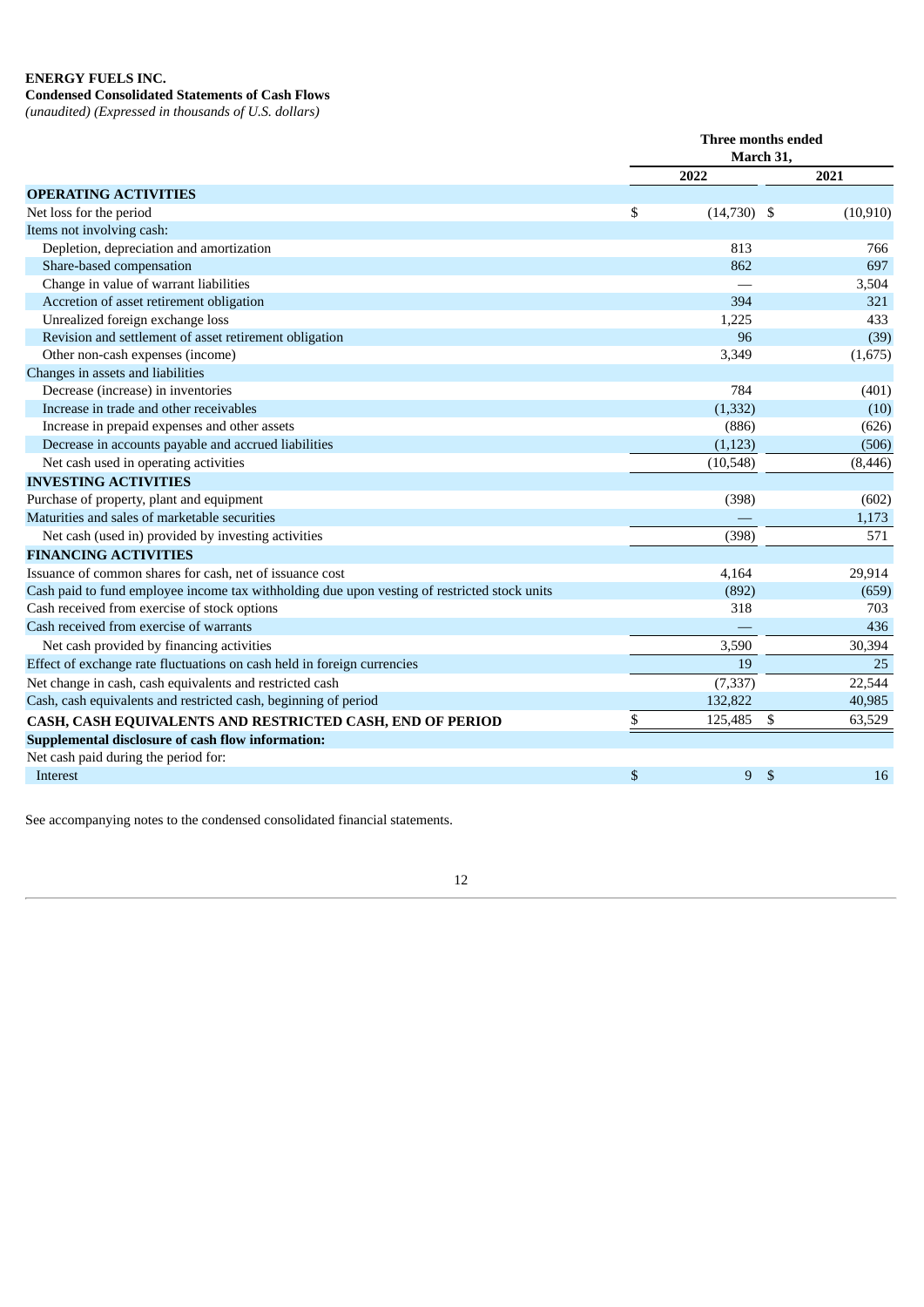# **1. THE COMPANY AND DESCRIPTION OF BUSINESS**

Energy Fuels Inc. was incorporated under the laws of the Province of Alberta and was continued under the Business Corporations Act (Ontario).

Energy Fuels Inc. and its subsidiary companies (collectively "**the Company**" or "**Energy Fuels**") are engaged in uranium extraction, recovery and sales of uranium from mineral properties and the recycling of uranium bearing materials generated by third parties. As a part of these activities the Company also acquires, explores, evaluates and, if warranted, permits uranium properties. The Company's final uranium product, uranium oxide concentrate (" $U_3O_8$ " or "**uranium concentrate**"), known more commonly as "yellowcake," is sold to customers for further processing into fuel for nuclear reactors. The Company also produces vanadium pentoxide ("**V**<sub>2</sub>**O**<sub>5</sub>") along with uranium at its White Mesa Mill, from certain of its Colorado Plateau properties as market conditions warrant and at times from solutions in its Mill tailings impoundment system. The Mill is also currently ramping up to commercial production of RE Carbonate from various uranium- and REE-bearing materials acquired from  $3<sup>rd</sup>$  parties, and is additionally evaluating the potential to recover radioisotopes from its existing process streams for use in TAT therapeutics for the treatment of cancer.

With its uranium, vanadium, REE and potential radioisotope production, the Mill is quickly becoming a critical minerals hub for the U.S. Uranium is the fuel for carbon-free, emission-free baseload nuclear power – one of the cleanest forms of energy in the world. The REEs we are now producing are used for the manufacture of permanent magnets for electric vehicles, wind turbines and other clean energy and modern technologies, and the radioisotopes we are evaluating for recovery from our REE and uranium processing streams have the potential to provide the isotopes needed for emerging TAT cancer-fighting therapeutics. The very heart of our business – uranium and REE production and recycling – helps us play a big part in addressing global climate change and reducing air pollution.

The Company is a "development stage issuer" as defined by S-K 1300, as it is engaged in the preparation of Mineral Reserves for the extraction on at least one material property.

## **2. BASIS OF PRESENTATION**

The consolidated financial statements have been prepared in accordance with U.S. GAAP and are presented in thousands of U.S. dollars, except for share and per share amounts. Certain footnote disclosures, where indicated, have share prices that are presented in Canadian dollars ("**Cdn\$**").

The condensed consolidated financial statements included herein have been prepared by the Company, without audit, pursuant to the rules and regulations of the SEC. Certain information and note disclosures normally included in financial statements prepared in accordance with U.S. GAAP have been condensed or omitted pursuant to such rules and regulations, although the Company believes that the disclosures included are adequate to make the information presented not misleading.

In management's opinion, these unaudited condensed consolidated financial statements reflect all adjustments, consisting solely of normal recurring items, which are necessary for the fair presentation of the Company's financial position, results of operations and cash flows on a basis consistent with that of the Company's audited consolidated financial statements for the year ended December 31, 2021. However, the results of operations for the interim periods may not be indicative of results to be expected for the full fiscal year. These unaudited condensed consolidated financial statements should be read in conjunction with the audited consolidated financial statements and notes thereto and the summary of significant accounting policies included in the Company's annual report on Form 10-K for the year ended December 31, 2021.

The condensed consolidated financial statements include the accounts of the Company and its subsidiaries. All inter-company accounts and transactions have been eliminated.

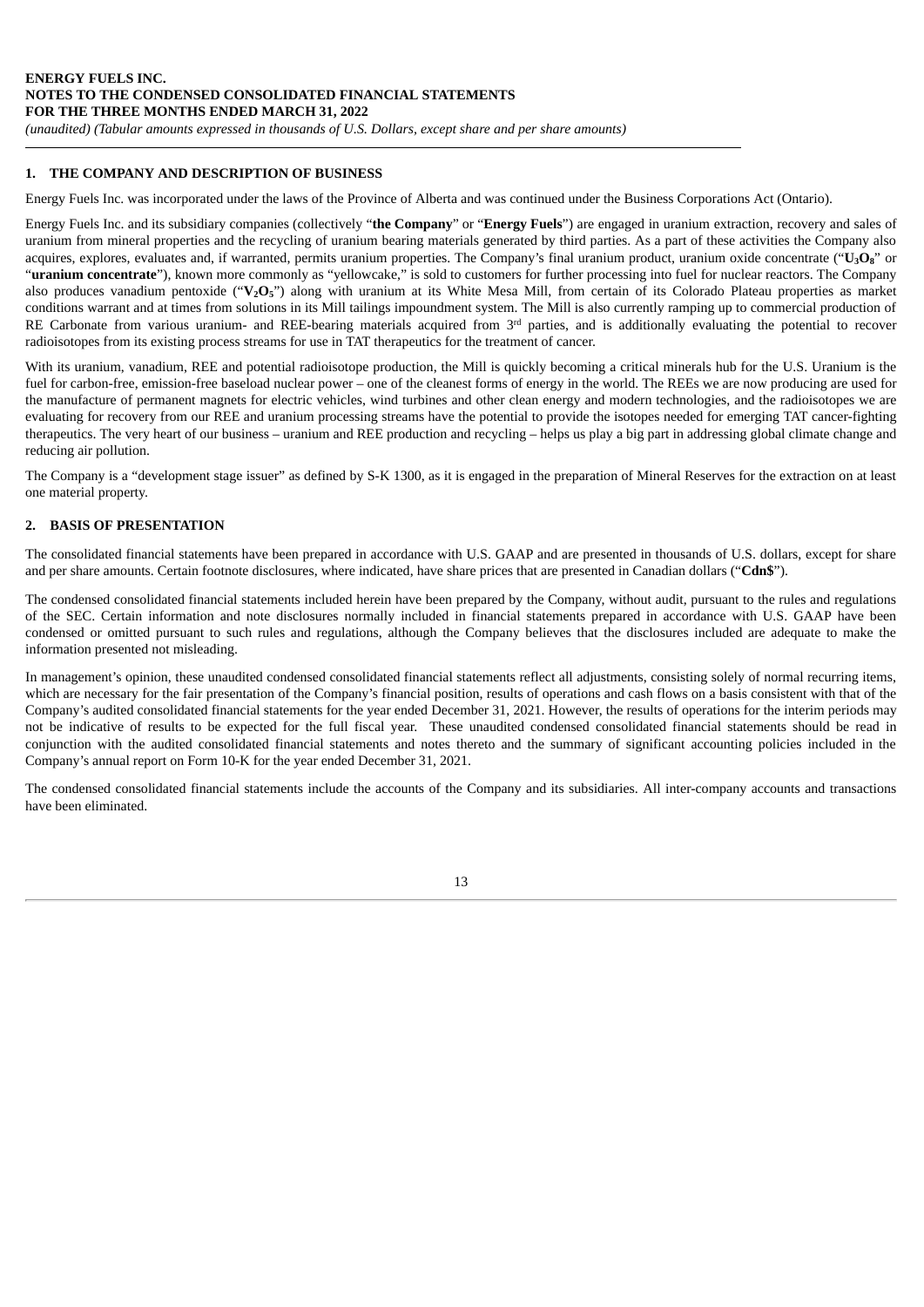# **3. MARKETABLE SECURITIES**

The following table summarizes our marketable securities by significant investment categories as of March 31, 2022:

|                        | <b>Cost Basis</b> |  | <b>Gross Unrealized LoSesss Unrealized Gains</b> | <b>Fair Value</b> |
|------------------------|-------------------|--|--------------------------------------------------|-------------------|
| able equity securities |                   |  |                                                  |                   |

The following table summarizes our marketable securities by significant investment categories as of December 31, 2021:

|                              | <b>Cost Basis</b> | <b>Gross Unrealized</b><br>Losses | <b>Gross Unrealized</b><br><b>Gains</b> | <b>Fair Value</b> |
|------------------------------|-------------------|-----------------------------------|-----------------------------------------|-------------------|
| Marketable equity securities | 756               | (262) \$                          |                                         | 494               |

# **4. INVENTORIES**

|                                           |  | <b>March 31, 2022</b> | <b>December 31, 2021</b> |  |
|-------------------------------------------|--|-----------------------|--------------------------|--|
| Concentrates and work-in-progress         |  | $26,613$ \$           | 27,619                   |  |
| Ore stockpiles                            |  | 241                   | 351                      |  |
| Raw materials and consumables             |  | 4,502                 | 4,170                    |  |
|                                           |  | 31,356                | 32,140                   |  |
| <b>Inventories</b>                        |  |                       |                          |  |
| Current                                   |  | 29,709 \$             | 30,772                   |  |
| Long term - raw materials and consumables |  | 1,647                 | 1,368                    |  |
|                                           |  | 31,356                | 32,140                   |  |

# **5. PROPERTY, PLANT AND EQUIPMENT AND MINERAL PROPERTIES**

The following is a summary of property, plant and equipment:

|                                        |             | <b>March 31, 2022</b> |                                    | <b>December 31, 2021</b> |                       |      |                                    |      |                          |  |        |
|----------------------------------------|-------------|-----------------------|------------------------------------|--------------------------|-----------------------|------|------------------------------------|------|--------------------------|--|--------|
|                                        | Cost        |                       | Accumulated<br><b>Depreciation</b> |                          | <b>Net Book Value</b> | Cost | Accumulated<br><b>Depreciation</b> |      | <b>Net Book</b><br>Value |  |        |
| Property, plant and<br>equipment       |             |                       |                                    |                          |                       |      |                                    |      |                          |  |        |
| Nichols Ranch                          | $29,210$ \$ |                       | $(18,694)$ \$                      |                          | 10,516                | - \$ | 29,210                             | - S  | $(18, 185)$ \$           |  | 11,025 |
| Alta Mesa                              | 13,626      |                       | (5,223)                            |                          | 8,403                 |      | 13,626                             |      | (4,996)                  |  | 8,630  |
| Equipment and other                    | 15,295      |                       | (12, 829)                          |                          | 2,466                 |      | 15,079                             |      | (12,751)                 |  | 2,328  |
| Property, plant and<br>equipment total | 58,131 \$   |                       | (36,746)                           | \$                       | 21,385                | -S   | 57,915                             | - \$ | $(35, 932)$ \$           |  | 21,983 |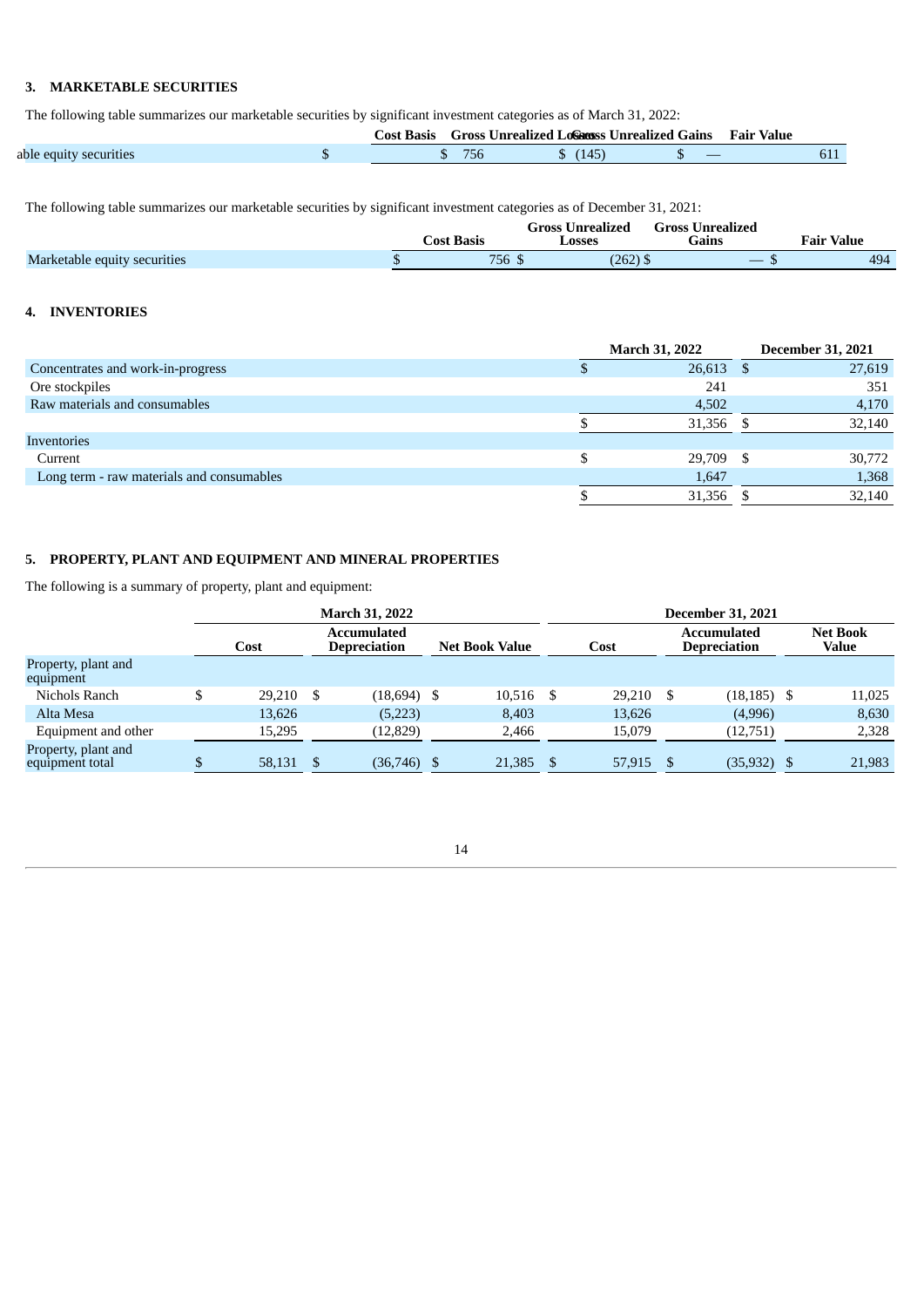The following is a summary of mineral properties:

|                          |   | <b>March 31, 2022</b> | <b>December 31, 2021</b> |
|--------------------------|---|-----------------------|--------------------------|
| Mineral properties       |   |                       |                          |
| Uranerz ISR properties   | J | 25.974                | 25,974                   |
| Sheep Mountain           |   | 34,183                | 34,183                   |
| Roca Honda               |   | 22,095                | 22,095                   |
| Other                    |   | 1,287                 | 1,287                    |
| Mineral properties total |   | 83,539                | 83,539                   |
|                          |   |                       |                          |

# **6. ASSET RETIREMENT OBLIGATIONS AND RESTRICTED CASH**

The following table summarizes the Company's asset retirement obligations:

|                                                  | <b>March 31, 2022</b> | <b>December 31, 2021</b> |
|--------------------------------------------------|-----------------------|--------------------------|
| Asset retirement obligation, beginning of period | 13,687 \$             | 13,038                   |
| Revision of estimate                             | 96                    | (235)                    |
| Disposal of non-core obligations                 |                       | (269)                    |
| Accretion of liabilities                         | 394                   | 1,284                    |
| <b>Settlements</b>                               |                       | (131)                    |
| Asset retirement obligation, end of period       | 14,177                | 13,687                   |
| Asset retirement obligation:                     |                       |                          |
| Current                                          | 220S                  | 27                       |
| Non-current                                      | 13,957                | 13,660                   |
| Asset retirement obligation, end of period       | 14,177                | 13,687                   |

The asset retirement obligations of the Company are subject to legal and regulatory requirements. Estimates of the costs of reclamation are reviewed periodically by the Company and the applicable regulatory authorities. The above provision represents the Company's best estimate of the present value of future reclamation costs, discounted using credit adjusted risk-free interest rates ranging from 9.50% to 11.67% and inflation rates ranging from 2.00% to 2.41%. The total undiscounted decommissioning liability at March 31, 2022 is \$42.75 million (December 31, 2021 - \$41.34 million).

The following table summarizes the Company's restricted cash:

|                                      | <b>March 31, 2022</b> | <b>December 31, 2021</b> |
|--------------------------------------|-----------------------|--------------------------|
| Restricted cash, beginning of period | 20,305                | 20,817                   |
| Additional collateral posted         |                       | 48                       |
| Refunds of collateral                |                       | (560)                    |
| Restricted cash, end of period       | 20.316                | 20,305                   |

The Company has cash, cash equivalents and fixed income securities as collateral for various bonds posted in favor of the applicable state regulatory agencies in Arizona, Colorado, New Mexico, Texas, Utah and Wyoming, and the U.S. Bureau of Land Management ("**BLM**") and U.S. Forest Service ("**USFS**") for estimated reclamation costs associated with the Mill, Nichols Ranch, Alta Mesa and other mining properties. Cash equivalents are short-term highly liquid investments with original maturities of three months or less. The restricted cash will be released when the Company has reclaimed a mineral property or restructured the surety and collateral arrangements. See Note 13 for a discussion of the Company's surety bond commitments.

# **7. LEASES**

The Company's leases are primarily for office space, the largest being an office building lease for the Company's Lakewood, Colorado corporate offices. As of March 31, 2022, this lease has a remaining term of approximately 14 months and includes an option to extend the lease for one five-year term. Certain of our other leases include variable payments for lessor operating expenses that are not included within right-of-use ("**ROU**") assets and lease liabilities in the Condensed Consolidated Balance Sheets. The Company's lease agreements do not contain any material residual value guarantees or restrictive covenants.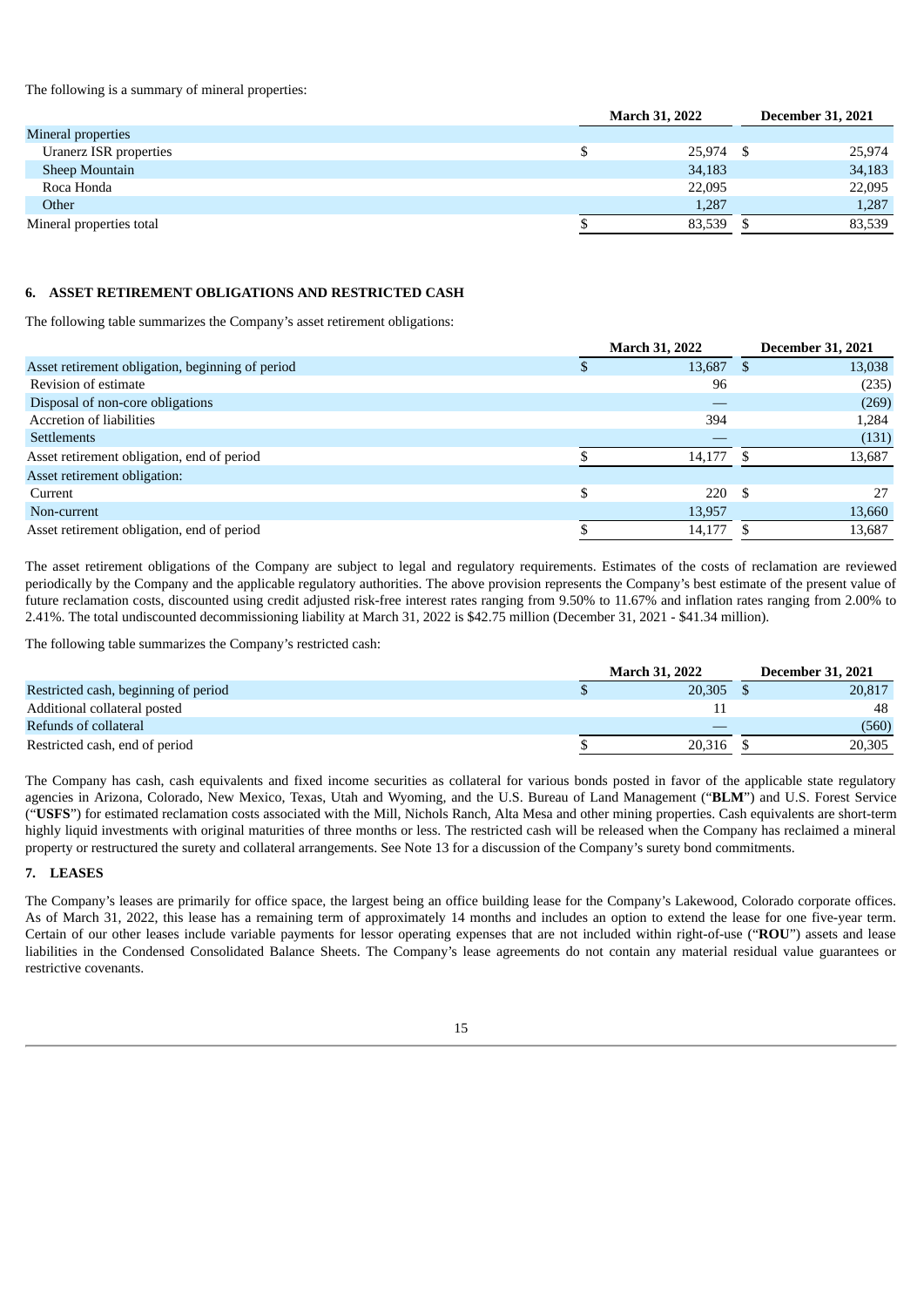Beginning January 1, 2019, operating ROU assets and operating lease liabilities are recognized based on the present value of lease payments over the lease term at commencement date. Operating leases in effect prior to January 1, 2019 were recognized at the present value of the remaining payments on the remaining lease term as of January 1, 2019. Because most of the Company's leases do not provide an explicit rate of return, the Company's incremental secured borrowing rate based on lease term information available at the commencement date of the lease will be used in determining the present value of lease payments. For purposes of calculating operating lease liabilities, lease terms may be deemed to include options to extend or terminate the lease when it is reasonably certain that we will exercise that option. The Company's operating lease expense is recognized on a straight-line basis over the lease term and is recorded in General and Administration expenses. Short-term leases, which have an initial term of 12 months or less, are not recorded in the Condensed Consolidated Balance Sheets.

Total lease cost includes the following components:

|                         | Three months ended<br>March 31, |      |  |      |
|-------------------------|---------------------------------|------|--|------|
|                         |                                 | 2022 |  | 2021 |
| <b>Operating leases</b> |                                 | 77   |  | 77   |
| Short-term leases       |                                 | 80   |  | 81   |
| Total lease expense     |                                 | 157  |  | 158  |

The weighted average remaining lease term and weighted average discount rate were as follows:

|                                                           | Three months ended<br>March 31. |           |  |
|-----------------------------------------------------------|---------------------------------|-----------|--|
|                                                           | 2022                            | 2021      |  |
| Weighted average remaining lease term of operating leases | 1.4 years                       | 2.2 years |  |
| Weighted average discount rate of operating leases        | $9.0\%$                         | $9.0\%$   |  |

Supplemental cash flow information related to leases was as follows:

|                                                                                  | Three months ended<br>March 31. |      |    |
|----------------------------------------------------------------------------------|---------------------------------|------|----|
|                                                                                  | 2022                            | 2021 |    |
| Operating cash flow information:                                                 |                                 |      |    |
| Cash paid for amounts included in the measurement of operating lease liabilities | 87                              |      | 85 |

Future minimum payments of operating lease liabilities as of March 31, 2022 are as follows:

## **Years Ending December 31:**

| 2022 (excluding the three months ended March 31, 2022) | 264  |
|--------------------------------------------------------|------|
| 2023                                                   | 147  |
| 2024                                                   |      |
| 2025                                                   |      |
| 2026                                                   |      |
| Thereafter                                             |      |
| Total lease payments                                   | 411  |
| Less: interest                                         | (19) |
| Present value of lease liabilities                     | 392  |

## **8. CAPITAL STOCK**

## *Authorized capital stock*

The Company is authorized to issue an unlimited number of Common Shares without par value, unlimited Preferred Shares issuable in series, and unlimited Series A Preferred Shares. The Series A Preferred Shares issuable are non-redeemable, non-callable, non-voting and have no right to dividends. The Preferred Shares issuable in series will have the rights, privileges, restrictions and conditions assigned to the particular series upon the Board of Directors approving their issuance.

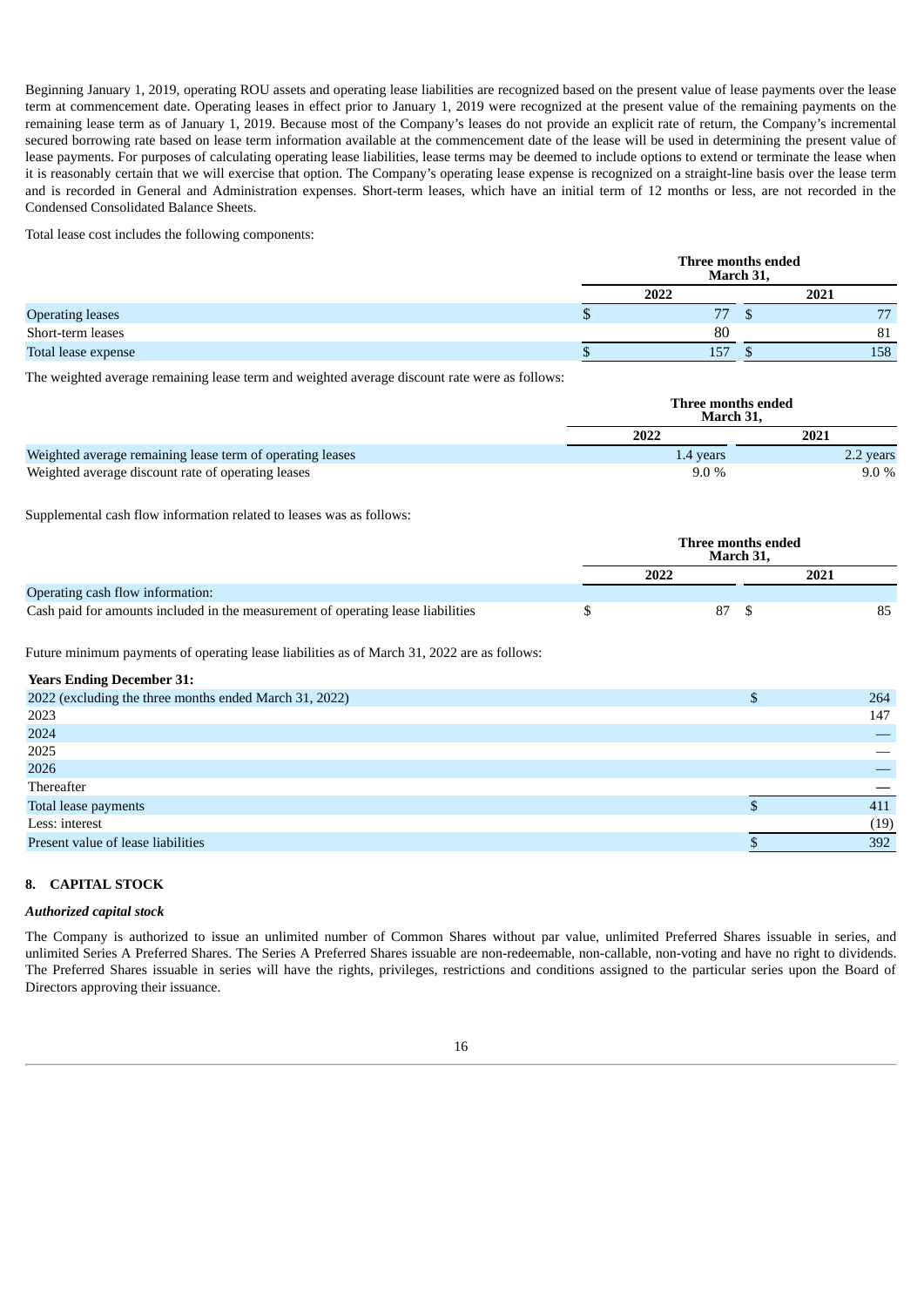## *Issued capital stock*

In the three months ended March 31, 2022, the Company issued 0.41 million Common Shares under the Company's ATM for net proceeds of \$4.16 million after share issuance costs.

## **9. BASIC AND DILUTED LOSS PER COMMON SHARE**

The calculation of basic and diluted loss per share after adjustment for the effects of all potential dilutive Common Shares, is as follows:

|                                                              | Three months ended<br>March 31. |               |  |             |
|--------------------------------------------------------------|---------------------------------|---------------|--|-------------|
|                                                              |                                 | 2022          |  | 2021        |
| Net loss attributable to owners of the Company               |                                 | $(14,729)$ \$ |  | (10, 908)   |
| Basic and diluted weighted average common shares outstanding |                                 | 156,614,344   |  | 137,356,604 |
| Net loss per common share                                    |                                 | (0.09)        |  | (0.08)      |

For the three months ended March 31, 2022, 3.93 million stock options, restricted stock units, stock appreciation rights, and warrants have been excluded from the calculation of diluted net loss per common share as their effect would have been anti-dilutive (March 31, 2021 - 8.07 million).

## **10. SHARE-BASED PAYMENTS**

The Company maintains an equity incentive plan, known as the 2021 Amended and Restated Omnibus Equity Incentive Compensation Plan (the "**Compensation Plan**"), for directors, executives, eligible employees and consultants. Existing equity incentive awards include employee non-qualified stock options, restricted stock units ("**RSUs**") and stock appreciation rights ("**SARs**"). The Company issues new Common Shares to satisfy exercises and vesting under its equity incentive awards. At March 31, 2022, a total of 15,718,025 Common Shares were authorized for future equity incentive plan awards.

On January 25, 2022, the Company's Board of Directors approved the issuance of 0.10 million stock options, 0.33 million RSUs, and 0.83 million SARs on the terms and conditions discussed below. Due to an administrative delay in communicating the terms of certain awards to some grantees, the Company determined that, for accounting purposes only, the grant date for such awards was not the date of the Board approval but, instead, April 18, 2022, being the date that the key award terms were communicated to those certain grantees. As such, 0.07 million stock options, 0.02 million RSUs, and 0.10 SARs are treated, for accounting purposes, as having a grant date of April 18, 2022 and, thus, are not included in the grants discussed below for the three months ended March 31, 2022. However, this accounting change did not alter the fundamental terms of the grants, as approved by the Board, and all such grants retained their original term (commencing as of January 25, 2022), vesting schedules, vesting performance metrics and exercise price, as each is applicable.

## *Employee Stock Options*

The Company, under the Compensation Plan, may grant stock options to directors, executives, employees and consultants to purchase Common Shares of the Company. The exercise price of the stock options is set as the higher of the Company's closing share price on the NYSE American on the day before the grant date and the five-day volume weighted average price ("**VWAP**") on the NYSE American ending on the day before the grant date. Stock options granted under the Compensation Plan generally vest over a period of two years or more, and are generally exercisable over a period of five years from the grant date, such period not to exceed 10 years. During the three months ended March 31, 2022, the Company granted 0.03 million stock options under the Compensation Plan (March 31, 2021 - 0.16 million).

The fair value of the stock options granted under the Compensation Plan for the three months ended March 31, 2022 was estimated at the date of grant, using the Black-Scholes Option Valuation Model, with the following weighted average assumptions: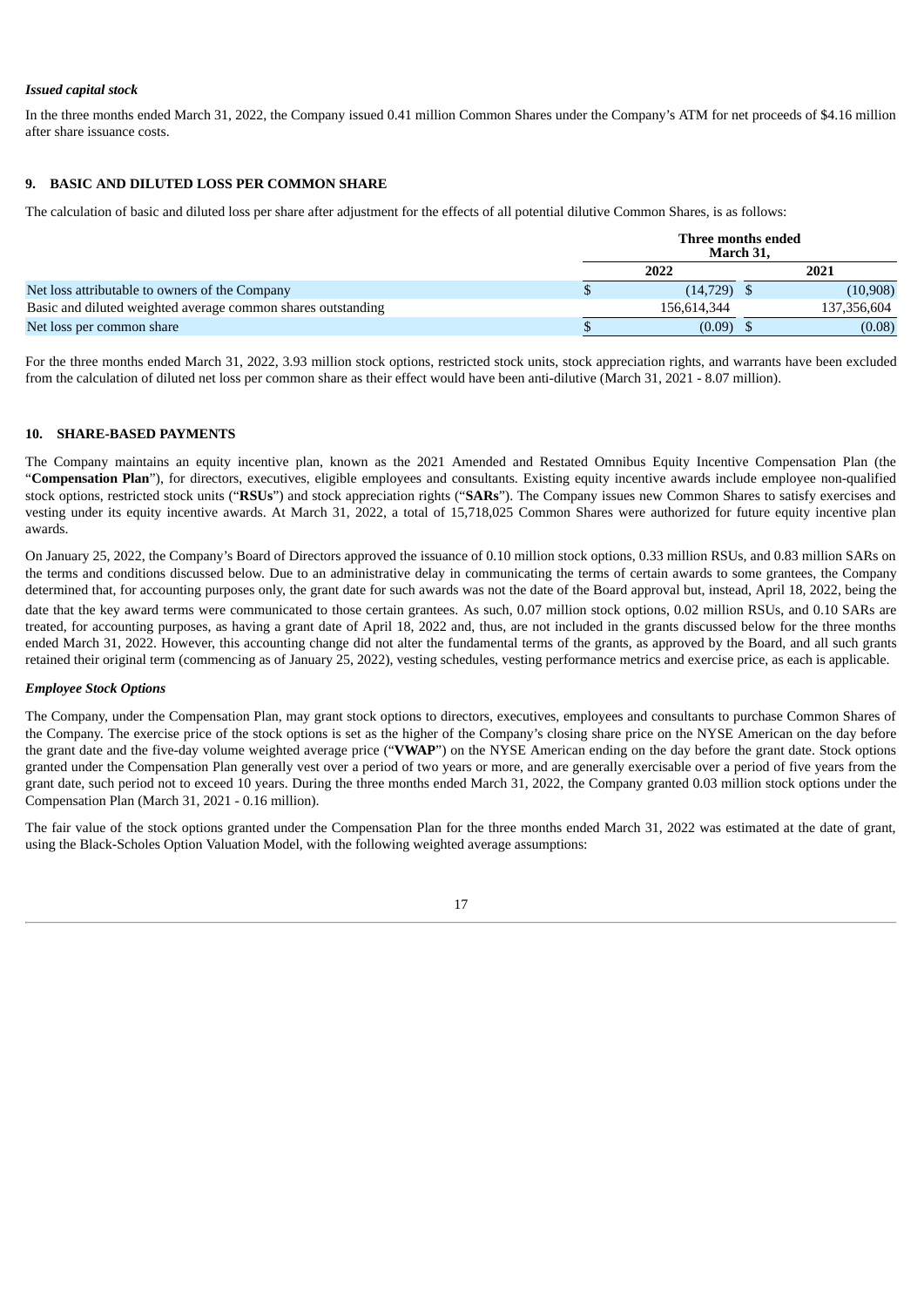| sk-free interest rate                 | 1.2%           |
|---------------------------------------|----------------|
| pected life (in years)                | 3.25           |
| pected volatility <sup>(1)</sup>      | 72.2%          |
| pected dividend yield                 | $-\frac{0}{2}$ |
| eighted average grant date fair value | 3.19           |

(1) Expected volatility is measured based on the Company's historical share price volatility over a period equivalent to the expected life of the stock options.

The summary of the Company's stock options at March 31, 2022 and December 31, 2021, respectively, and the changes for the fiscal periods ending on those dates, are presented below:

|                                       | <b>Range of Exercise</b><br><b>Prices</b> | Number of<br><b>Shares</b> | Weighted<br>Average<br><b>Exercise Price</b> | Weighted<br>Average<br><b>Remaining</b><br><b>Contractual Life</b><br>(Years) | <b>Intrinsic Value</b> |
|---------------------------------------|-------------------------------------------|----------------------------|----------------------------------------------|-------------------------------------------------------------------------------|------------------------|
| <b>Outstanding, December 31, 2020</b> | $$1.70 - $15.61$                          | 1,609,087                  | 2.91<br>-S                                   |                                                                               |                        |
| Granted                               | $3.89 - 8.41$                             | 169,310                    | 3.99                                         |                                                                               |                        |
| Exercised                             | $1.70 - 7.42$                             | (775, 814)                 | 2.95                                         |                                                                               |                        |
| Forfeited                             | $1.76 - 5.91$                             | (8,048)                    | 3.16                                         |                                                                               |                        |
| Expired                               | $1.70 - 15.61$                            | (51, 653)                  | 8.14                                         |                                                                               |                        |
| <b>Outstanding, December 31, 2021</b> | $$1.70 - $8.41$                           | 942,882                    | 2.79<br>- \$                                 |                                                                               |                        |
| Granted                               | $6.47 - 10.03$                            | 28,202                     | 6.69                                         |                                                                               |                        |
| Exercised                             | $1.70 - 5.18$                             | (135, 926)                 | 2.41                                         |                                                                               |                        |
| Expired                               | 2.35                                      | (15,506)                   | 2.35                                         |                                                                               |                        |
| <b>Outstanding, March 31, 2022</b>    | $$1.70 - $10.03$                          | 819,652                    | 2.99                                         | 2.39                                                                          | \$<br>5,048            |
| Exercisable, March 31, 2022           | $$1.70 - $7.14$                           | 745,822                    | 2.79                                         | 2.20                                                                          | \$<br>4,746            |

The total intrinsic value of options exercised in the three months ended March 31, 2022 was \$0.98 million (March 31, 2021 – \$0.77 million).

The summary of the Company's non-vested stock options at March 31, 2022 and December 31, 2021, respectively, and the changes for the fiscal periods ending on those dates, are presented below:

|                               | <b>Number of Shares</b> |     | <b>Weighted Average Grant</b><br>Date Fair Value |
|-------------------------------|-------------------------|-----|--------------------------------------------------|
| Non-vested, December 31, 2020 | 403,990                 | SS. | 0.94                                             |
| Granted                       | 169,310                 |     | 2.06                                             |
| Vested                        | (351, 934)              |     | 1.23                                             |
| Forfeited                     | (8,049)                 |     | 1.60                                             |
| Non-vested, December 31, 2021 | 213,317 \$              |     | 1.34                                             |
| Granted                       | 28,202                  |     | 3.19                                             |
| <b>Vested</b>                 | (167, 689)              |     | 1.12                                             |
| Non-vested, March 31, 2022    | 73,830                  |     | 2.53                                             |

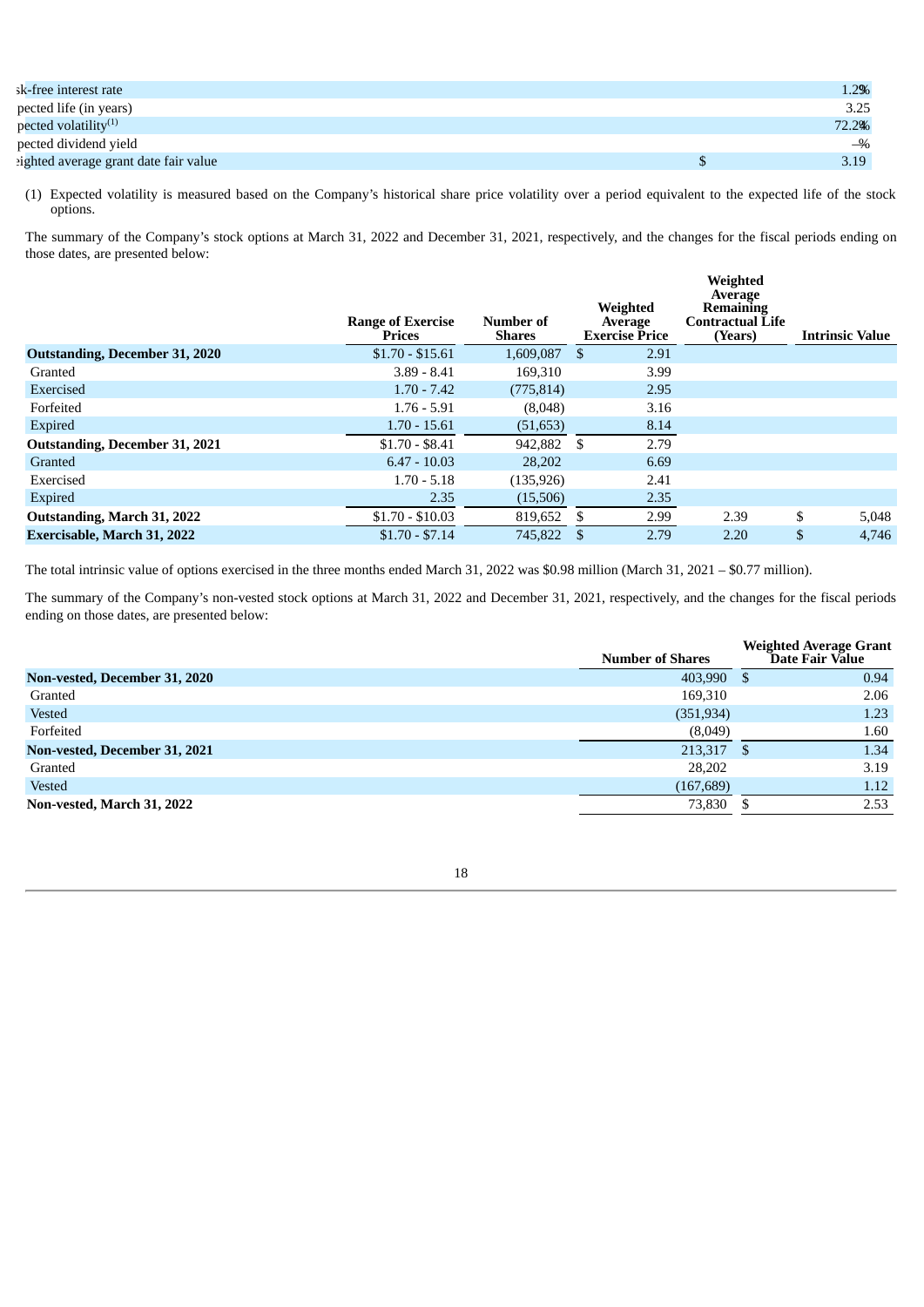## *Restricted Stock Units*

The Company grants RSUs to directors, executives and eligible employees. Awards for executives and eligible employees are determined as a target percentage of base salary and generally vest over three years. Holders of unvested RSUs do not have voting rights on those RSUs. The RSUs are subject to forfeiture risk and other restrictions. Upon vesting, the employee is entitled to receive one Common Share of the Company for each RSU at no additional payment. During the three months ended March 31, 2022, the Company's Board of Directors issued 0.33 million RSUs under the Compensation Plan (March 31, 2021 - 0.44 million). The fair value of RSUs granted was determined at the date of grant based on the Company's share price on the NYSE American.

The summary of the Company's non-vested RSUs at March 31, 2022 and December 31, 2021, respectively, and the changes for the fiscal periods ending on those dates, are presented below:

|                               | <b>Number of Shares</b> | <b>Weighted Average Grant</b><br>Date Fair Value |
|-------------------------------|-------------------------|--------------------------------------------------|
| Non-vested, December 31, 2020 | 1,094,056               | 1.98                                             |
| Granted                       | 441.241                 | 3.89                                             |
| Vested                        | (635, 233)              | 1.94                                             |
| Non-vested, December 31, 2021 | 900,064                 | 2.94                                             |
| Granted                       | 329,377                 | 6.43                                             |
| Vested                        | (518, 856)              | 2.93                                             |
| Non-vested, March 31, 2022    | 710,585                 | 4.56                                             |

The total intrinsic value and fair value of RSUs that vested and were settled for equity in the three months ended March 31, 2022 was \$2.93 million (March 31, 2021 – \$2.67 million).

## *Stock Appreciation Rights*

The Company may grant SARs to directors, executives, and eligible employees.

During the year ended December 31, 2019, the Company's Board of Directors issued 2.20 million SARs under the Compensation Plan with a fair value of \$1.25 per SAR. These SARs are intended to provide additional long-term performance-based equity incentives for the Company's senior management. The SARs are performance-based because they only vest upon the achievement of performance goals designed to significantly increase shareholder value.

Each SAR granted entitles the holder to receive, upon a valid exercise, payment from the Company in cash or Common Shares (at the sole discretion of the Company) in an amount representing the difference between the fair market value ("**FMV**") of the Company's Common Shares on the date of exercise and \$2.92 (the closing market price or "**Grant Price**" at the time of grant). Fair Market Value as used herein means the closing price of the Shares on the TSX or the NYSE American on the trading day immediately prior to the date of exercise. The term of the SARs grant is five years, with SARs vesting only upon the achievement of the following performance goals: as to one-third of the SARs granted, automatically upon the 90-calendar-day VWAP of the Company's Common Shares on the NYSE American equaling or exceeding \$5.00 for any continuous 90-calendar-day period; as to an additional one-third of the SARs granted, automatically upon the 90-calendar-day VWAP of the Company's Common Shares on the NYSE American equaling or exceeding \$7.00 for any continuous 90-calendar-day period; and as to the final one-third of the SARs granted, automatically upon the 90-calendar-day VWAP of the Company's Common Shares on the NYSE American equaling or exceeding \$10.00 for any continuous 90-calendar-day period. Further, notwithstanding the foregoing vesting schedule, no SARs were able to be exercised by the holder for an initial period of one year from the Date of Grant; the date first exercisable being January 22, 2020. The first two tranches of these vesting performance goals were met prior to the three months ended March 31, 2022.

During the three months ended March 31, 2022, the Company's Board of Directors issued 0.73 million SARs under the Compensation Plan (March 31, 2021 – nil). The fair value of the SARs granted during the three months ended March 31, 2022 was estimated at the date of grant using a Monte Carlo simulation, with the following weighted average assumptions: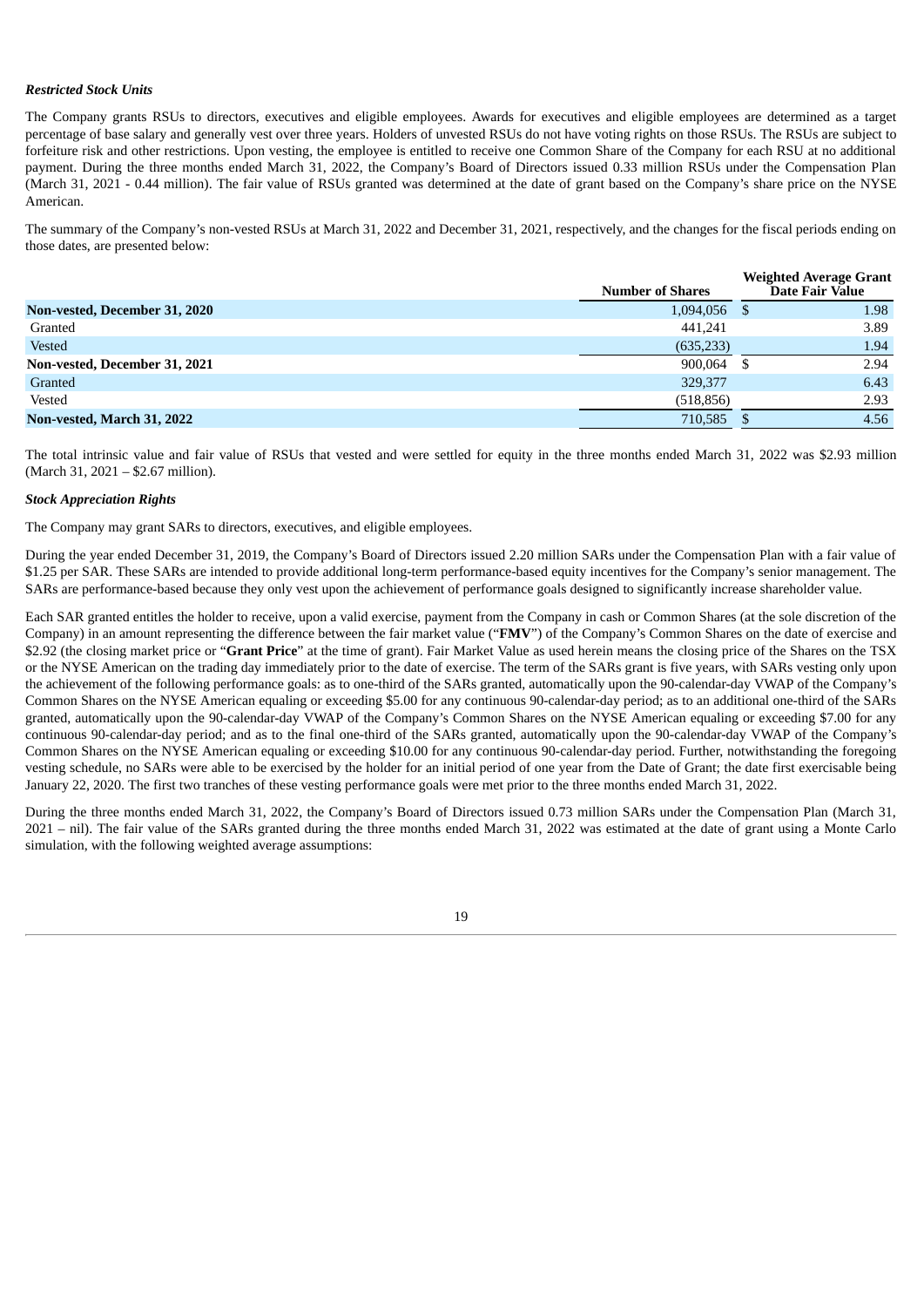| Risk-free interest rate                 | $1.53\%$ |
|-----------------------------------------|----------|
| Expected life (in years) <sup>(1)</sup> | 5.00     |
| Expected volatility <sup>(2)</sup>      | 72.50 %  |
| Expected dividend vield                 | $-$ %    |
| Weighted average grant date fair value  | 3.60     |

- (1) Monte Carlo analysis of SARs assumes employee suboptimal exercise at first vesting time for each tranche.
- (2) Expected volatility is measured based on the Company's historical share price volatility over a period equivalent to the expected life of the stock options.

Each SAR granted entitles the holder to receive, upon a valid exercise, payment from the Company in cash or Common Shares (at the sole discretion of the Company) in an amount representing the difference between the FMV of the Company's Common Shares on the date of exercise and \$6.47 (the Grant Price at the time of grant). The term of the SARs grant is five years, with SARs vesting only upon the achievement of the following performance goals: as to one-third of the SARs granted, automatically upon the 90-calendar-day VWAP of the Company's Common Shares on the NYSE American equaling or exceeding \$12.00 for any continuous 90-calendar-day period; as to an additional one-third of the SARs granted, automatically upon the 90-calendar-day VWAP of the Company's Common Shares on the NYSE American equaling or exceeding \$14.00 for any continuous 90-calendar-day period; and as to the final one-third of the SARs granted, automatically upon the 90-calendar-day VWAP of the Company's Common Shares on the NYSE American equaling or exceeding \$16.00 for any continuous 90-calendar-day period. Further, notwithstanding the foregoing vesting schedule, no SARs may be exercised by the holder for an initial period of one year from the date of grant; the date first exercisable being January 25, 2023. As a result, the SARs granted in the first quarter of 2022 for 2021 performance are a long-term equity incentive and are 100% performance based.

The summary of the Company's SARs at March 31, 2022 and December 31, 2021, respectively, and the changes for the fiscal periods ending on those dates, are presented below:

|                                       | <b>Number of Shares</b> | <b>Weighted Average</b><br><b>Exercise Price</b> | <b>Weighted Average</b><br>Remaining<br>Contractual Life<br>(Years) | <b>Intrinsic Value</b> |
|---------------------------------------|-------------------------|--------------------------------------------------|---------------------------------------------------------------------|------------------------|
| <b>Outstanding, December 31, 2020</b> | 1,720,623               | 2.92                                             |                                                                     |                        |
| Exercised                             | (48,201)                | 2.92                                             |                                                                     |                        |
| <b>Outstanding, December 31, 2021</b> | 1,672,422 \$            | 2.92                                             |                                                                     |                        |
| Granted                               | 730,686                 | 6.47                                             |                                                                     |                        |
| <b>Outstanding, March 31, 2022</b>    | 2,403,108               | 4.00                                             | 2.73 <sup>5</sup>                                                   | 12,377                 |
| Exercisable, March 31, 2022           | 1,098,873               | 2.92                                             | $1.81 \text{ }$ \$                                                  | 6,846                  |

The summary of the Company's non-vested SARs at March 31, 2022 and December 31, 2021, respectively, and the changes for the fiscal periods ending on those dates, are presented below:

|                               | <b>Number of Shares</b> | <b>Weighted Average Grant</b><br>Date Fair Value |
|-------------------------------|-------------------------|--------------------------------------------------|
| Non-vested, December 31, 2020 | 1,720,623               | 1.25                                             |
| Vested                        | (1, 147, 074)           | 1.27                                             |
| Non-vested, December 31, 2021 | 573,549                 | 1.19                                             |
| Granted                       | 730.686                 | 3.60                                             |
| Non-vested, March 31, 2022    | 1,304,235               | 2.54                                             |

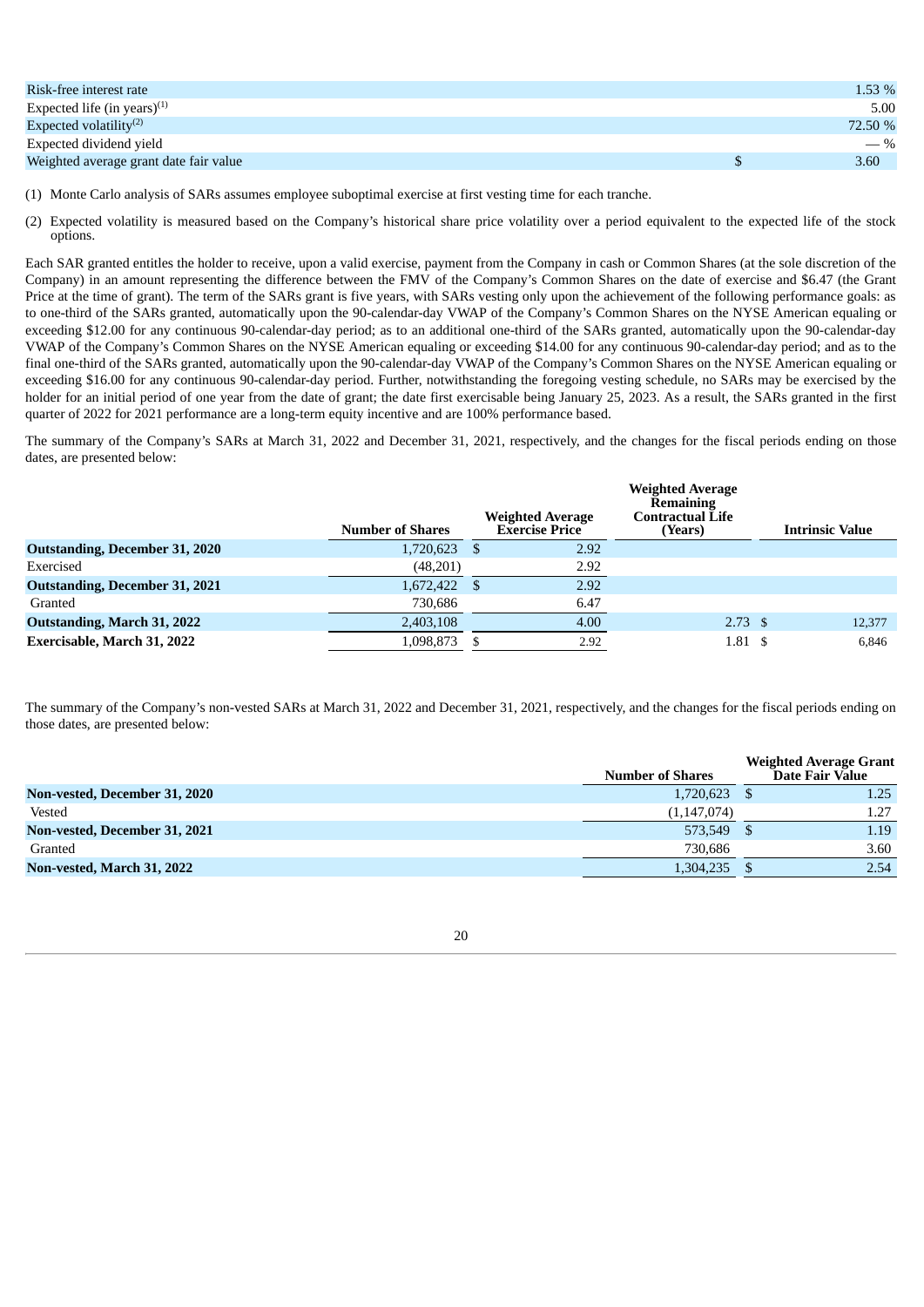The components of share-based compensation are as follows:

|                          | Three months ended<br>March 31, |  |      |  |
|--------------------------|---------------------------------|--|------|--|
|                          | 2022                            |  | 2021 |  |
| Recognized expense       |                                 |  |      |  |
| Stock options            | 32S                             |  | 200  |  |
| RSU awards $(1)$         | 484                             |  | 362  |  |
| <b>SARs</b>              | 346                             |  | 135  |  |
| Total recognized expense | 862                             |  | 697  |  |

(1) The fair value of the RSUs granted under the Compensation Plan for the three months ended March 31, 2022 and 2021 was estimated at the date of grant, using the stated market price on the NYSE American.

At March 31, 2022, there were \$0.12 million, \$2.31 million, and \$2.28 million of unrecognized compensation costs related to the unvested stock options, RSU awards and SARs, respectively, to be recognized over a weighted average period of 1.52 years, 2.14 years, and 1.41 years, respectively.

# **11. INCOME TAXES**

As of March 31, 2022, the Company does not believe that it is more likely than not that it will fully realize the benefit of the deferred tax assets. As such, the Company recognized a full valuation allowance against the net deferred tax assets as of March 31, 2022 and December 31, 2021.

# **12. SUPPLEMENTAL FINANCIAL INFORMATION**

The components of other income (loss) are as follows:

|                                                            |      | Three months ended<br>March 31, |  |         |  |
|------------------------------------------------------------|------|---------------------------------|--|---------|--|
|                                                            | 2022 |                                 |  | 2021    |  |
| Interest income                                            |      | 12                              |  | 11      |  |
| Change in value of investments accounted for at fair value |      | (3, 418)                        |  | 1,456   |  |
| Change in value of warrant liabilities                     |      |                                 |  | (3,504) |  |
| Foreign exchange loss                                      |      | (1,213)                         |  | (339)   |  |
| Other                                                      |      | 111                             |  | 329     |  |
| Other loss                                                 |      | (4,508)                         |  | (2,047) |  |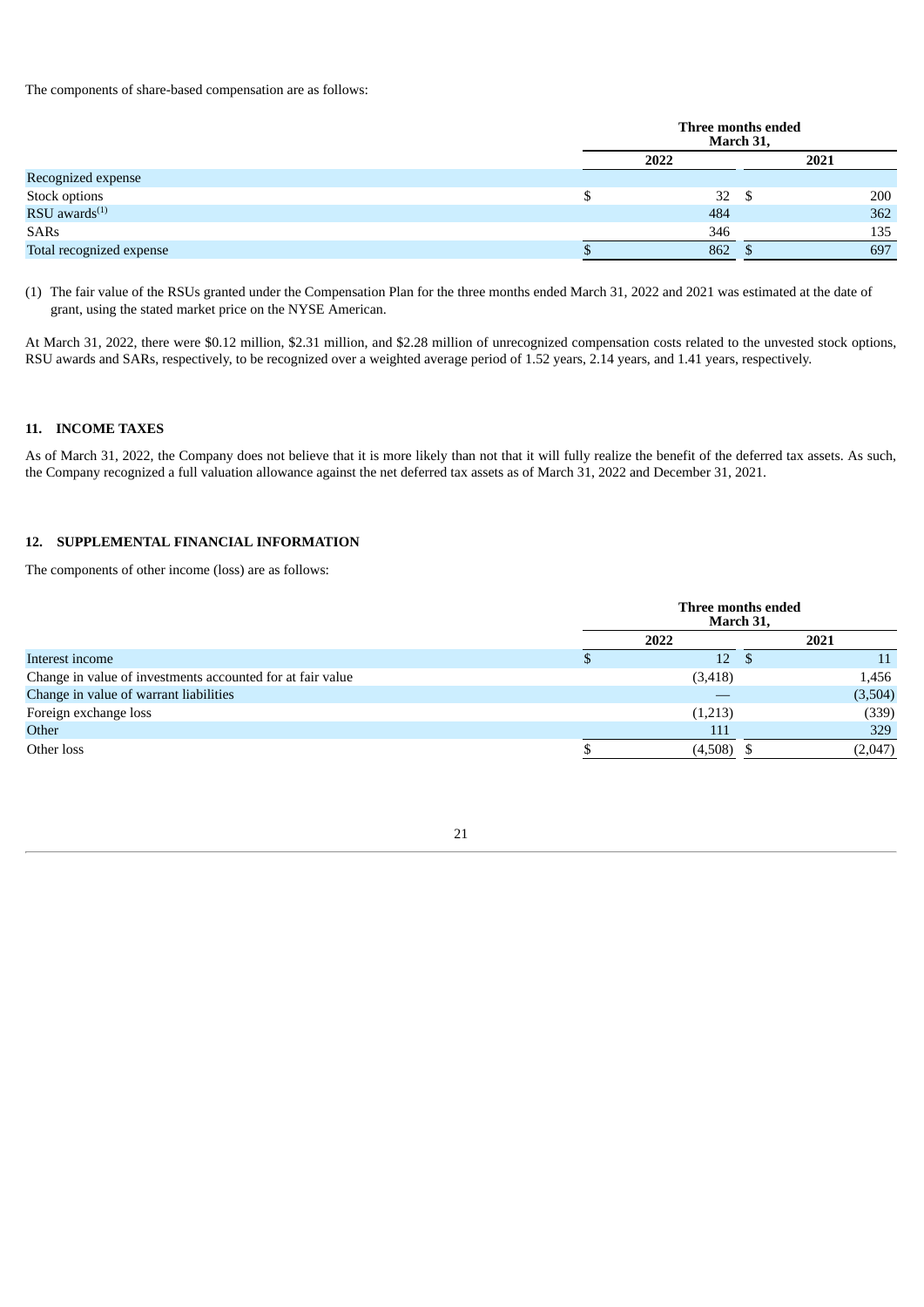The components of trade and other receivables are as follows:

|                       | <b>March 31, 2022</b> | <b>December 31, 2021</b> |
|-----------------------|-----------------------|--------------------------|
| Trade receivables     | 2,960                 | 1,858                    |
| Other                 | 369                   | 1,753                    |
| Notes receivable, net | 343                   | 343                      |
|                       | 3,672                 | 3,954                    |

As of March 31, 2022, the Company has \$1.99 million in current and long-term other receivables with \$1.90 million due from Consolidated Uranium Inc. ("**CUR**", f/k/a International Consolidated Uranium, Inc., TSX-V:CUR) pursuant to the terms of the asset purchase agreement related to the sale of certain non-core conventional uranium projects and resulting deferred cash payments, and pursuant to the terms of the ongoing operating agreement with CUR.

The components of accounts payable and accrued liabilities are as follows:

|                           | <b>March 31, 2022</b> | <b>December 31, 2021</b> |
|---------------------------|-----------------------|--------------------------|
| Accounts payable          | 2,910                 | 3,038                    |
| Payroll liabilities       | 767                   | 1,988                    |
| Other accrued liabilities | 774                   | 738                      |
|                           | 4.451                 | 5,764                    |

# **13. COMMITMENTS AND CONTINGENCIES**

## *General legal matters*

Other than routine litigation incidental to our business, or as described below, the Company is not currently a party to any material pending legal proceedings that management believes would be likely to have a material adverse effect on our financial position, results of operations or cash flows.

## **White Mesa Mill**

In 2013, the Ute Mountain Ute Tribe filed a Petition to Intervene and Request for Agency Action challenging the Corrective Action Plan approved by the State of Utah Department of Environmental Quality ("**UDEQ**") relating to nitrate contamination in the shallow aquifer at the Mill. The challenge is currently being evaluated and may involve the appointment of an administrative law judge ("**ALJ**") to hear the matter. The Company does not consider this action to have any merit. If the petition is successful, the likely outcome would be a requirement to modify or replace the existing Corrective Action Plan. At this time, the Company does not believe any such modification or replacement would materially affect its financial position, results of operations or cash flows. However, the scope and costs of remediation under a revised or replaced Corrective Action Plan have not yet been determined and could be significant.

The UDEQ renewed in January 2018, then reissued with minor corrections in February 2018, the Mill's radioactive materials license (the "**Mill License**") for another ten years and the Groundwater Discharge Permit (the "**GWDP**") for another five years, after which further applications for renewal of the Mill License and GWDP will need to be submitted. During the review period for each application for renewal, the Mill can continue to operate under its existing Mill License and GWDP until such time as the renewed Mill License or GWDP is issued.

In 2018, the Grand Canyon Trust, Ute Mountain Ute Tribe and Uranium Watch (collectively, the "**Mill Plaintiffs**") served Petitions for Review challenging UDEQ's renewal of the Mill License and GWDP and Requests for Appointment of an ALJ, which they later agreed to suspend pursuant to a Stipulation and Agreement with UDEQ, effective June 4, 2018. The Company and the Mill Plaintiffs held multiple discussions over the course of 2018 and 2019 in an effort to settle the dispute outside of any judicial proceeding. In February 2019, the Mill Plaintiffs submitted to the Company their proposal for reaching a settlement agreement. The proposal remains under consideration by the Company. The Company does not consider these challenges to have any merit and, if a settlement cannot be reached, intends to participate with UDEQ in defending against the challenges. If the challenges are successful, the likely outcome would be a requirement to modify the renewed Mill License and/or GWDP. At

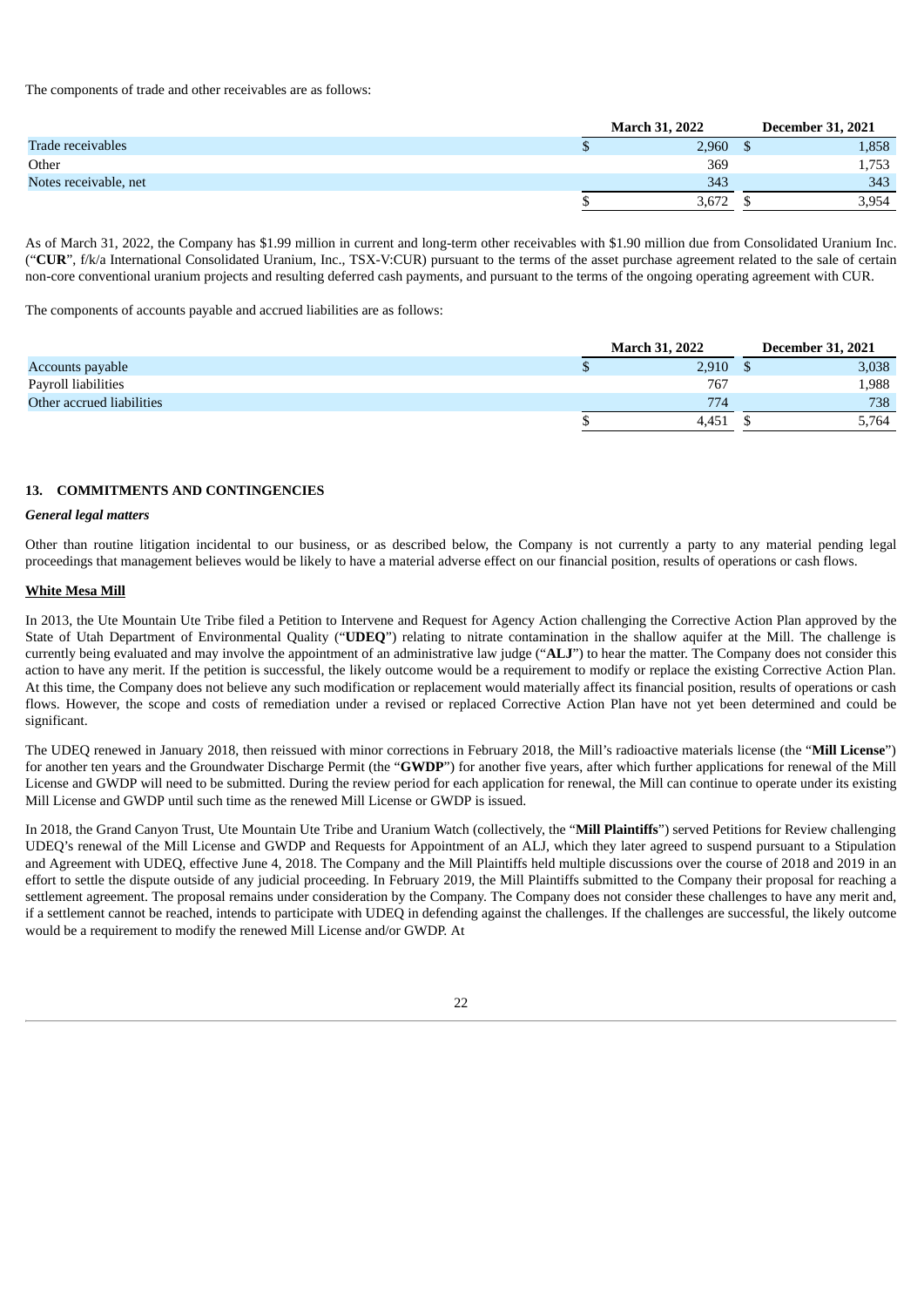this time, the Company does not believe any such modification would materially affect its financial position, results of operations or cash flows.

On August 26, 2021, the Ute Mountain Ute Tribe filed a Petition to Intervene and Petition for Review challenging the UDEQ's approval of Amendment No. 10 to the Mill License, which expanded the list of Alternate Feed Materials that the Mill is authorized to accept and process for its source material content. Then, on November 18, 2021, the Tribe filed its Request for Appointment of an ALJ, followed shortly thereafter by a stay on the request in accordance with a Stipulation and Agreement between the Tribe, UDEQ and Company. The Company does not consider this action to have any merit. If the stay is lifted, an ALJ is appointed and the petition is successful, the likely outcome would be a requirement to modify or revoke the Mill License amendment. At this time, the Company does not believe any such modification or revocation would materially affect its financial position, results of operations or cash flows.

## **Pinyon Plain Project**

In March 2013, the Center for Biological Diversity, the Grand Canyon Trust, the Sierra Club and the Havasupai Tribe (the "**Pinyon Plaintiffs**") filed a complaint in the U.S. District Court for the District of Arizona (the "**District Court**") against the USFS and the USFS Forest Supervisor for the Kaibab National Forest (together, the "**Defendants**") seeking an order (a) declaring that the USFS failed to comply with environmental, mining, public land, and historic preservation laws in relation to our Pinyon Plain Project (formerly known as the Canyon Project), (b) setting aside any approvals regarding exploration and mining operations at the Pinyon Plain Project, and (c) directing operations to cease at the Pinyon Plain Project and enjoining the USFS from allowing any further exploration or mining-related activities at the Pinyon Plain Project until the USFS fully complies with all applicable laws. In April 2013, the Pinyon Plaintiffs filed a Motion for Preliminary Injunction, which was later denied by the District Court. In April 2015, the District Court issued its final ruling on the merits in favor of the Defendants and the Company and against the Pinyon Plaintiffs on all counts. The Pinyon Plaintiffs appealed the District Court's ruling on the merits to the United States Ninth Circuit Court of Appeals (the "**Ninth Circuit**") and filed motions for an injunction pending appeal with the District Court. Those motions for an injunction pending appeal were denied by the District Court on May 26, 2015. Thereafter, the Pinyon Plaintiffs filed urgent motions for an injunction pending appeal with the Ninth Circuit, which were denied on June 30, 2015.

The hearing on the merits was held at the Ninth Circuit on December 15, 2016, which resulted in a favorable ruling for the Defendants a year later. The Pinyon Plaintiffs petitioned the Ninth Circuit for a rehearing *en banc* and, on October 25, 2018, the Ninth Circuit panel withdrew its prior opinion and filed a new opinion, which affirmed the prior opinion with one exception to the District Court's decision. The Ninth Circuit panel reversed itself on its prudential standing analysis as applied to the fourth claim on "valid existing rights," having initially determined that the Pinyon Plaintiffs lacked standing under the General Mining Law of 1872 (the "**Mining Law**"). The panel remanded the claim back to the District Court to hear on the merits, with the Pinyon Plaintiffs alleging that the USFS did not consider all relevant costs in analyzing whether the Company satisfied the Mining Law's "prudent person test" in its mineral examination and, thus, erred in concluding that the Company has valid existing rights to operate the Pinyon Plain Mine on lands otherwise subject to a 2012 U.S. Department of Interior withdrawal from location and entry.

On May 22, 2020, after the matters were briefed, the District Court issued its final order in favor of the Defendants, which the Pinyon Plaintiffs thereafter appealed to the Ninth Circuit. In December 2020, the Pinyon Plaintiffs filed their Appellant's Opening Brief with the Ninth Circuit and, in April 2021, the Defendants filed their respective Answering Briefs. Oral arguments were held remotely on August 30, 2021. On February 22, 2022, the Ninth Circuit filed its Opinion in favor of the USFS and the Company. The Pinyon Plaintiffs have the right to request a hearing on this matter in front of the U.S. Supreme Court. If the Pinyon Plaintiffs are granted a hearing and successfully appeal the Ninth Circuit's decision at the U.S. Supreme Court, the Company may be required to maintain the Pinyon Plain Project on standby pending resolution of the matter. Such a prolonged delay of mining activities could have a significant impact on our future operations.

## **Surety Bonds**

The Company has indemnified third-party companies to provide surety bonds as collateral for the Company's asset retirement obligations. The Company is obligated to replace this collateral in the event of a default and is obligated to repay any reclamation or closure costs due. As of March 31, 2022, the Company has \$20.32 million posted as collateral against an undiscounted asset retirement obligation of \$42.75 million (December 31, 2021 - \$20.31 million posted as collateral against an undiscounted asset retirement obligation of \$41.34 million).

# **Commitments**

The Company is contractually obligated under a Sales and Agency Agreement appointing an exclusive sales and marketing agent for all vanadium pentoxide produced by the Company.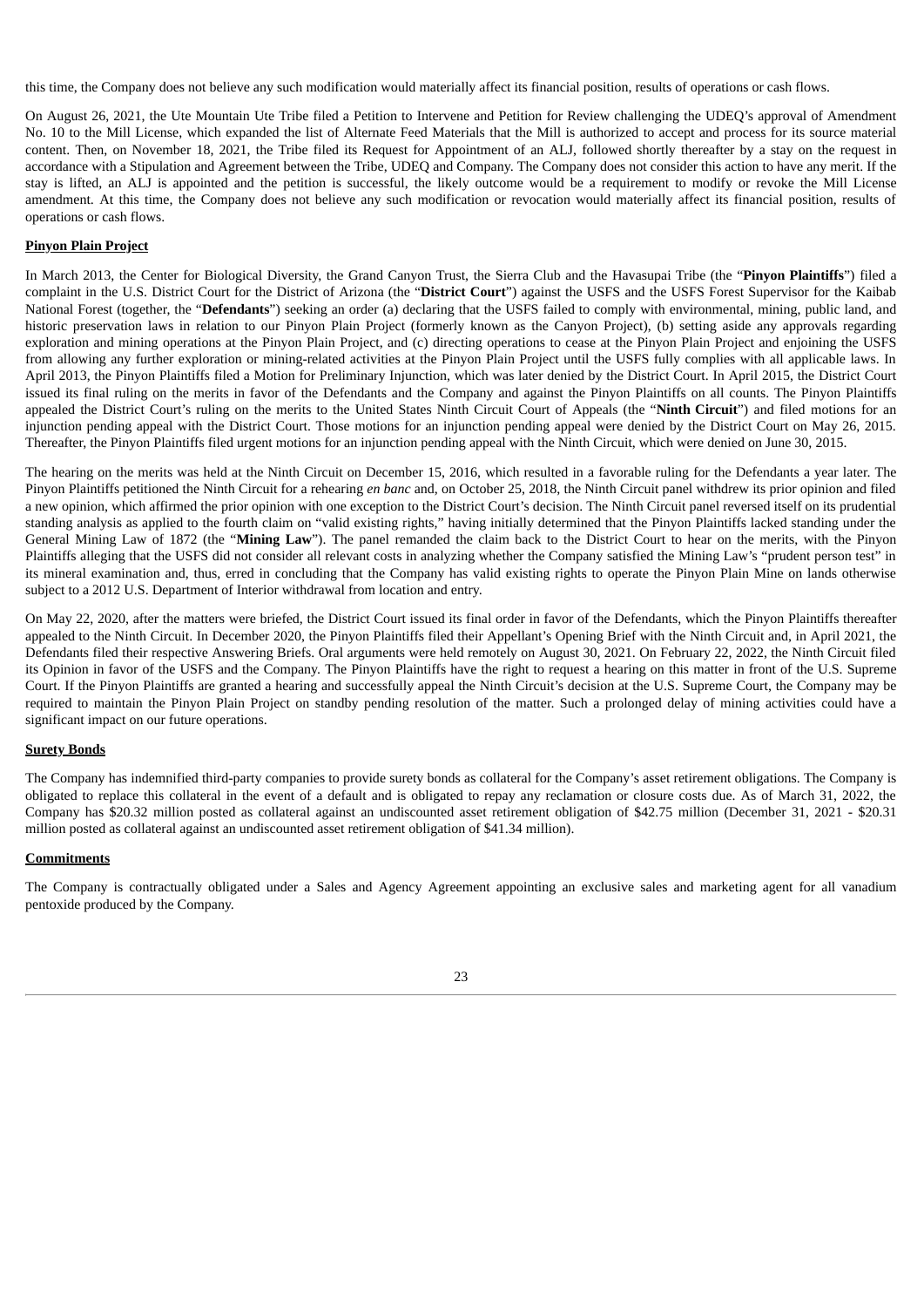## **14. RELATED PARTY TRANSACTIONS**

On May 17, 2017, the Board of Directors of the Company appointed Robert W. Kirkwood and Benjamin Eshleman III to the Board of Directors of the Company.

Mr. Kirkwood is a principal of the Kirkwood Companies, including Kirkwood Oil and Gas LLC, Wesco Operating, Inc., and United Nuclear LLC ("**United Nuclear**"). United Nuclear owns a 19% interest in the Company's Arkose Mining Venture while the Company owns the remaining 81%. The Company acts as manager of the Arkose Mining Venture and has management and control over operations carried out by the Arkose Mining Venture. The Arkose Mining Venture is a contractual joint venture governed by a venture agreement dated as of January 15, 2008 and entered into by Uranerz Energy Corporation, a wholly owned, indirectly held subsidiary of the Company ("**Uranerz**") and United Nuclear (the "**Venture Agreement**").

United Nuclear contributed nil to the expenses of the Arkose Joint Venture based on the approved budget for the three months ended March 31, 2022 (March 31, 2021 - nil).

On June 1, 2021, Uranerz renewed its Casper, Wyoming-based Office Lease Agreement with Metro, Inc. where Mr. Kirkwood acts as General Manager. The term is for a period of 12 months with rent in the amount of \$15,000 paid in \$1,250 monthly increments. The original Office Lease Agreement was entered into by the parties on June 1, 2020, for a period of 12 months, with rent in the amount of \$12,000 paid in \$1,000 monthly increments.

Mr. Benjamin Eshleman III is President of Mesteña LLC, which became a shareholder of the Company through the Company's acquisition of Mesteña Uranium, L.L.C (now Alta Mesa LLC) and certain of its affiliates (collectively, the "**Acquired Companies**") in June 2016. Pursuant to the purchase agreement, the Alta Mesa Properties held by the Acquired Companies are subject to a royalty of 3.125% of the value of the recovered  $U_3O_8$  from the Alta Mesa Properties sold at a price of \$65.00 per pound or less, 6.25% of the value of the recovered  $U_3O_8$  from the Alta Mesa Properties sold at a price greater than \$65.00 per pound up to and including \$95.00 per pound, and 7.5% of the value of the recovered  $U_3O_8$  from the Alta Mesa Properties sold at a price greater than \$95.00 per pound. The royalties are held by Mr. Eshleman and his extended family. In addition, Mr. Eshleman and certain members of his extended family are parties to surface use agreements that entitle them to surface use payments from the Acquired Companies in certain circumstances. The Alta Mesa Properties are currently being maintained on care and maintenance to enable the Company to restart operations as market conditions warrant, and as such, no royalty payments were made during the three months ended March 31, 2022 or 2021. The Company makes surface use payments on an annual basis to Mr. Eshleman and his immediate family members and has accrued \$0.11 million as of March 31, 2022 (December 31, 2021 - nil).

On October 27, 2021, the Company began providing services to CUR under a mine operating agreement. Amounts earned during the three months ended March 31, 2022 and due to the Company from CUR at March 31, 2022 were less than \$0.30 million. The Company provided no services to CUR under the toll milling agreement during the three months ended March 31, 2022.

## **15. FAIR VALUE ACCOUNTING**

## *Assets and liabilities measured at fair value on a recurring basis*

The following tables set forth the fair value of the Company's assets and liabilities measured at fair value on a recurring basis (at least annually) by level within the fair value hierarchy as of March 31, 2022. As required by accounting guidance, assets and liabilities are classified in their entirety based on the lowest level of input that is significant to the fair value measurement.

As of March 31, 2022, the fair values of cash and cash equivalents, restricted cash, short-term deposits, receivables, accounts payable and accrued liabilities approximate their carrying values because of the short-term nature of these instruments.

|                              | Level          | Level | Level 3                                   | Total  |
|------------------------------|----------------|-------|-------------------------------------------|--------|
| Investments at fair value    | 35,091         | 545   | __                                        | 35,636 |
| Marketable equity securities | 611            |       |                                           | 611    |
|                              | $DE$ 702<br>V4 | 545   | $\qquad \qquad \overline{\qquad \qquad }$ | 36,247 |

The Company's investments in marketable equity securities are exchange-traded and are valued using quoted market prices in active markets and, as such, are classified within Level 1 of the fair value hierarchy. The Company's investments accounted for at fair value consisting of Common Shares are valued using quoted market prices in active markets and as such are classified

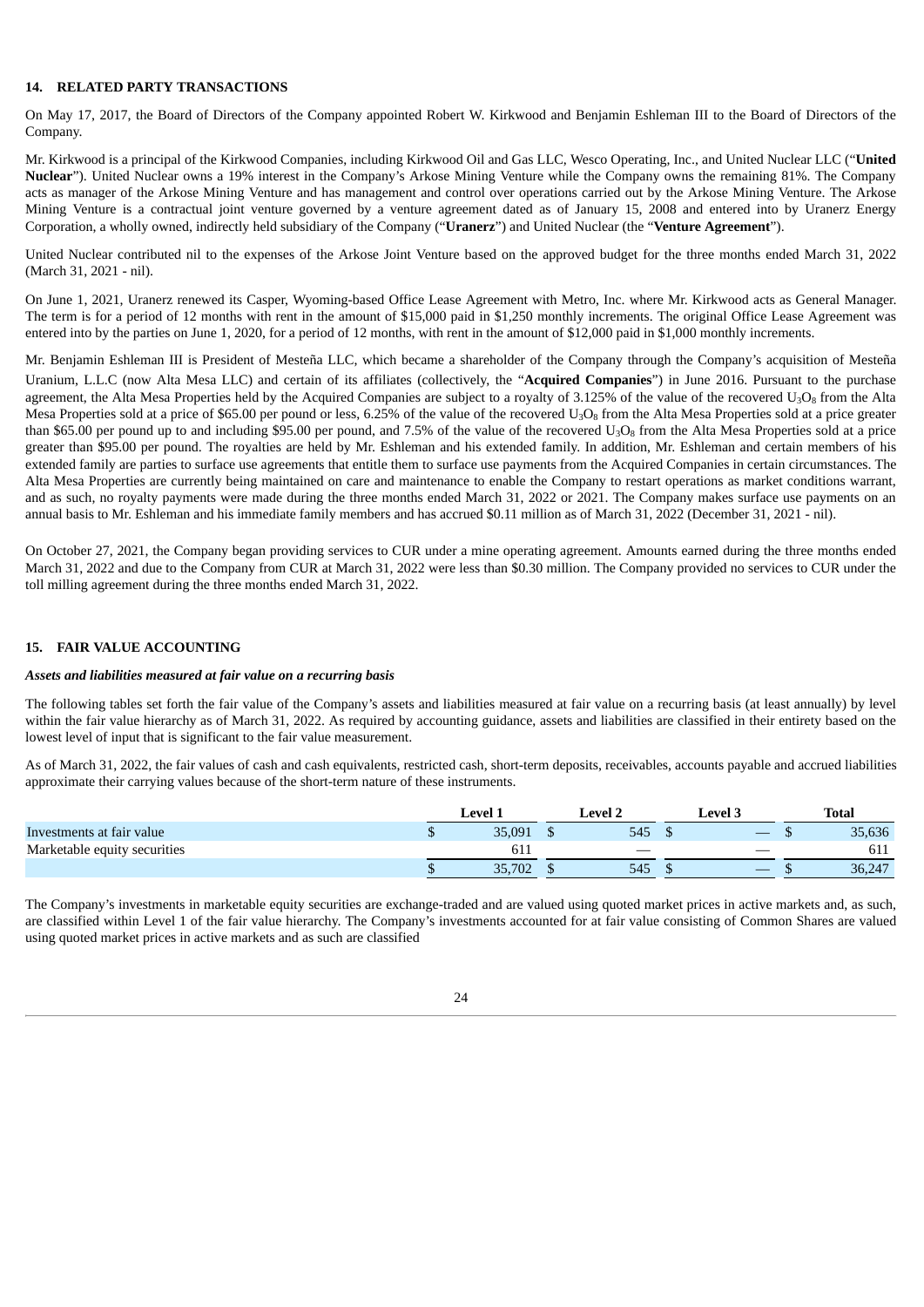within Level 1 of the fair value hierarchy. The Company's investments accounted for at fair value consisting of warrants are valued using the Black-Scholes option model based on observable inputs and as such are classified within Level 2 of the hierarchy.

Investments accounted for at fair value include the Company's 14.8% investment in Virginia Energy Resources Inc. and its 18.2% investment in CUR. These investments provide the Company the ability to have significant influence, but not control, over their operations. These investments were valued at \$35.64 million as of March 31, 2022 (December 31, 2021- \$38.54 million). During the three months ended March 31, 2022, the Company recognized a loss of \$3.42 million related to these investments in Other loss in the Condensed Consolidated Statement of Operations and Comprehensive Loss (March 31, 2021- gain of \$1.46 million). The fair value of the investments is calculated as the quoted market price of the marketable equity security multiplied by the quantity of shares held by the Company.

## **16. SUBSEQUENT EVENTS**

*Sale of shares in the Company's ATM program*

<span id="page-24-0"></span>From April 1, 2022 through May 13, 2022, the Company issued 0.36 million Common Shares at a weighted average price of \$10.69 for net proceeds of \$3.72 million using the ATM.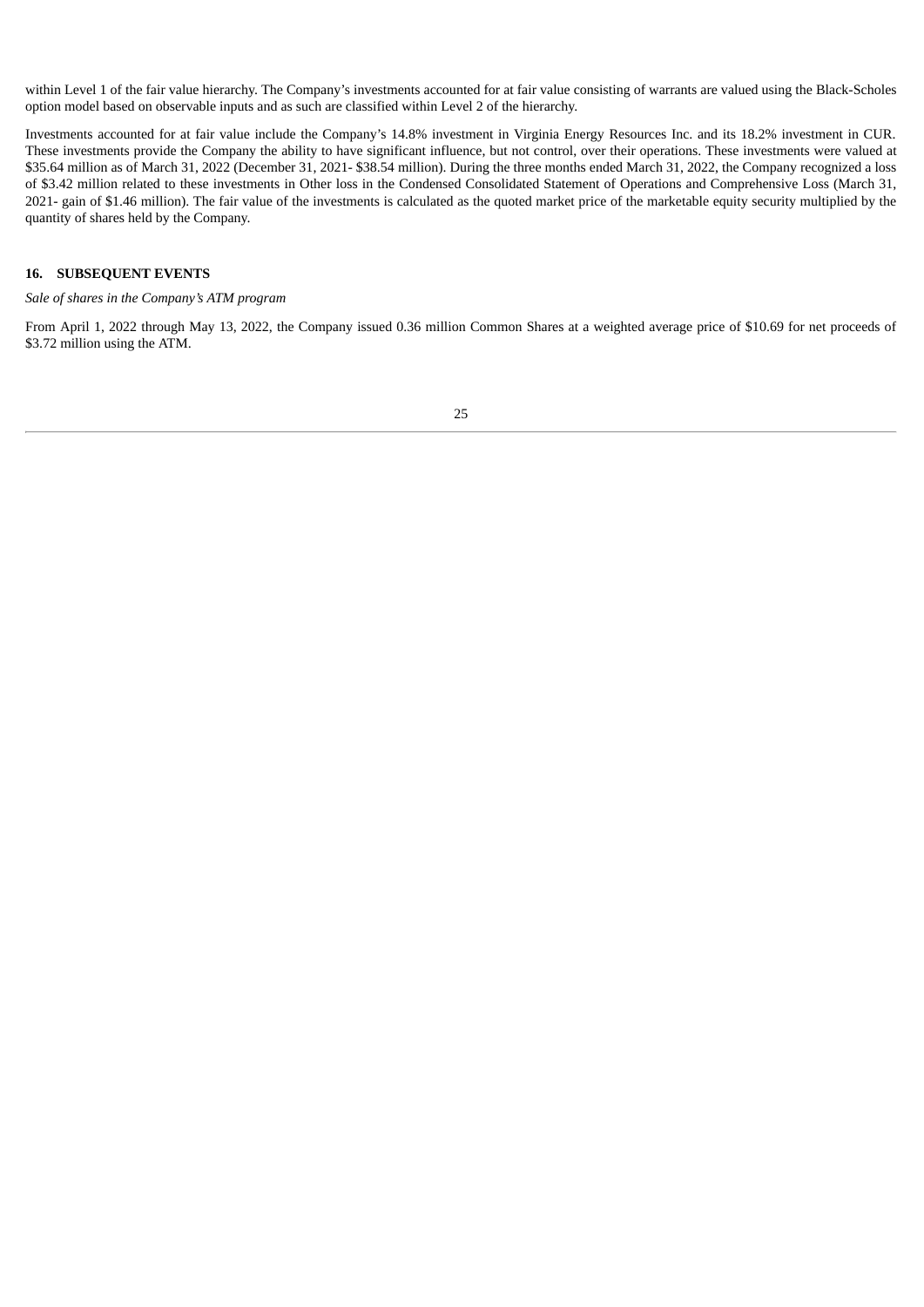## **ITEM 2. MANAGEMENT'S DISCUSSION AND ANALYSIS OF FINANCIAL CONDITION AND RESULTS OF OPERATIONS.**

The following discussion and analysis should be read in conjunction with our unaudited condensed consolidated financial statements for the three-month period ended March 31, 2022, and the related notes thereto, which have been prepared in accordance with U.S. GAAP. Additionally, the following discussion and analysis should be read in conjunction with Management's Discussion and Analysis of Financial Condition and Results of Operations and the audited consolidated financial statements included in Part II of our Annual Report on Form 10-K for the year ended December 31, 2021. This Discussion and Analysis contains forward-looking statements and forward-looking information that involve risks, uncertainties and assumptions. Our actual results may differ materially from those anticipated in these forward-looking statements as a result of many factors. See section heading *"Cautionary Statement Regarding Forward-Looking Statements," above.*

While the Company has established the existence of multiple Mineral Resources and extracts and processes saleable uranium from these operations, the Company has only established Proven Mineral Reserves or Probable Mineral Reserves, as defined under SEC S-K 1300, at its Sheep Mountain Project. As a result, the Company is a "Development Stage Issuer" as defined by S-K 1300, as it is engaged in the preparation of Mineral Reserves for extraction on at least one material property. Under U.S. GAAP, for a property that has no Proven or Probable Reserves, the Company capitalizes the cost of acquiring the property (including mineral properties and rights), and expenses all costs related to the property incurred subsequent to the acquisition of such property. Acquisition costs of a property are depreciated over its estimated useful life for a revenue generating property or expensed if the property is sold or *abandoned. Acquisition costs are subject to impairment if so indicated.*

All dollar amounts stated herein are in U.S. dollars, except share and per share amounts and currency exchange rates unless specified otherwise. *References to Cdn\$ refer to Canadian currency, and \$ to United States currency.*

## **Overview**

We responsibly produce several of the raw materials needed for clean energy and advanced technologies, including uranium, rare earth elements and vanadium.

Our primary product is  $U_3O_8$  (also known as yellowcake), which, when further processed, becomes the fuel for the generation of clean nuclear energy. According to the Nuclear Energy Institute, nuclear energy provides nearly 20% of the total electricity and approximately 50% of the clean, carbon-free electricity generated in the U.S. The Company generates revenues from extracting and processing materials for the recovery of uranium for our own account, as well as from toll processing materials for others.

Our uranium concentrate is produced from multiple sources:

- Conventional recovery operations at the Mill, including:
	- Processing ore from uranium mines; and
	- Recycling of Alternate Feed Materials, which are uranium-bearing materials that are not derived from conventional ore; and
- ISR operations.

The Company also has a long history of conventional vanadium recovery at the Mill when vanadium prices support those activities. From late 2018 to early 2020, the Company completed a campaign to recover vanadium from solutions in the tailings management system at the Mill ("**Pond Return**") from which it recovered over 1.8 million pounds of high-purity  $V_2O_5$ . The Company has also recovered uranium from Pond Return since 2015 and continues to evaluate opportunities for copper recovery from our Pinyon Plain Project.

The Company is also currently producing an intermediate REE product called mixed RE Carbonate. In 2020, the Company began evaluating the potential to recover REEs at the Mill. By October 2020, the Company had produced a mixed RE Carbonate, ready for separation, on a pilot scale from natural monazite sands. In December 2020, the Company entered into a contract to acquire natural monazite sands from a heavy mineral sands operation in Georgia, from which it expects to recover uranium and produce a commercially salable mixed RE Carbonate containing approximately 71% total rare earth oxide ("**TREO**") on a dry basis. In March 2021, the Company began ramping up commercial-scale production of mixed RE Carbonate from these natural monazite sands. In July 2021, the Company announced the signing of a definitive supply agreement and began commercial shipments of RE Carbonate to a separation facility in Europe, which is the next step in producing usable REE products. The Company is also in discussions with other entities to acquire additional supplies of natural

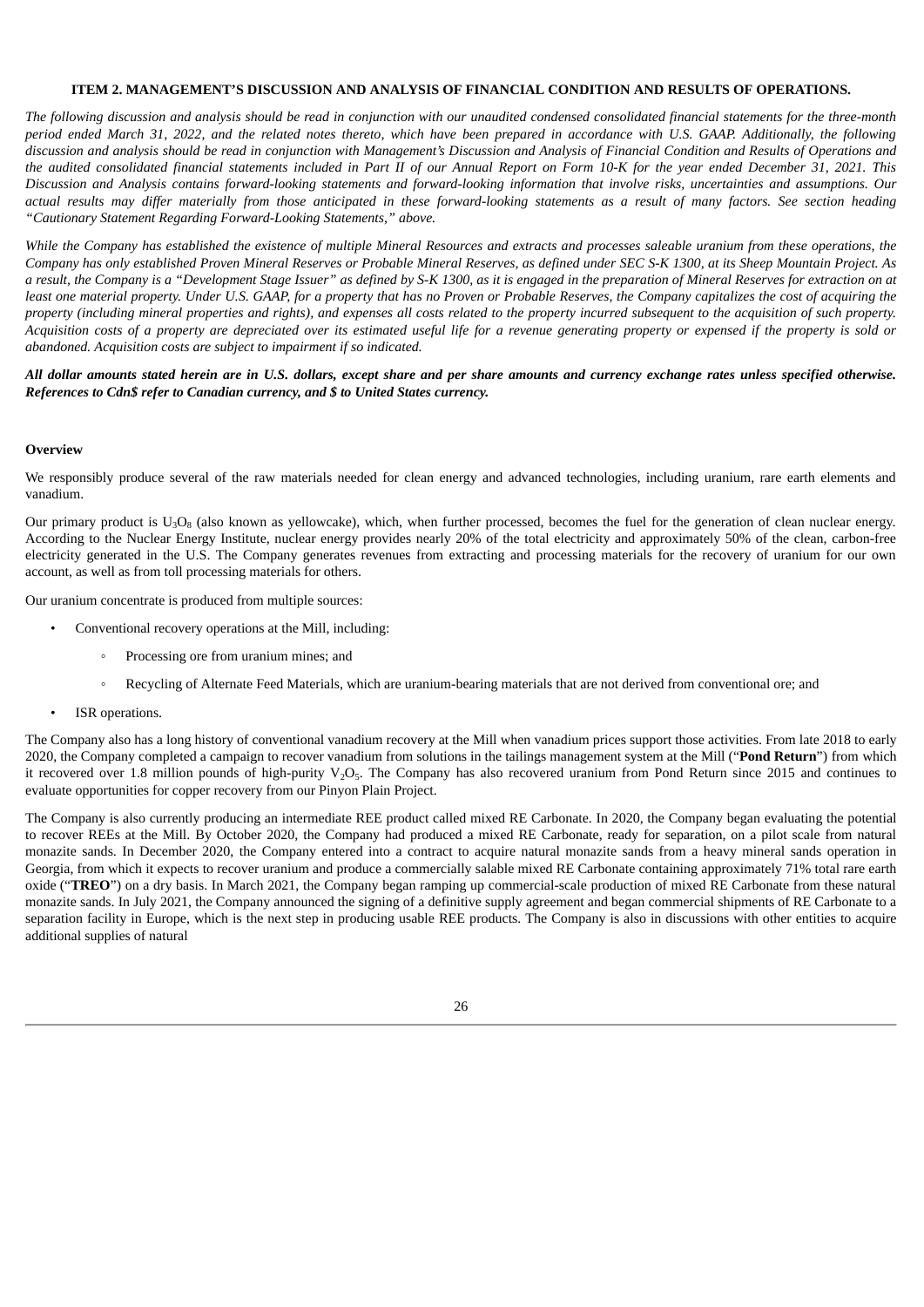monazite sands, and is working with U.S. government agencies and national laboratories on various REE initiatives, including having completed work with the U.S. Department of Energy ("**DOE**") to evaluate the potential to process other types of REE- and uranium-bearing ores at the Mill produced from coalbased resources. The Company is also evaluating the potential to perform REE separation and other downstream REE activities, including metal-making and alloying, in the future at the Mill or elsewhere in the U.S.

Finally, the Company is evaluating, pursuant to a strategic alliance with RadTran, LLC ("**RadTran**"), a technology development company focused on closing critical gaps in the procurement of medical isotopes for emerging TAT cancer therapeutics and other applications, the feasibility of recovering Th-232, and Ra-226 from the Company's existing RE Carbonate and uranium process streams at the Mill and, together with RadTran, is evaluating the feasibility of recovering Ra-228 from the Th-232, Th-228 from the Ra-228 and concentrating Ra-226 at the Mill using RadTran technologies. Recovered Ra-228, Th-228 and Ra-226 would then be sold to pharmaceutical companies and others to produce Pb-212, Ac-225, Bi-213, Ra-224 and Ra-223, which are the leading medically attractive TAT isotopes for the treatment of cancer. Existing supplies of these isotopes for TAT applications are in short supply, and methods of production are costly and currently cannot be scaled to meet the demand created as new drugs are developed and approved. This is a major roadblock in the research and development of new TAT drugs as pharmaceutical companies wait for scalable and affordable production technologies to become available. Under this initiative, the Company has the potential to recover valuable isotopes from its existing process streams for use in treating cancer, thereby recycling back into the market material that would otherwise be lost to disposal.

The Mill, located near Blanding, Utah, processes ore mined from the Four Corners region of the United States, as well as Alternate Feed Materials that can originate worldwide. The Company has the only operating uranium mill in the United States, which is also the last operating facility left in the U.S. with the ability to recover vanadium from primary ore sources. The Mill is licensed to process an average of 2,000 tons of ore per day and to produce approximately 8.0 million pounds of U<sub>3</sub>O<sub>8</sub> per year. The Mill has separate circuits to process conventional uranium and vanadium ores, as well as Alternate Feed Materials and REEs.

For the last several years, no mines have operated commercially in the vicinity of the Mill due to low uranium prices. As a result, in recent years, Mill activities have focused on processing Alternate Feed Materials for the recovery of uranium under multiple toll processing arrangements, as well as Alternate Feed Materials for our own account. Additionally, in recent years, the Mill has recovered dissolved uranium and vanadium through its Pond Return program from the Mill's tailings management system that was not fully recovered during the Mill's prior forty years of operations. During the three months ended March 31, 2022, Mill activities focused primarily on processing monazite sands and producing a mixed RE Carbonate. The Company is actively pursuing additional monazite sands and Alternate Feed Materials for processing at the Mill.

The Mill also continues to pursue additional sources of feed materials. For example, a significant opportunity exists for the Company to potentially participate in the clean-up of abandoned uranium mines in the Four Corners Region of the U.S. The U.S. Justice Department and Environmental Protection Agency announced settlements in various forms in excess of \$1.5 billion to fund certain cleanup activities on the Navajo Nation. Additional cleanup settlements with other parties are also pending. Our Mill is within economic trucking distance, and is uniquely positioned in this region, to receive uranium-bearing materials from these cleanups and recycle the contained  $U_3O_8$ , while, at the same time, permanently disposing of the cleanup materials outside the boundaries of the Navajo Nation in our licensed tailings management system. There are no other facilities in the U.S capable of providing this service. In addition, as previously announced, beginning in the second quarter of 2019 and continuing through the first quarter of 2022, the Company has been receiving shipments of material generated in the cleanup of a large, historically producing conventional uranium mine located in northwest New Mexico. In addition to generating revenue for the Company, this project demonstrates the ability of the Mill to responsibly clean up projects similar to those requiring cleanup on the Navajo Nation.

The Company's ISR operations consist of our Nichols Ranch Project and Alta Mesa Project, both of which are on standby at current uranium prices.

While we believe the current spot price of uranium has not supported production for the majority of global uranium producers over the past several years, having resulted in significant production cuts, the spot price of uranium has improved in recent months to levels that could support production if these prices are sustained and result in long-term supply contracts with nuclear utilities. In anticipation of potential price recoveries and contracts, we continue to maintain and advance our resource portfolio. We stand ready to: resume wellfield construction and resume production at our Nichols Ranch Project; resume wellfield construction, perform plant upgrades, conduct exploration, and resume production at our Alta Mesa facility; and mine and process resources from our Pinyon Plain Project, La Sal Project and/or Whirlwind Project. We believe we can bring this new production to the market within approximately six to eighteen months of a positive production decision. Longer term, we expect to develop our large conventional mines at Roca Honda, Henry Mountains, and/or Sheep Mountain.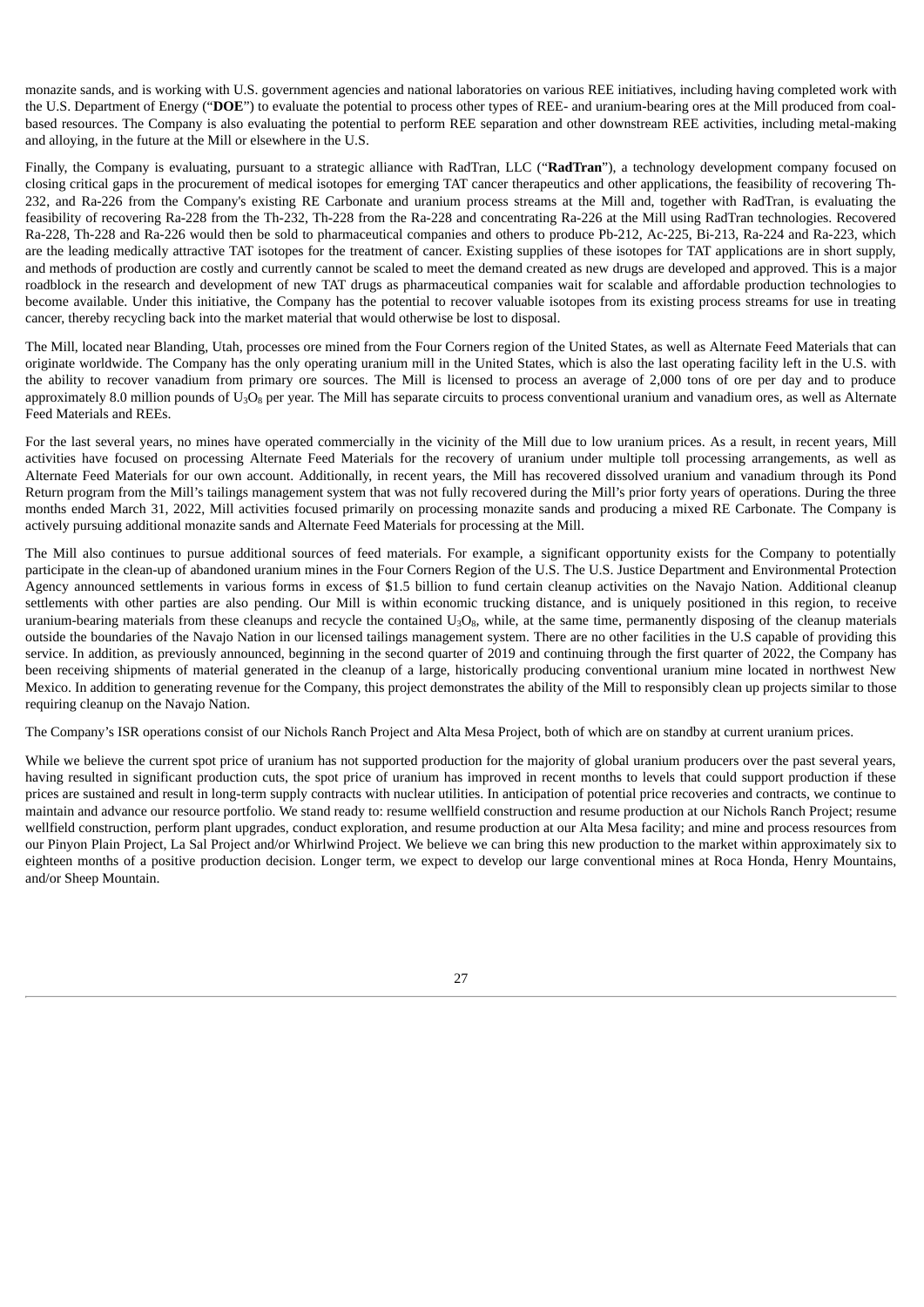## *COVID-19*

The Company continues to respond to the effects of the global coronavirus ("**COVID-19**") pandemic on the Company's business objectives, projections and workforce. To date, although the Company has made operational adjustments since the onset of the pandemic to ensure its workforce remains protected, the Company has not been required to shut down any operations as a result of COVID-19. None of these operational adjustments have been material to the Company. The Company has evaluated any potential future shutdown of Company production facilities as a result of COVID-19, and has determined that any such shutdown could be accommodated by the Company in a manner consistent with a typical shutdown of Company production facilities as a result of depressed commodity prices. Management believes the Company is well-capitalized and will be able to withstand facility shutdowns or depressed share prices as a result of COVID-19 for at least the next twelve months.

## *Update on Rare Earth Element Initiative*

On March 1, 2021, the Company and Neo Performance Materials Limited ("**Neo**") announced a new REE production initiative spanning European and North American critical material supply chains. Under an agreement in principle signed on March 1, 2021 and finalized into a definitive agreement in July 2021, Energy Fuels will process natural monazite sands, currently being mined in the state of Georgia by The Chemours Company, into an RE Carbonate at the Mill and ship a portion of the produced RE Carbonate to Neo's rare earth separations facility in Sillamäe, Estonia ("**Silmet**"). Silmet will then process the RE Carbonate into separated REE materials for use in REE permanent magnets and other REE-based advanced materials. On July 7, 2021, the Company announced that the first container (approximately 20 tonnes of product) of an expected 15 containers of mixed RE Carbonate had been successfully produced by Energy Fuels at the Mill and was *en route* to Silmet. This commercial-scale production of RE Carbonate by Energy Fuels from a U.S. mined REE resource positions Energy Fuels as the only company in North America that currently produces a monazite-derived, enhanced REE material. In addition, since the RE Carbonate has been chemically altered to recover the REEs and remove impurities, thereby rendering it ready for REE separation without further processing, this is currently the most advanced REE material being produced on a commercial scale in the U.S. today. The physical delivery of this product also represents the launch of a new, environmentally responsible REE supply chain that allows for source validation and tracking from mining through to final end-use applications for manufacturers in North America, Europe, Japan, and other nations.

The Company also announced on March 1, 2021 that, in addition to supplying RE Carbonate to Neo, Energy Fuels is evaluating the potential to develop U.S. separation capabilities at the Mill, or nearby, as it works to increase its monazite sand supplies, thereby integrating a U.S. rare earth supply chain in the coming years, in addition to supplying RE Carbonate to European markets. On April 27, 2021, the Company announced it had engaged Carester to prepare a scoping study for the development of a solvent extraction REE separation circuit at the Mill utilizing the Mill's existing equipment and infrastructure to the extent applicable, to create a continuous, integrated and optimized REE production sequence. Based in Lyon, France, Carester is a leading global consultant in the production of separated REE products, with expertise in designing, constructing, operating and optimizing REE production facilities globally. Carester's scoping work included an evaluation of the Mill's current monazite leaching process, preparation of an REE separation flow sheet, capital and operating expense estimates, incorporation of new technologies where applicable, and recommendations on equipment vendors. Based on the results of this scoping work, the Company is evaluating installing a full separation circuit at the Mill to produce both "light" and "heavy" separated REE oxides in the coming years, subject to successful licensing, financing, and commissioning and continued strong market conditions, and has hired Carester to support these REE separation initiatives.

In addition, on April 21, 2021, the Company announced the execution of a non-binding MOU for the supply of natural monazite sands from IperionX Limited's ("**IperionX**") Titan Project in Tennessee, if and when the project is developed and mined. IperionX's Titan Project covers a large area of heavy mineral sands properties in Tennessee prospective for titanium, zircon, monazite and other valuable minerals such as high-grade silica sand and other refractory minerals. Thereafter, the Company also announced that the DOE Office of Fossil Energy and National Energy Technology Laboratory had exercised its option to award Energy Fuels, working with a team from Penn State University, an additional \$1.75 million to complete a feasibility study on the production of REE products from natural coal-based resources, as well as from other materials such as REE-containing ores like the natural monazite sands the Company is currently processing at the Mill. This award followed the DOE providing Energy Fuels a \$150,000 contract in 2020 for the successful completion of a conceptual design for the same initiative, resulting in a total award to Energy Fuels of \$1.9 million.

On December 15, 2021, the Company announced the execution of a memorandum of understanding ("**MOU**") with Nanoscale Powders LLC ("**NSP**") for the development of a novel technology for the potential production of REE metals, subject to the finalization of definitive agreements. We believe this technology, which was initially developed by NSP, and will be advanced by the Company and NSP working together, has the potential to revolutionize the REE metal making industry by reducing costs of production, reducing energy consumption, and significantly reducing greenhouse gas emissions. Producing REE metals and alloys is a key step in a fully integrated REE supply chain, after commercial production of separated REE oxides and before the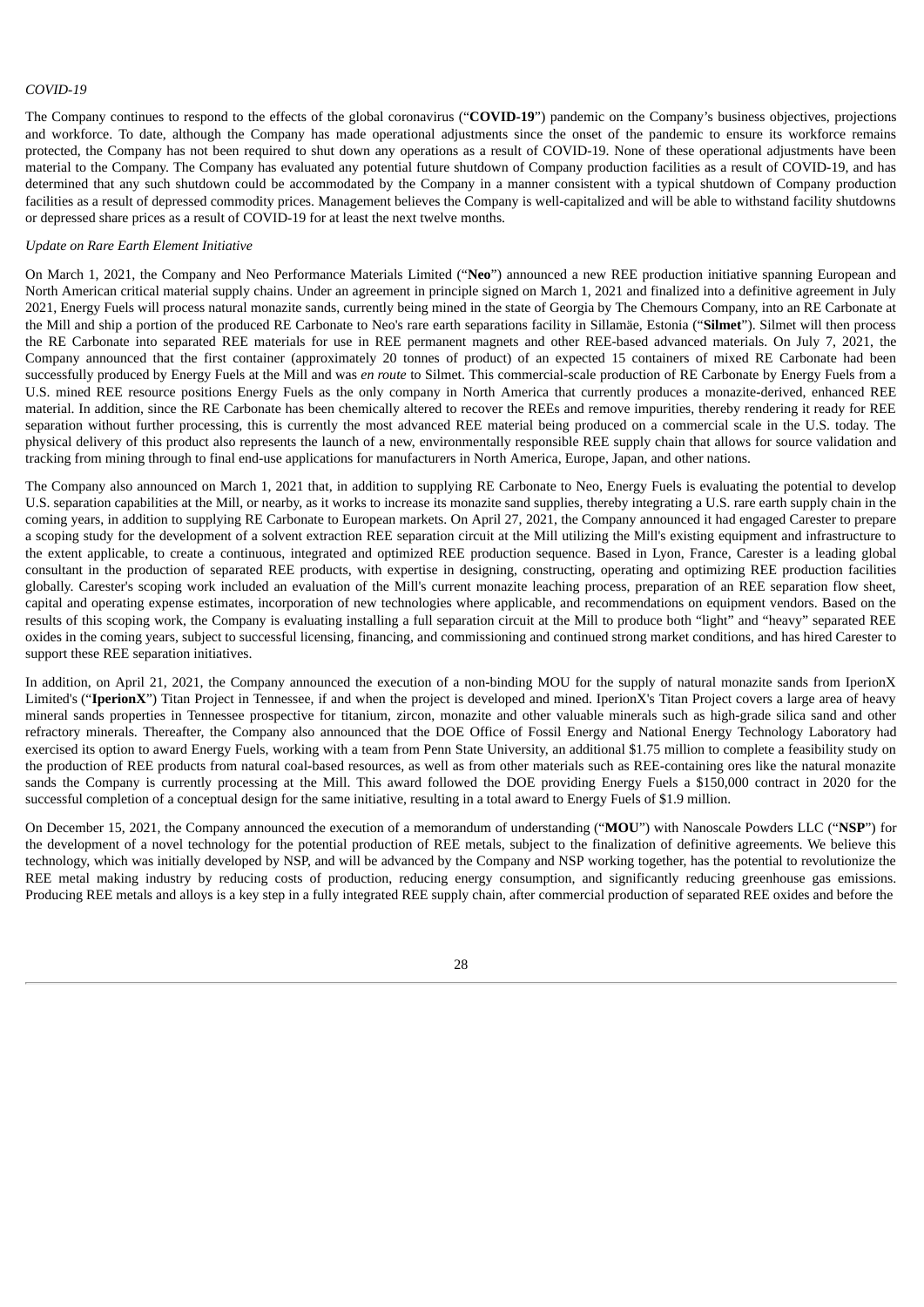manufacture of neodymium iron boron ("**NdFeB**") magnets used in electric vehicles, wind generation and other clean energy and advanced technologies.

During the three months ended March 31, 2022, the Company also began commercial-scale partial separation of lanthanum (La) on a small scale from its RE Carbonate using an existing solvent extraction circuit at the Mill. This represents the first commercial level REE separation to occur in the U.S. in many years.

On April 13, 2022, the Company announced its first commercial shipments of three critical mineral products in a single week, having sent  $U_3O_8$  to a uranium conversion facility in the U.S. to enrich for use in the production of clean, carbon-free nuclear energy, V<sub>2</sub>O<sub>5</sub> to a ferrovanadium ("FeV") conversion facility in the U.S. to be sold into the steel and specialty alloy industries, and RE Carbonate to the Silmet facility in Estonia for separation into advanced REE products. At the same time, the Company announced that it had begun partial commercial-scale REE separations at the Mill utilizing existing Mill facilities, thereby producing a more advanced RE Carbonate in 2022 than it did in 2021.

## *Known Trends or Uncertainties*

The Company has faced depressed uranium and vanadium prices in previous years which have resulted in the Company having negative cash flows and net losses in previous years. We are not aware at this time of any trends or uncertainties that have had or are reasonably likely to have a material impact on revenues or income of the Company other than (i) continued strengthening of uranium and vanadium prices which could result in the Company selling inventories at increased prices and/or signing contracts with nuclear utilities for the long-term supply of uranium; (ii) the proposed U.S. Uranium Reserve, which, if implemented, could result in improved uranium sales prices; and (iii) the Company's REE and TAT radioisotope initiatives, which, if successful, could result in improved results from operations in future years. We are not aware at this time of any events that are reasonably likely to cause a material change in the relationship between costs and revenue of the Company.

## **Uranium Market Update**

According to monthly price data from TradeTech LLC ("**TradeTech**"), uranium spot prices rose significantly during the first quarter 2022 (the "**Quarter**"), though the spot price dropped moderately following the end of the Quarter. The uranium spot price began the Quarter at \$42.00 per pound on December 31, 2021 and rose nearly 40% to \$58.20 per pound on March 31, 2022. Subsequent to the end of the Quarter, the price rose further to \$63.75 per pound on April 15, 2022 and then dropped to \$53.50 per pound during the week of April 22, 2022. During the Quarter, the uranium spot price hit a high of \$58.50 per pound on March 11, 2022 and a low of \$42.00 per pound at the beginning of the Quarter. TradeTech price data indicates that long-term  $U_3O_8$  prices rose during the Quarter as well, beginning the Quarter at \$45.00 per pound and ending the Quarter at \$50.00 per pound. On May 6, 2022, TradeTech reported a spot price of \$54.75 per pound and a long-term price of \$52.00 per pound  $U_3O_8$ .

The following important developments occurred during the Quarter:

- Political unrest affected Kazakhstan, which is the largest uranium producer in the world, including the resignation of its government, national protests, and a "security clampdown on transport, financial, and communications systems." (TradeTech, NMR, January 7, 2022). This caused an "extremely volatile price cycle last week [the week of January 7, 2022]" (TradeTech NMR, January 14, 2022);
- Cameco Corporation ("**Cameco**") announced the restart of its McArthur River/Key Lake Mill in 2024, ramping up to 15 million pounds per year, which is 40% less than its annual licensed capacity, at which point Cameco will reduce its annual production at Cigar Lake to 13.5 million pounds per year, or 25% below its annual capacity. (TradeTech NMR, February 11, 2022);
- French President Emmanuel Macron, who won re-election in April 2022, announced that he supports the construction of up to 14 new nuclear reactors in France in order to move the country away from fossil fuels. (TradeTech, NMR, February 11, 2022);
- On February 24, 2022, Russia invaded Ukraine, causing world leaders to "place unprecedented sanctions on the Russian state." (TradeTech, NMR, February 25, 2022). However, the U.S. Treasury Department issued "General Licenses" to authorize certain transactions with Russia to continue, including those related to the nuclear sector (conversion, enrichment, fabrication, transport, of uranium);
- On March 3, 2022, in the midst of escalating aggression in its war against Ukraine, Russian forces attacked the Zaporozhye Nuclear Power Plant located in southeastern Ukraine, causing Energoatom - Ukraine's nuclear company - to call on "international monitors to intervene to ensure the safety of the country's 15 commercial reactors." (TradeTech, NMR, March 4, 2022);

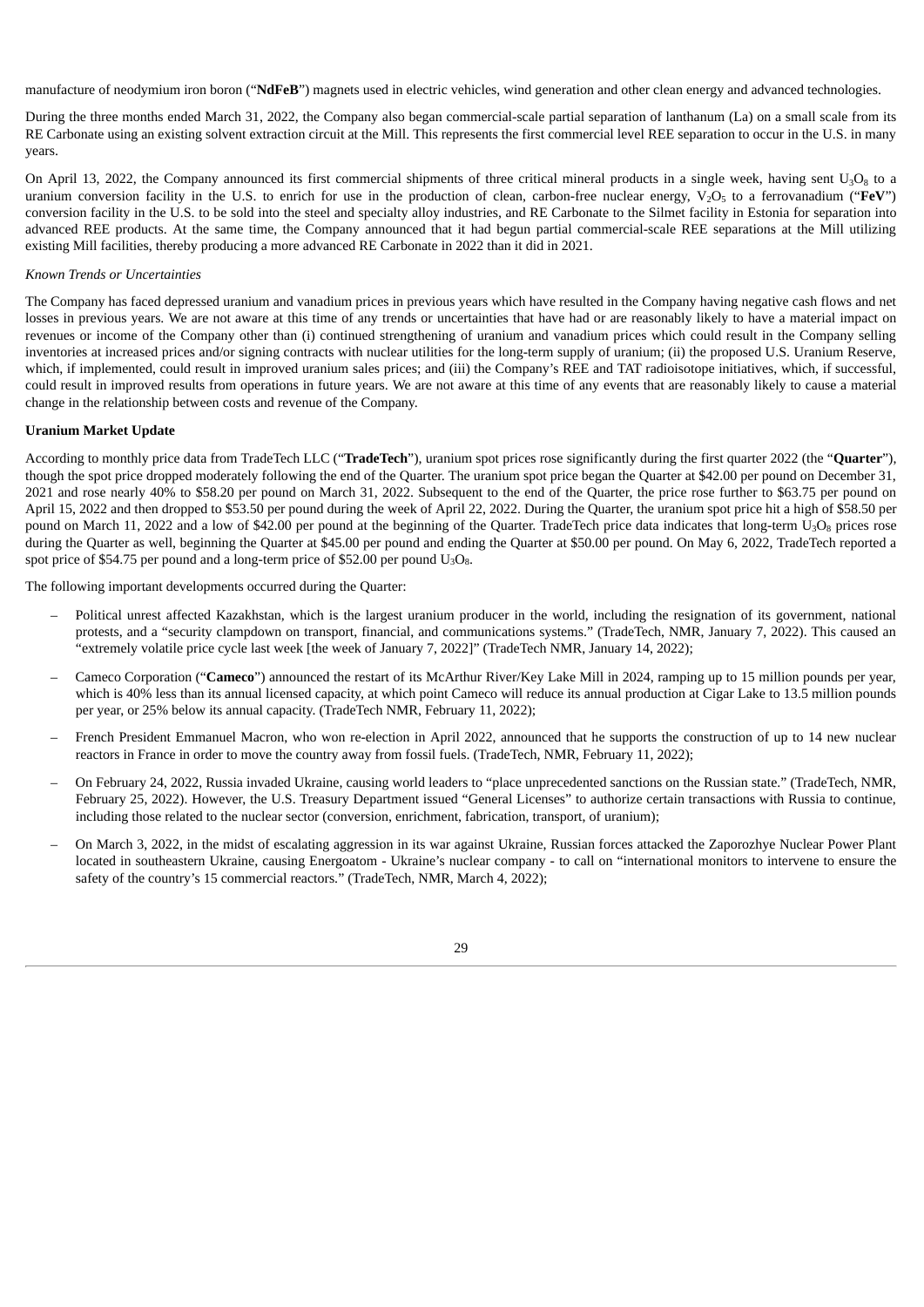- According to TradeTech, "activity in the spot uranium market was driven by increasing uncertainty as the events in Ukraine continue to unfold." (TradeTech, NMR, March 4, 2022). Further, "the prospect of widespread restrictions on the import of Russian nuclear fuel have amplified concerns about the availability of uranium to a market that is in a structural supply deficit." (TradeTech, NMR, March 11, 2022). By mid-March, U.S. leaders were calling for a ban on Russian uranium imports into the U.S. and a ban on Russian companies from participating in U.S. capital markets. (TradeTech, NMR, March 18, 2022); and
- After the end of the Quarter, the spot price rose to \$63.75 per pound during the week of April 15, 2022 then dropped back down to \$53.50 per pound the following week, "which represents a significant price movement in a period marked by historic volatility." TradeTech posits that the uranium market has evolved and attracted a wider array of participants, which is believed to mean that "the market has developed deeper ties to the broader financial markets… [and that] the uranium price now exhibits a sensitivity to trends and developments that impact investor sentiment... [which has] translated to greater volatility." The selloff during the week of April 21, 2022 was attributed to a broader selloff in markets "partially driven by bearish sentiment tied to rising inflation and interest rates." (TradeTech, NMR, April 21, 2022).

The Company continues to believe that certain uranium supply and demand fundamentals point to higher sustained uranium prices in the future, including significant production cuts in recent years, along with significant increased demand from utilities, financial entities, traders and producers. The Company believes that financial entities purchasing uranium on the spot market for long-term investment represent a fundamental shift in the uranium market by increasing demand and removing readily available material from the market that would otherwise serve as supply to utilities, traders, and others. Further, the Company believes that Russia's invasion of Ukraine has sparked a widespread trend away from Russian-sourced nuclear fuel supply. In response, the Company desires to enter into term contracts with utilities for the sale of uranium at prices that support production. With less uranium available on the spot market and the potential for significant future price volatility, the Company is tracking the potential willingness of utilities to accept higher-term offers. The Company also continues to believe that a large degree of uncertainty exists in the market, primarily due to the size of mobile uranium inventories, transportation issues, premature reactor shutdowns in the U.S., trade issues, the life of a given uranium mine, conversion/enrichment shutdowns, the opaque nature of inventories and secondary supplies, unfilled utility demand, and the market activity of state-owned uranium and nuclear companies.

Therefore, the Company will continue to closely monitor uranium markets and seek opportunities to enter into long-term sales contracts with utilities at prices that sustain production, cover overhead costs, and provide a reasonable rate-of-return to investors while also holding back some production to allow the Company and its shareholders the ability to participate in further upside price movements. The Company will also continue to evaluate the timing and method for the disposition of its existing uranium inventories, including selling into the spot market or as a part of one or more term contracts if procured.

# **Rare Earth Market Update**

REEs are a group of 17 chemical elements (the 15 elements in the lanthanum series, plus yttrium and scandium) that are used in a variety of clean energy and advanced technologies. Monazite, the source of REEs currently utilized by the Company, also contains significant recoverable quantities of uranium, which fuels the production of carbon-free electricity using nuclear technology. According to industry analyst Roskill, most demand for REE's is in the form of separated REEs, "as most end-use applications require only one or two separated rare earth compounds or products." (Roskill, Rare Earths, Outlook to 2030, 20<sup>th</sup> Edition). The main uses for REEs include: (i) battery alloys; (ii) catalysts; (iii) ceramics, pigments and glazes; (iv) glass polishing powders and additives; (v) metallurgy and alloys; (vi) permanent magnets; (vii) phosphors; and (viii) others (Adamas Intelligence). By volume, REEs used for permanent magnets (neodymium (Nd), praseodymium (Pr), dysprosium (Dy), and terbium (Tb)) and catalysts (cerium (Ce) and lanthanum (La)) comprised 60% of total consumption, yet over 90% of the value consumed.

Typical natural monazite sands from the southeast U.S. average about 55% TREO and 0.20% uranium, which is the typical grade of uranium found in uranium mines that have historically fed the Mill. Of the 55% TREO typically found in the monazite sands, the neodymium and praseodymium ("**NdPr**") comprise approximately 22% of the TREO. NdPr are among the most valuable of the REEs, as they are the key ingredient in the manufacture of highstrength permanent magnets which are essential to the lightweight and powerful motors required in electric vehicles ("**EVs**") and permanent magnet wind turbines used for renewable energy generation, as well as in an array of other modern technologies. Monazite also contains higher concentrations of "heavy" rare earths, including dysprosium (Dy) and terbium (Tb) used in permanent magnets, relative to other common REE ores.

The Company is currently primarily focused on NdPr and, to a lesser extent, La, Ce, Sm, Dy and Tb. The REE supply chain starts at the mine. REEs are mined both as a primary target, like the Mountain Pass REE mine in California, and as a byproduct, which is the case for Chemours' Offerman Mineral Sand Plant, where the natural monazite sands are physically separated from

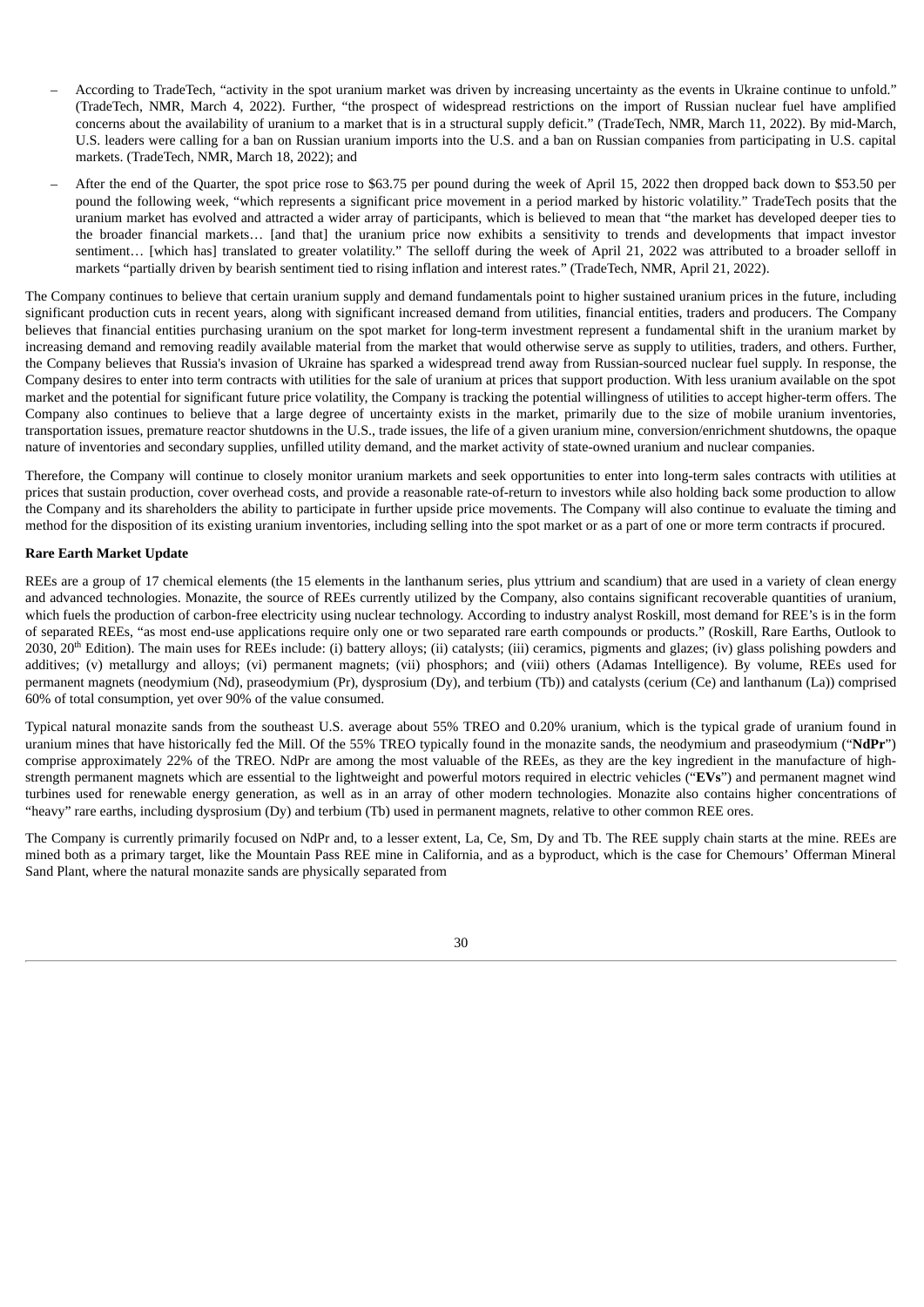the other mined sands. Mining creates an ore, which in the case of the Chemours material is the natural monazite sands that are physically separated from the other mined mineral sands. The ore will then go through a process of cracking and cleaning at the Mill that may include acids or caustic solutions, elevated temperature, and pressure to recover the uranium and free the REEs from the mineral matrix. After removal of the uranium (and other radionuclides), which will be sold into the commercial nuclear fuel cycle for the creation of carbon-free nuclear energy, this solution is cleaned of any remaining deleterious elements (including remaining radioactive elements) and made into an RE Carbonate, which is a form acceptable as a solvent extraction ("**SX**") feedstock for REE separation. SX facilities then use solvents and a series of mixer-settlers for the separation of the REEs in the RE Carbonate from each other and to create the desired purified REE products (often as oxides) for the market or particular end user. Separated REE products are typically sold to various markets, depending on the use. Separated REE products can be made into REE metals and metal-alloys, which are used for magnets and other applications.

At this time, the Mill is producing an RE Carbonate, a portion of which has been sold to Neo, and which is expected to be sold, potentially, to other thirdparty SX separation facilities for separation into individual separated REE products. The Mill is evaluating the potential to perform SX REE separation, and potentially other downstream REE activities, including metal-making and alloying, in the future at the Mill or elsewhere in the U.S.

REEs are commercially transacted in a number of forms and purities. Therefore, there is no single price for REEs collectively, but numerous prices for various REE compounds and materials. The primary value that the Company expects to generate in the short- to medium-term will come from NdPr, Ce, and La, as the price the Company receives from the sale of its RE Carbonate is tied to the prices of those REE oxides. In addition, the Company expects to produce separated REE oxides in the future. According to data from Asian Metal, NdPr Oxide (Pr O 25%; Nd O 75%) mid-point prices in China rose approximately 14% during the Quarter from \$848 RMB/kg (about \$133/kg) to \$965 RMB/kg (about \$152/kg). The price for NdPr Oxide at May 13, 2022 was \$915 RMB/kg (about \$135/kg). The mid-point Ce Oxide (99.9%) price was flat during the Quarter at \$1.47/kg. The current price for Ce Oxide is \$1.45/kg (Asian Metal). The mid-point La Oxide (99.9%) price was flat during the Quarter at \$1.43/kg. The current price for La Oxide is \$1.41/kg (Asian Metal).

The REE market is dominated by China, which produces 83% of refined REE products with other Asia Pacific operations providing an additional 15%. According to WoodMacKenzie (formerly Roskill), "Prices for rare earths in the years to come will follow different trajectories based on their involvement with the magnet industry." WoodMacKenzie forecasts that prices for magnet elements, including neodymium (Nd) and praseodymium (Pr), will remain elevated through 2050, supporting new primary and secondary supply. Prices for elements used as additives or fillers in magnets, namely terbium (Tb) and dysprosium (Dy), will see "short-term price support followed by a steady decline as supply availability improves." Prices for other non-magnet elements, including cerium (Ce) and lanthanum (La), will remain stable at roughly the cost of production. Adamas Intelligence projects that global demand for magnet REE oxides to increase by five-fold between 2020 and 2030.

## **Vanadium Market Update**

During the Quarter, the mid-point price of vanadium in Europe rose significantly, beginning the Quarter at \$8.75 per pound  $V_2O_5$  as of December 31, 2021 and ending the Quarter at \$12.25 per pound  $V_2O_5$  as of March 25, 2022. The price of vanadium reached a high of \$12.25 per pound  $V_2O_5$  during the week of March 11, 2022 and continuing through the end of the Quarter. The price of vanadium was at its low of \$8.75 per pound  $V_2O_5$  during the first two weeks of the Quarter.

According to Fastmarkets, vanadium prices rose during the beginning of the Quarter "due to fears surrounding possible sanctions against Russia … [which resulted in] end-users in the steel industry, as well as traders, avoiding material with Russian origins and starting to build 'safety stocks.'" *European FeV* prices continue to rise, so too the risk to ferro-niobium 'switch', Fastmarkets, March 8, 2022. This article also details the potential for substitution of vanadium for niobium at prices much higher than current levels. By the end of the Quarter, prices leveled off and even dropped slightly. According to Fastmarkets, this was due to "weak downstream demand and logistical difficulties" caused by the last outbreak of COVID-19 in China. *Chinese vanadium prices slide on weaker demand, Fastmarkets, April 1, 2022*. Additional new intermediary demand is possible in the vanadium market with the proposed creation of the new Largo Physical Vanadium Fund, which is an investment vehicle providing investors with exposure to physical vanadium markets. *Largo provides update on new physical vanadium holding company, Fastmarkets, April 20, 2022*.

## **Operations Update and Outlook for Period Ending March 31, 2022**

## *Overview*

The Company continues to believe that uranium supply and demand fundamentals point to higher sustained uranium prices in the future. In addition, Russia's recent invasion of Ukraine and the recent entry into the uranium market by financial entities purchasing uranium on the spot market to hold for the long-term has the potential to result in higher sustained spot and term prices and, perhaps, induce utilities to enter into more long-term contracts with non-Russian producers like Energy Fuels to ensure security of supply and more certain pricing. However, the Company has not yet entered into sufficient longterm supply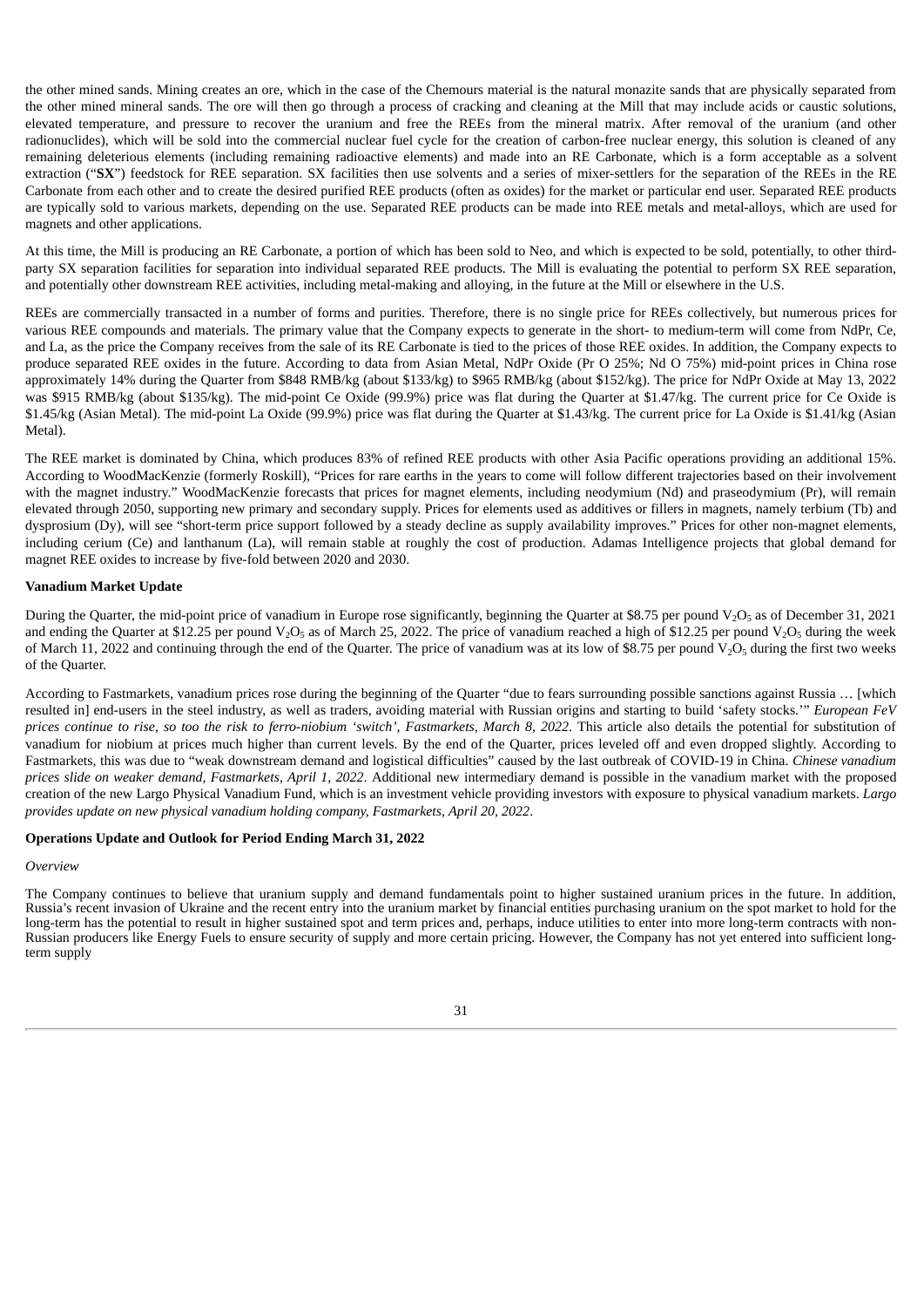agreements to justify commencing uranium production at the Company's mines and in-situ recovery ("**ISR**") facilities. As a result, the Company expects to maintain uranium recovery at reduced levels until such time when sustained increased market strength is observed, additional suitable term sales contracts can be procured, or the U.S. government buys uranium from the Company following the establishment of the proposed U.S. Uranium Reserve. The Company also holds significant uranium inventories and is evaluating selling all or a portion of these inventories on the spot market in response to future upside price volatility or for delivery into long-term supply contracts if procured. The Company has also begun selling a portion of its vanadium inventory into strengthening markets.

The Company will also continue to seek new sources of revenue, including through its emerging REE business, as well as new sources of Alternate Feed Materials and new fee processing opportunities at the Mill that can be processed under existing market conditions (i.e., without reliance on current uranium sales prices). The Company is also seeking new sources of natural monazite sands for its emerging REE business, is evaluating the potential to recover radioisotopes for use in the development of TAT medical isotopes for the treatment of cancer, and continues its support of U.S. governmental activities to assist the U.S. uranium mining industry, including the proposed establishment of the U.S. Uranium Reserve.

## Extraction and Recovery Activities Overview

During 2022, the Company plans to recover 100,000 to 120,000 pounds of uranium and approximately 650 to 1,000 tonnes of mixed RE Carbonate containing approximately 300 to 450 tonnes of TREO.

No vanadium production is currently planned during 2022, though the Company is currently selling some of its existing vanadium inventory into improving markets and is now evaluating the potential to recommence vanadium production in 2022 or 2023 in light of recent market improvements in vanadium pricing.

The Company has strategically begun to pursue uranium sales commitments with pricing expected to have both fixed and market-related components. The Company believes that recent price increases, volatility and focus on security of supply in light of Russia's invasion of Ukraine have increased the potential for the Company to make spot sales, and the Company is actively seeking term sales contracts with utilities at pricing that sustains production and covers corporate overhead. Therefore, existing inventories may increase from 692,000 pounds of  $U_3O_8$  to 792,000 to 812,000 pounds of  $U_3O_8$  at year-end 2022 or may increase to a lesser extent, or be reduced, in the event the Company sells a portion of its inventory on the spot market or pursuant to term contracts, if procured, in 2022.

## *ISR Activities*

The Company expects to produce insignificant quantities of  $U_3O_8$  in the year ending December 31, 2022 from Nichols Ranch. Until such time when market conditions improve sufficiently, suitable term sales contracts can be procured, or the proposed U.S. Uranium Reserve is established, the Company expects to maintain the Nichols Ranch Project on standby and defer development of further wellfields and header houses. The Company currently holds 34 fully permitted, undeveloped wellfields at Nichols Ranch, including four additional wellfields at the Nichols Ranch wellfields, 22 wellfields at the adjacent Jane Dough wellfields, and eight wellfields at the Hank Project, which is fully permitted to be constructed as a satellite facility to the Nichols Ranch Plant. The Company expects to continue to keep the Alta Mesa Project on standby until such time that market conditions improve sufficiently, suitable term sales contracts can be procured, or the proposed U.S. Uranium Reserve is established.

## *Conventional Activities*

# Conventional Extraction and Recovery Activities

During the three months ended March 31, 2022, the Mill did not package any material quantities of  $U_3O_8$ , focusing instead on developing its REE recovery business. During the three months ended March 31, 2022, the Mill produced approximately 60 tonnes of RE Carbonate, containing approximately 30 tonnes of TREO. The Mill recovered small quantities of uranium in 2021 and during the Quarter, which were retained in circuit. During 2022, the Company expects to recover 100,000 to 120,000 pounds of uranium at the Mill as finished product. The Company expects to recover approximately 650 to 1,000 tonnes of mixed RE Carbonate containing approximately 300 to 450 tonnes of TREO at the Mill. The Company expects to sell all or a portion of its mixed RE Carbonate to Neo or other global separation facilities and/or to stockpile it for future production of separated REE oxides at the Mill or elsewhere. The Company is in advanced discussions with several sources of natural monazite sands, including the Company's existing supplier, to secure additional supplies of monazite sands, which if successful, would be expected to allow the Company to increase RE Carbonate production.

In addition to its 692,000 pounds of finished uranium inventories currently located at a North American conversion facility and at the Mill, the Company has approximately 389,000 pounds of U3O<sub>8</sub> contained in stockpiled Alternate Feed Materials and ore inventory at the Mill that can be recovered relatively quickly in the future, as general market conditions may warrant (totaling

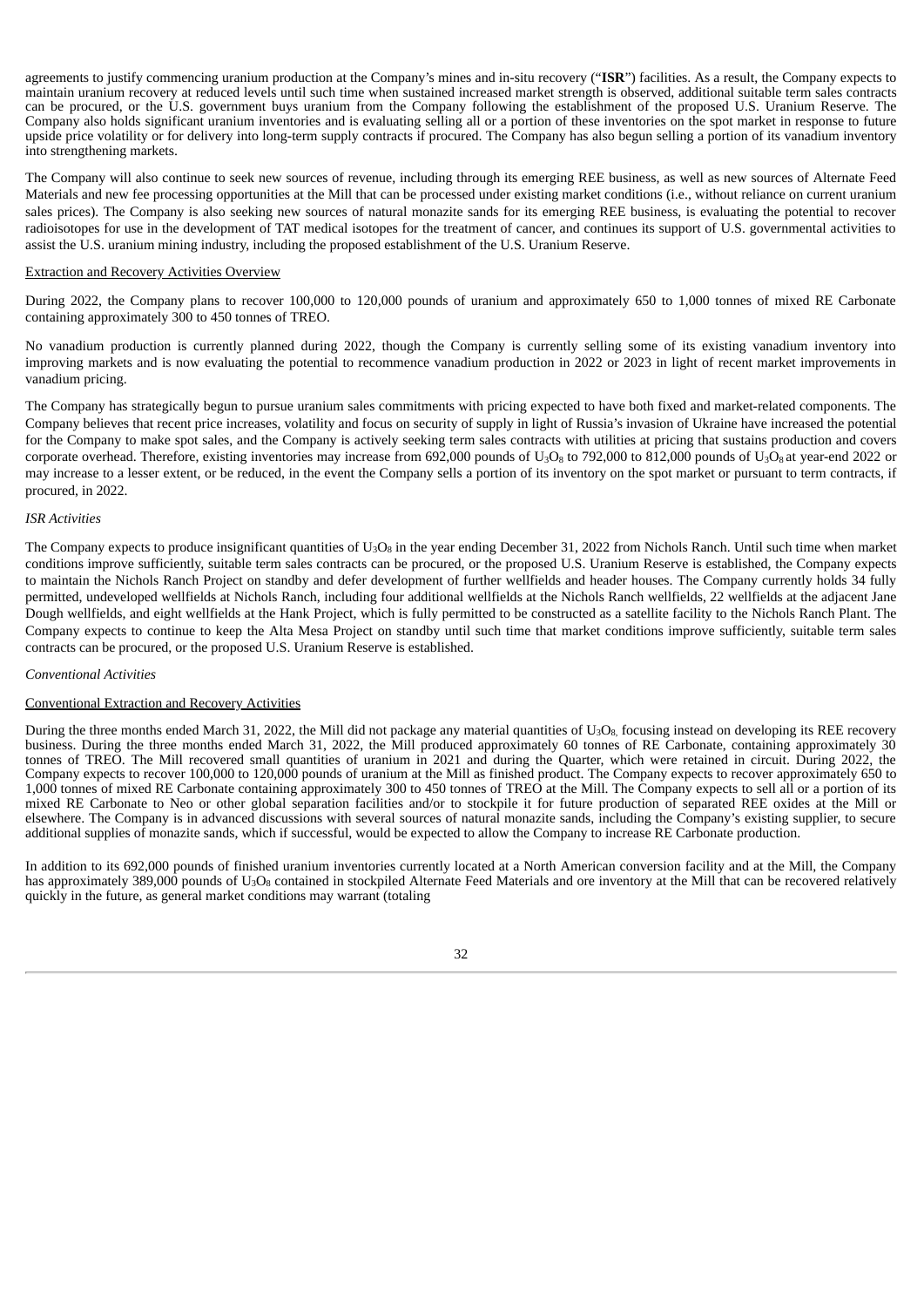about 1,081,000 pounds of  $U_3O_8$  of total uranium inventory). The Company is also seeking to acquire additional ore inventory from third party mine cleanup activities that can be recovered relatively quickly in the future.

The Company currently holds 1,397,000 pounds of  $V_2O_5$  in inventory, and there remains an estimated 1.0 to 3.0 million pounds of additional solubilized recoverable  $\rm V_2O_5$  remaining in tailings solutions awaiting future recovery, as market conditions may warrant.

The Company currently expects that planned uranium production from Alternate Feed Materials, processing natural monazite sands for the recovery of uranium and REEs, and the receipt of uranium-bearing materials from mine cleanup activities will keep the Mill in operation through and beyond 2022. The Company is also actively pursuing opportunities to process additional sources of natural monazite sands, new and additional Alternate Feed Material sources, and new and additional low-grade mineralized materials from third parties in connection with various uranium clean-up requirements. Successful results from these activities would allow the Mill to extend operations well into and beyond 2023. If, at any time, the Company is unable to justify full operation of the Mill, the Company would place uranium, REE and/or vanadium recovery activities at the Mill on standby. While on standby, the Mill would continue to dry and package material from the Nichols Ranch Plant, if operating, and continue to receive and stockpile Alternate Feed Materials for future milling campaigns. Each future milling campaign would be subject to receipt of sufficient mill feed and resulting cash flow that would allow the Company to operate the Mill on a profitable basis or to recover all or a portion of the Mill's standby costs.

## Conventional Standby, Permitting and Evaluation Activities

During the three months ended March 31, 2022, standby and environmental compliance activities continued at the fully permitted and substantially developed Pinyon Plain Project (uranium and, potentially, copper) and the fully permitted and developed La Sal Complex (uranium and vanadium). The Company plans to continue carrying out engineering, metallurgical testing, procurement and construction management activities at its Pinyon Plain Project. The timing of the Company's plans to extract and process mineralized materials from these Projects will be based on sustained improvements in general market conditions, procurement of suitable sales contracts and/or the establishment of the proposed U.S. Uranium Reserve.

The Company is selectively advancing certain permits at its other major conventional uranium projects, such as the Roca Honda Project, which is a large, high-grade conventional project in New Mexico. The Company is also continuing to maintain required permits at its conventional projects, including the Sheep Mountain Project and Whirlwind Project. In addition, the Company will continue to evaluate the Bullfrog Project. Expenditures for certain of these projects have been adjusted to coincide with expected dates of price recoveries based on the Company's forecasts. All of these projects serve as important pipeline assets for the Company's future conventional production capabilities, as market conditions may warrant.

## *Uranium Sales*

During the three months ended March 31, 2022, the Company completed no sales of uranium, at its election. Having observed a marked uptick in interest from nuclear utilities seeking long-term uranium supply, the Company is now actively engaged in pursuing selective long-term uranium sales contracts.

## *Vanadium Sales*

As a result of strengthening vanadium markets, during the three months ended March 31, 2022, the Company sold approximately 150,000 pounds of FeV (converted from the Company's existing inventory of  $V_2O_5$ ) at a gross weighted average price of \$20.65 per pound V contained in FeV. The Company expects to sell its remaining finished vanadium product when justified into the metallurgical industry, as well as other markets that demand a higher purity product, including the aerospace, chemical, and potentially the vanadium battery industries. The Company expects to sell to a diverse group of customers in order to maximize revenues and profits. The vanadium produced in the 2018/19 pond return campaign was a high-purity vanadium product of  $99.6\%$ - $99.7\%$   $V_2O_5$ . The Company believes there may be opportunities to sell certain quantities of this high-purity material at a premium to reported spot prices. The Company may also retain vanadium product in inventory for future sale, depending on vanadium spot prices and general market conditions.

## *Rare Earth Sales*

The Company commenced its ramp-up to commercial production of a mixed RE Carbonate in March 2021 and has shipped all of its RE Carbonate produced to-date to Silmet, where it is currently being fed into their separation process. All RE Carbonate produced at the Mill in 2022 is expected to be sold to Neo for separation at Silmet. Until such time as the Company expects to permit and construct its own separation circuits at the Mill, production in future years is expected to be sold to Neo for separation at Silmet and, potentially, to other REE separation facilities outside of the U.S. To the extent not sold, the Company expects to stockpile mixed RE Carbonate at the Mill for future separation and other downstream REE processing at the Mill or elsewhere.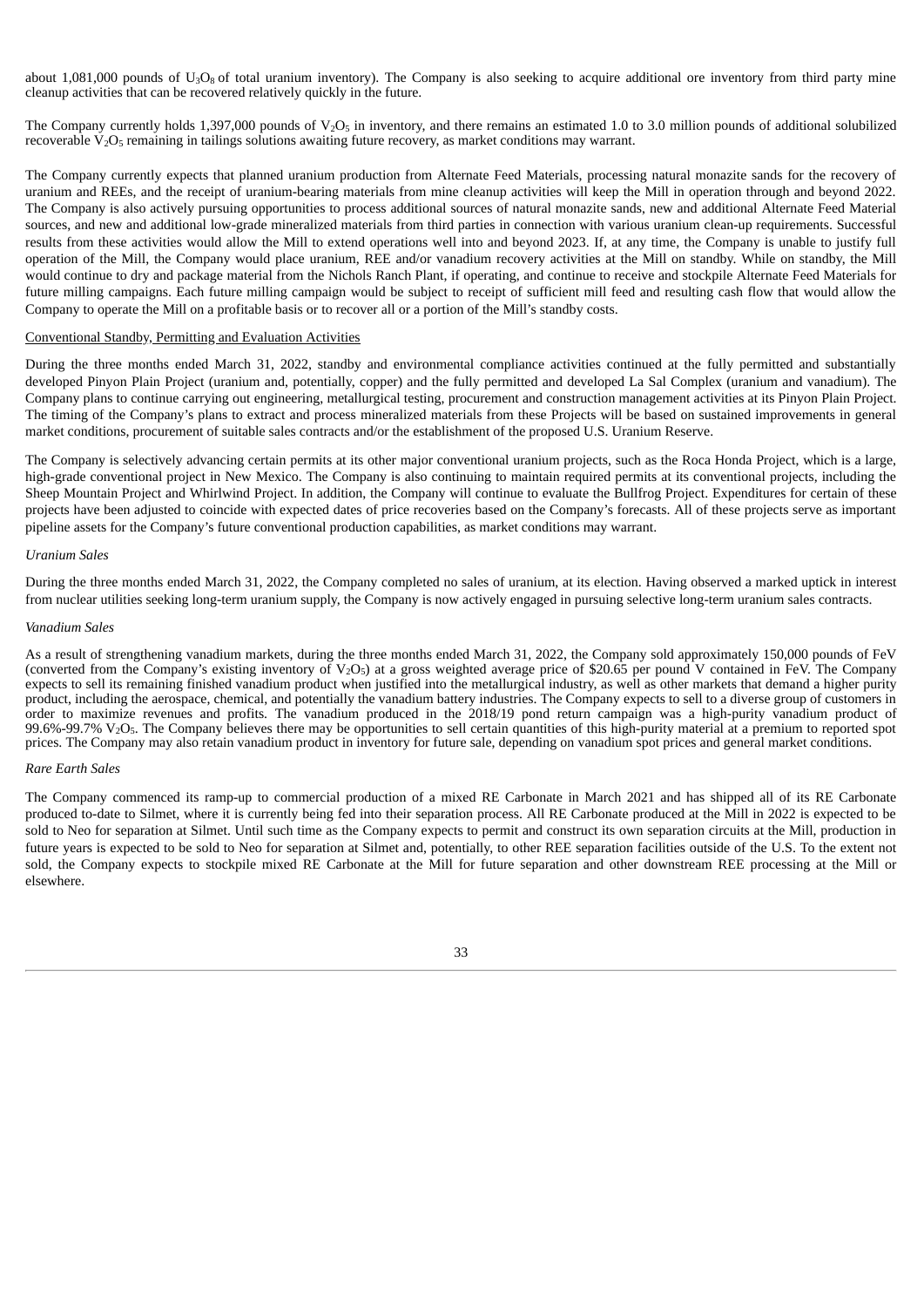As the Company continues to ramp up its mixed RE Carbonate production and additional funds are spent on process enhancements, improving recoveries, product quality and other optimization, profits from this initiative are expected to be minimal until such time when monazite throughput rates are increased and optimized. However, even at the current throughput rates, the Company is recovering most of its direct costs of this growing initiative, with the other costs associated with ramping up production, process enhancements and evaluating future separation capabilities at the Mill being expensed as development expenditures. Throughout this process, the Company is gaining important knowledge, experience and technical information, all of which will be valuable for current and future mixed RE Carbonate production and expected future production of separated REE oxides and other advanced REE materials at the Mill. As discussed above, the Company is evaluating installing a full separation circuit at the Mill to produce both "light" and "heavy" separated REE oxides in the coming years, subject to successful licensing, financing, and commissioning and continued strong market conditions, and has hired Carester to support these REE separation initiatives.

The Company also continues to pursue new sources of revenue, including additional Alternate Feed Materials and other sources of feed for the Mill.

#### *Continued Efforts to Minimize Costs*

Although the Company is pursuing two exciting new initiatives — its REE and TAT radioisotope initiatives — in addition to its existing uranium and vanadium lines of business, which will likely require the Company to grow certain of its operations, the Company will continue to seek ways to minimize the costs of all its operations where feasible while maintaining its critical capabilities, manpower, and properties.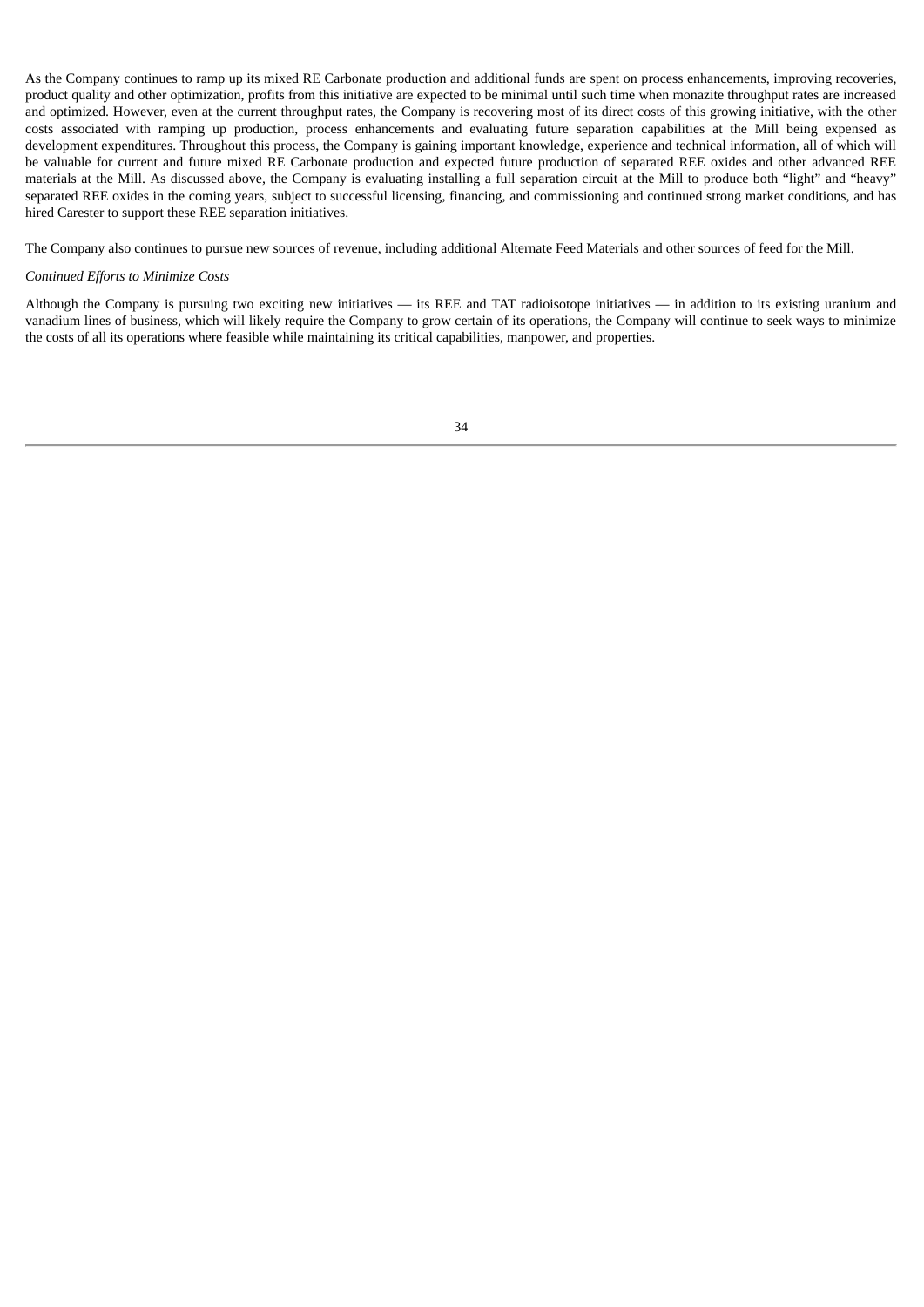# **Results of Operations**

The following table summarizes the results of operations for the three months ended March 31, 2022 and 2021 (in thousands of U.S. dollars):

|                                                                               | Three months ended<br>March 31, |                           |           |
|-------------------------------------------------------------------------------|---------------------------------|---------------------------|-----------|
|                                                                               | 2022                            |                           | 2021      |
| <b>Revenues</b>                                                               |                                 |                           |           |
| Vanadium concentrates                                                         | \$<br>2,412                     | -\$                       |           |
| Alternate Feed Materials processing and other                                 | 525                             |                           | 353       |
| <b>Total revenues</b>                                                         | 2,937                           |                           | 353       |
| <b>Costs and expenses applicable to revenues</b>                              |                                 |                           |           |
| Costs and expenses applicable to vanadium concentrates                        | 1,229                           |                           |           |
| Underutilized capacity production costs applicable to Rare Earth concentrates | 1,663                           |                           |           |
| Total costs and expenses applicable to revenues                               | 2,892                           |                           |           |
| <b>Gross margin</b>                                                           | 45                              |                           | 353       |
| Other operating costs and expenses                                            |                                 |                           |           |
| Development, permitting and land holding                                      | 1,173                           |                           | 3,371     |
| <b>Standby costs</b>                                                          | 3,475                           |                           | 2,135     |
| Accretion of asset retirement obligation                                      | 394                             |                           | 321       |
| Total other operating costs and expenses                                      | 5,042                           |                           | 5,827     |
|                                                                               |                                 |                           |           |
| Selling, general and administration                                           |                                 |                           |           |
| Selling costs                                                                 | 9                               |                           |           |
| General and administration                                                    | 5,207                           |                           | 3,373     |
| Total selling, general and administration                                     | 5,216                           |                           | 3,373     |
| <b>Total operating loss</b>                                                   | (10, 213)                       |                           | (8, 847)  |
| Interest expense                                                              | (9)                             |                           | (16)      |
| Other loss                                                                    | (4,508)                         |                           | (2,047)   |
|                                                                               | \$<br>(14,730)                  | $\boldsymbol{\mathsf{S}}$ | (10, 910) |
| <b>Net loss</b>                                                               |                                 |                           |           |
| Basic and diluted net loss per common share                                   | \$<br>(0.09)                    | \$                        | (0.08)    |

## **Revenues**

Previously, the Company's revenues from uranium were based on delivery schedules under long-term contracts, which could vary from quarter to quarter. As of December 31, 2018, the Company no longer had any uranium sales contacts. Future sales of uranium may be subject to sale in the spot market if the Company is unable to agree to terms for additional long-term sales contracts or, potentially, pursuant to direct government purchases under the proposed U.S. Uranium Reserve. In the year ended December 31, 2019, the Company initiated the selling of vanadium recovered from pond return at the Mill under a Sales and Agency Agreement appointing an exclusive sales and marketing agent for all  $V_2O_5$  produced by the Company.

Revenues for the three months ended March 31, 2022 and 2021 totaled \$2.94 million and \$0.35 million, respectively, which were primarily related to sales of vanadium concentrates and fees for mineralized material received from clean-up of a third-party uranium mine.

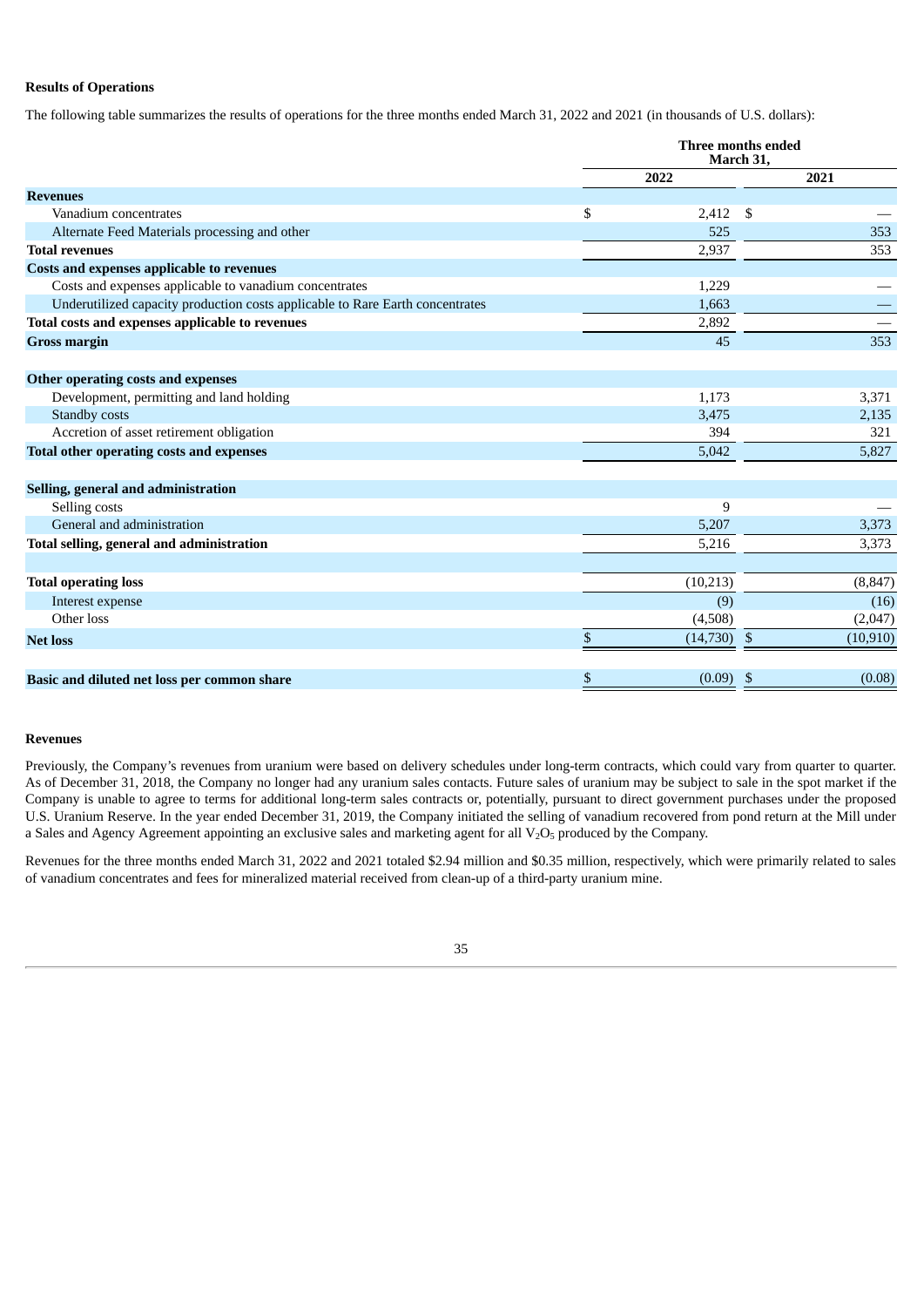# **Operating Expenses**

*Uranium, Vanadium, and RE Carbonate recovered and costs and expenses applicable to revenue*

During the three months ended March 31, 2022 and 2021 the Company did not recover any material amount of pounds of  $U_3O_8$  or  $V_2O_5$  at the White Mesa Mill.

Costs and expenses applicable to revenue for the three months ended March 31, 2022 totaled \$1.23 million related to sales of approximately 150,000 pounds of vanadium concentrates and \$1.66 million related to underutilized capacity production costs applicable to RE Carbonate processing.

During the three months ended March 31, 2022, the Company began to finalize its second RE Carbonate production run, and recovered 60 tonnes of mixed RE Carbonate, containing approximately 30 tonnes of TREO. To date, the Mill has focused on producing commercially salable RE Carbonate at low throughput rates. The Company has been very pleased with the resulting product it is shipping to Silmet, and has continued to improve the quality of this RE Carbonate product during the quarter. The Mill expects to increase its throughput rates as its supplies of monazite sands increase. The Company is in advanced discussions with several monazite suppliers to secure additional supplies of monazite sands, and once secured, we expect these additional supplies will result in sufficient throughput to reduce underutilized capacity production costs and allow the Company to realize its expected margins on a continuous basis.

## **Other Operating Costs and Expenses**

## *Development, permitting and land holding*

For the three months ended March 31, 2022, the Company spent \$1.17 million for the future development of the Company's properties, primarily related to land holding expenses, compared to \$3.37 million for the three months ended March 31, 2021, which were primarily incurred for the first-time development and ramping up of the expected RE Carbonate production program at the Mill.

While we expect the amounts relative to the items listed above have added future value to the Company, the Company expenses these amounts, in part due to the fact that the Company does not have Proven Mineral Reserves or Probable Mineral Reserves at any of the Company's projects under S-K 1300 or NI 43-101, other than at the Sheep Mountain Project.

## *Standby costs*

The Company's La Sal Project was placed on standby in 2012 as a result of market conditions. In February 2014, the Company placed its Arizona 1 Project on standby. In the beginning of 2018, as well as the beginning of 2020, the Mill operated at lower levels of uranium recovery, including prolonged periods of standby. The Nichols Ranch Project was also placed on standby in early 2020. Costs related to the care and maintenance of the standby mines, along with standby costs incurred while the Mill is operating at low levels of uranium, vanadium, and RE Carbonate recovery or on standby, are expensed.

For the three months ended March 31, 2022, standby costs totaled \$3.48 million, compared with \$2.14 million in the prior year. The increase is primarily related to expenses incurred while the Mill was operating at lower levels of uranium, vanadium and RE Carbonate recovery.

## *Accretion*

Accretion related to the asset retirement obligation for the Company's properties increased slightly for the three months ended March 31, 2022 to \$0.39 million compared with the prior year of \$0.32 million.

## *Selling, general and administrative*

Selling, general and administrative expenses include costs associated with marketing uranium, corporate, general and administrative costs. Selling, general and administrative expenses consist primarily of payroll and related expenses for personnel, contract and professional services, share-based compensation expense and other overhead expenditures. Selling, general and administrative expenses totaled \$5.22 million for the three months ended March 31, 2022 compared to \$3.37 million for the three months ended March 31, 2021. The increase is primarily related to public company expenses and corporate efforts to develop our REE programs.

## **Interest Expense and Other Income and Expenses**

## *Interest expense*

Interest expense for the three months ended March 31, 2022 was \$0.01 million, compared with \$0.02 million for the three months ended March 31, 2021.

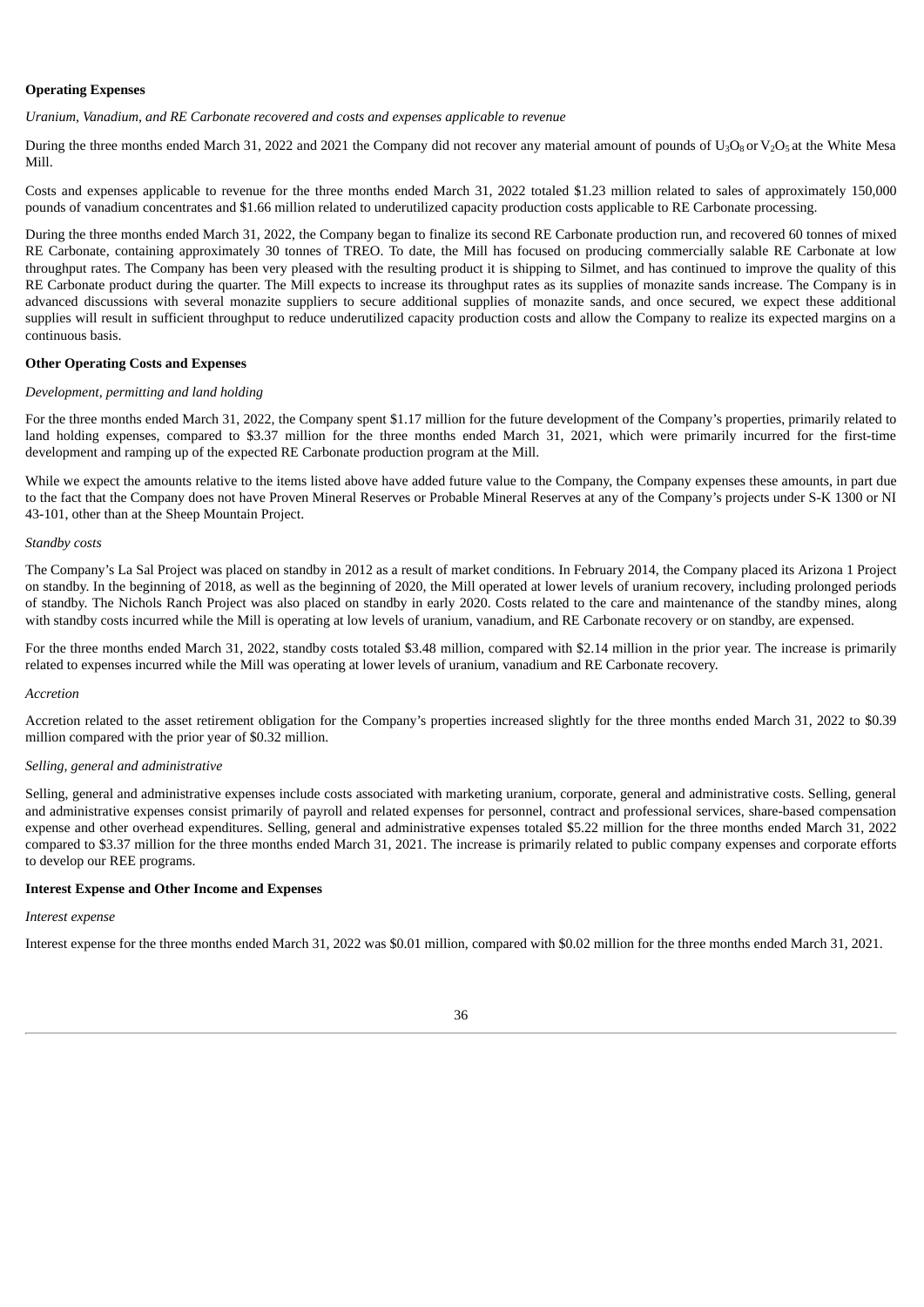#### *Other income and expense*

For the three months ended March 31, 2022, other income and expense was \$4.51 million expense, net. These amounts primarily consist of a mark-tomarket loss on investments accounted for at fair value of \$3.42 million and a loss on foreign exchange of \$1.21 million, partially offset by other income of \$0.11 million and interest income of \$0.01 million.

For the three months ended March 31, 2021, other income and expense was \$2.05 million expense, net. These amounts primarily consist of a mark-tomarket loss on the increase in fair value of warrant liabilities of \$3.50 million and a loss on foreign exchange of \$0.34 million, partially offset by a \$1.46 million mark-to-market gain on investments accounted for at fair value, other income of \$0.33 million and interest income of \$0.01 million.

## **LIQUIDITY AND CAPITAL RESOURCES**

## **Shares issued for cash**

On November 5, 2018, the Company filed a prospectus supplement to its U.S. registration statement, qualifying for distribution up to \$24.50 million in aggregate Common Shares under the ATM. Then, on the same date, the Company filed a base shelf prospectus whereby the Company may sell any combination of the "Securities" as defined thereunder in one or more offerings having an aggregate offering price of up to \$150.00 million. On May 5, 2019, the prospectus supplement to its U.S. registration statement expired and was replaced on May 7, 2019 by a new prospectus supplement in the same amount, qualifying for distribution up to \$24.50 million in aggregate Common Shares under the ATM. On December 31, 2019 and December 31, 2020, the Company filed prospectus supplements to its U.S. registration statement, qualifying for distribution up to \$30.00 million and \$35.0 million, respectively, in additional Common Shares under the ATM. On April 8, 2021, the Company filed a prospectus supplement to its U.S. registration statement, qualifying for distribution up to \$33.50 million in additional Common Shares under the ATM. The Company filed a base shelf prospectus that went effective on March 18, 2021 whereby the Company may sell any combination of the "Securities" as defined thereunder in one or more offerings having an aggregate offering price of up to \$300.00 million. On June 7, 2021, the Company filed a prospectus supplement to its U.S. shelf registration statement, qualifying for distribution up to \$50.00 million in additional Common Shares under the ATM. Most recently, on January 3, 2022, the Company filed with the SEC a prospectus supplement to its U.S. shelf registration statement, qualifying for distribution up to \$50.00 million in additional Common Shares under the ATM. Sales made pursuant to the above summarized U.S. shelf registration statements and prospectus supplements are made on the NYSE American at then-prevailing market prices, or any other existing trading market of the Common Shares in the United States.

From April 1, 2022 through May 13, 2022, the Company issued 0.36 million Common Shares at a weighted average price of \$10.69 for net proceeds of \$3.72 million using the ATM.

# **Working capital at March 31, 2022 and future requirements for funds**

At March 31, 2022, the Company had working capital of \$136.61 million, including \$105.17 million in cash, \$0.61 million of marketable securities, approximately 692,000 pounds of uranium finished goods inventory and approximately 1,397,000 pounds of vanadium finished goods inventory. The Company believes it has sufficient cash and resources to carry out its business plan for at least the next twelve months.

The Company manages liquidity risk through the management of its working capital and its capital structure.

#### **Cash and cash flows**

#### *Three months ended March 31, 2022*

Cash, cash equivalents and restricted cash were \$125.49 million at March 31, 2022, compared to \$132.82 million at December 31, 2021. The decrease of \$7.34 million was due primarily to cash used in operating activities of \$10.55 million and cash used in investing activities of \$0.40 million, partially offset by cash provided by financing activities of \$3.59 million and the impact of foreign exchange rate fluctuations on cash held in foreign currencies of \$0.02 million.

Net cash used in operating activities of \$10.55 million is comprised of the net loss of \$14.73 million for the period adjusted for non-cash items and for changes in working capital items. Significant items not involving cash were \$0.81 million of depreciation and amortization of property, plant and equipment, share-based compensation expense of \$0.86 million, accretion of asset retirement obligation of \$0.39 million, unrealized foreign exchange loss of \$1.23 million, revision of asset retirement obligations of \$0.10 million and other non-cash expenses, primarily related to the fair market valuation of investments of \$3.35 million. Other items include a decrease in inventories of \$0.78 million, an increase in trade and other receivables of \$1.33 million, an increase in prepaid expenses and other assets of \$0.89 million and a decrease in accounts payable and accrued liabilities of \$1.12 million.

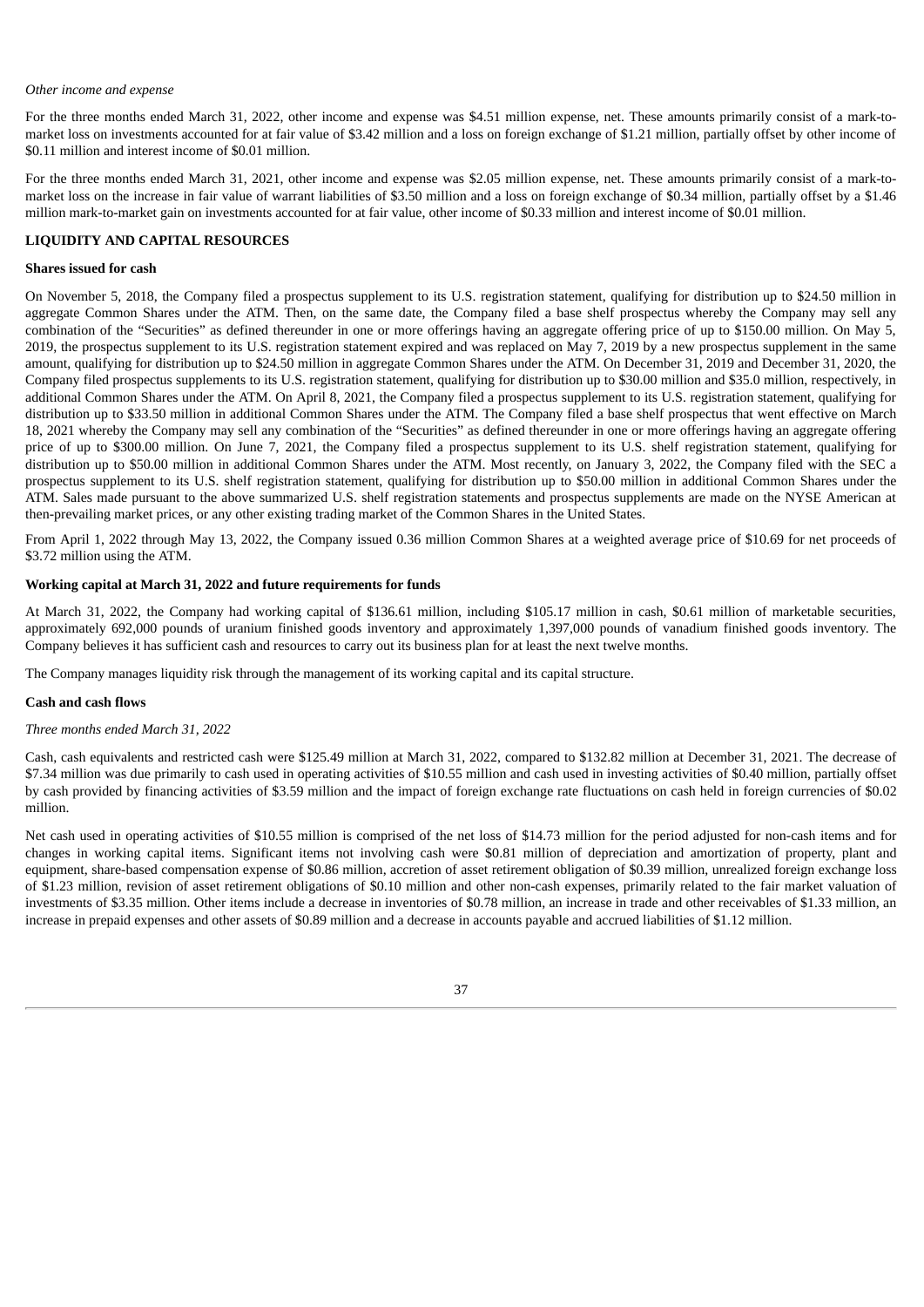Net cash used in investing activities was \$0.40 million for the purchase of property, plant and equipment, primarily for utilization in RE Carbonate production at the Mill.

Net cash provided by financing activities totaled \$3.59 million consisting of \$4.16 million net proceeds from the issuance of shares under the Company's ATM facility and cash received from exercise of stock options of \$0.32 million, partially offset by \$0.89 million cash paid to fund employee income tax withholding due upon vesting of restricted stock units.

## *Three months ended March 31, 2021*

Cash, cash equivalents and restricted cash were \$63.53 million at March 31, 2021, compared to \$40.99 million at December 31, 2020. The increase of \$22.54 million was due primarily to cash provided by financing activities of \$30.39 million, cash provided by investing activities of \$0.57 million, and the impact of foreign exchange rate fluctuations on cash held in foreign currencies of \$0.03 million, offset by cash used in operating activities of \$8.45 million.

Net cash used in operating activities of \$8.45 million is comprised of the net loss of \$10.91 million for the period adjusted for non-cash items and for changes in working capital items. Significant items not involving cash were \$0.77 million of depreciation and amortization of property, plant and equipment, share-based compensation expense of \$0.70 million, a \$3.50 million change in warrant liabilities, accretion of asset retirement obligation of \$0.32 million, and unrealized foreign exchange loss of \$0.43 million, offset by other non-cash expenses of \$1.68 million and a revision of asset retirement obligations of \$0.04 million. Other items include an increase in inventories of \$0.40 million, a decrease in accounts payable and accrued liabilities of \$0.51 million, an increase in prepaid expenses and other assets of \$0.63 million and an increase in trade and other receivables of \$0.01 million.

Net cash provided by investing activities was \$0.57 million comprised of \$1.17 million cash received from maturities of marketable securities partially offset by \$0.60 million cash used for the purchase of mineral properties and property, plant and equipment.

Net cash provided by financing activities totaled \$30.39 million, consisting of \$29.91 million net proceeds from the issuance of shares under the Company's ATM facility, cash received from the exercise of stock options of \$0.70 million and cash received from the exercise of warrants of \$0.44 million, partially offset by \$0.66 million in cash paid to fund employee income tax withholding due upon the vesting of RSUs.

## **Critical accounting estimates and judgments**

The preparation of these consolidated financial statements in accordance with U.S. GAAP requires the use of certain critical accounting estimates and judgments that affect the amounts reported. It also requires management to exercise judgment in applying the Company's accounting policies. These judgments and estimates are based on management's best knowledge of the relevant facts and circumstances taking into account previous experience. Although the Company regularly reviews the estimates and judgments made that affect these financial statements, actual results may be materially different.

## Significant estimates made by management include:

## *a. Development Stage*

While the Company has established the existence of multiple Mineral Resources and extracts and processes saleable uranium from these operations, the Company has only established Proven Mineral Reserves or Probable Mineral Reserves, as defined under SEC S-K 1300, at its Sheep Mountain Project. As a result, the Company is a "Development Stage Issuer" as defined by S-K 1300, as it is engaged in the preparation of Mineral Reserves for extraction on at least one material property.

While in the development stage with its material properties having only Mineral Resources, the Company continues to expense most amounts that would normally be capitalized and subsequently depreciated or depleted over the life of Mineral Reserve-based mining operations. Items such as the construction of wellfields and related header houses, additions to recovery facilities and advancement of properties are expensed in the period incurred. As a result, the Company's consolidated financial statements may not be directly comparable to the financial statements of mining companies in the development stage having multiple Mineral Reserves or in the production stage.

# *b. Resource and reserve estimates utilized*

The Company utilizes estimates of its Mineral Resources and Mineral Reserves based on information compiled by appropriately qualified persons. The information relating to the geological data on the size, depth and shape of the deposits requires complex geological judgments to interpret the data. The estimation of future cash flows related to Mineral Resources and Mineral Reserves is based upon factors such as estimates of future uranium prices, future construction and operating costs along with geological assumptions and judgments made in estimating the size and grade of the resource. Changes in the Mineral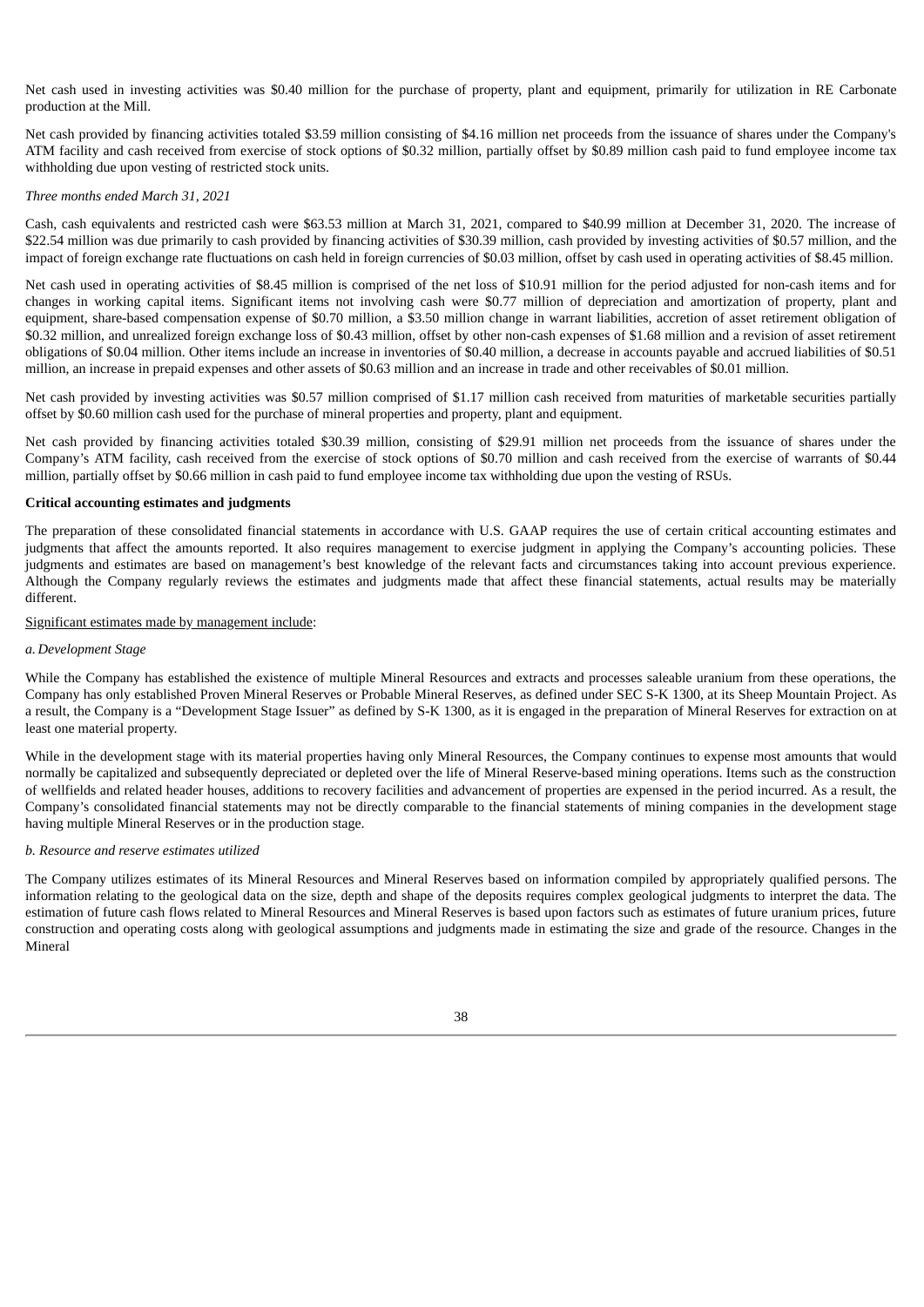Resource and Mineral Reserve estimates may impact the carrying value of mining and recovery assets, goodwill, reclamation and remediation obligations and depreciation and impairment.

## *c. Depreciation of mining and recovery assets acquired*

For mining and recovery assets actively extracting and recovering uranium we depreciate the acquisition costs of the mining and recovery assets on a straight-line basis over our estimated lives of the mining and recovery assets. The process of estimating the useful life of the mining and recovery assets requires significant judgment in evaluating and assessing available geological, geophysical, engineering and economic data, projected rates of extraction and recovery, estimated commodity price forecasts and the timing of future expenditures, all of which are, by their very nature, subject to interpretation and uncertainty.

Changes in these estimates may materially impact the carrying value of the Company's mining and recovery assets and the recorded amount of depreciation.

## *d. Impairment testing of mining and recovery assets*

The Company undertakes a review of the carrying values of its mining and recovery assets whenever events or changes in circumstances indicate that their carrying values may exceed their estimated net recoverable amounts determined by reference to estimated future operating results and net cash flows. An impairment loss is recognized when the carrying value of a mining or recovery asset is not recoverable based on this analysis. In undertaking this review, the management of the Company is required to make significant estimates of, among other things, future production and sale volumes, forecasted commodity prices, future operating and capital costs and reclamation costs to the end of the mining asset's life. These estimates are subject to various risks and uncertainties, which may ultimately have an impact on the expected recoverability of the carrying values of mining and recovery assets.

# *e. Asset retirement obligations*

Asset retirement obligations are recorded as a liability when an asset that will require reclamation and remediation is initially acquired. For disturbances created on a property owned that will require future reclamation and remediation the Company records asset retirement obligations for such disturbance when occurred. The Company has accrued its best estimate of its share of the cost to decommission its mining and milling properties in accordance with existing laws, contracts and other policies. The estimate of future costs involves a number of estimates relating to timing, type of costs, mine closure plans, and review of potential methods and technical advancements. Furthermore, due to uncertainties concerning environmental remediation, the ultimate cost of the Company's decommissioning liability could differ from amounts provided. The estimate of the Company's obligation is subject to change due to amendments to applicable laws and regulations and as new information concerning the Company's operations becomes available. The Company is not able to determine the impact on its financial position, if any, of environmental laws and regulations that may be enacted in the future. Additionally, the expected cash flows in the future are discounted at the Company's estimated cost of capital based on the periods the Company expects to complete the reclamation and remediation activities. Differences in the expected periods of reclamation or in the discount rates used could have a material difference in the actual settlement of the obligations compared with the amounts provided.

# **Recently Adopted Accounting Pronouncements**

## *Non-employee Share-Based Payment*

In June 2018, the FASB issued ASU 2018-07, which more closely aligns the accounting for non-employee share-based payment transactions to the guidance for awards to employees except for specific guidance on certain inputs to an option-pricing model and the attribution of cost. The Company adopted this standard effective January 1, 2019 and adoption did not have a significant impact on our net earnings

# *Fair Value Measurement*

In August 2018, the FASB issued ASU 2018-13, which amended the fair value measurement guidance by removing and modifying certain disclosure requirements, while also adding new disclosure requirements. The amendments on changes in unrealized gains and losses, the range and weighted average of significant unobservable inputs used to develop Level 3 fair value measurements, and the narrative description of measurement uncertainty would be applied prospectively for only the most recent interim or annual period presented in the initial fiscal year of adoption. All other amendments would be applied retrospectively to all periods presented upon their effective date. The Company adopted this pronouncement effective January 1, 2020.

## *Income Taxes - Simplifying the Accounting for Income Taxes*

In December 2019, the FASB issued ASU 2019-12, "Income Taxes - Simplifying the Accounting for Income Taxes (Topic 740)," which is intended to simplify various aspects related to accounting for income taxes. ASU 2019-12 removes certain exceptions to the general principles in Topic 740 and also clarifies and amends existing guidance to improve consistent

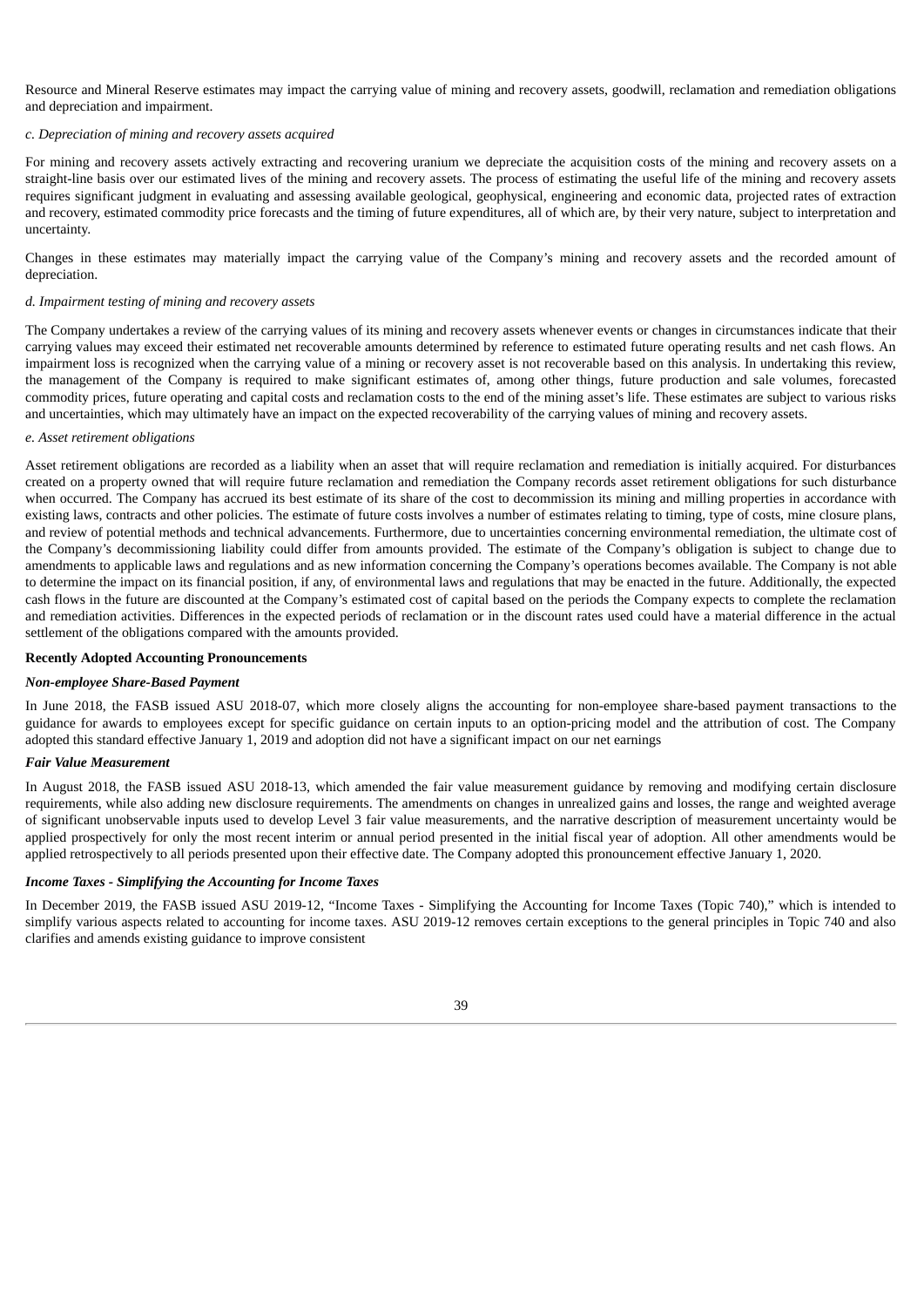application. ASU 2019-12 will be effective for interim and annual periods beginning after December 15, 2020 (January 1, 2021 for the Company). Early adoption is permitted. The Company has evaluated the impact the of the adoption of ASU 2019-12 and it does not have an impact on its consolidated financial statements, and may not have an impact until such a time that the Company incurs income tax expenses.

## *Financial Instruments - Credit Losse*s

In June 2016, the FASB issued ASU 2016-13, "Financial Instruments - Credit Losses (Topic 326)." The standard replaces the incurred loss impairment methodology under current U.S. GAAP with a methodology that reflects expected credit losses and requires the use of a forward-looking expected credit loss model for accounts receivables, loans, and other financial instruments. The standard requires a modified retrospective approach through a cumulativeeffect adjustment to retained earnings as of the beginning of the first reporting period in which the guidance is effective. The new standard is effective for non-public companies, and public business entities that meet the definition of a smaller reporting company as defined by the SEC, for interim and annual periods beginning after December 15, 2022. On December 31, 2021, the Company became a large accelerated filer, as defined by the SEC, and, as a result, adopted this guidance effective January 1, 2021. The adoption of the standard did not have a material impact on the Company's consolidated financial statements.

## **ITEM 3. QUANTITATIVE AND QUALITATIVE DISCLOSURES ABOUT MARKET RISK.**

<span id="page-39-0"></span>The Company is exposed to risks associated with commodity prices, interest rates and credit. Commodity price risk is defined as the potential loss that we may incur as a result of changes in the market value of uranium, vanadium and REEs. Interest rate risk results from our debt and equity instruments that we issue to provide financing and liquidity for our business. Credit risk arises from the extension of credit throughout all aspects of our business. Industry-wide risks can also affect our general ability to finance exploration, and development of exploitable resources; such effects are not predictable or quantifiable. Market risk is the risk to the Company of adverse financial impact due to change in the fair value or future cash flows of financial instruments as a result of fluctuations in interest rates and foreign currency exchange rates.

## **Commodity Price Risk**

Our profitability is directly related to the market price of uranium, vanadium and REEs recovered. We may, from time to time, undertake commodity and currency hedging programs, with the intention of maintaining adequate cash flows and profitability to contribute to the long-term viability of the business. We anticipate selling forward in the ordinary course of business if, and when, we have sufficient assets and recovery to support forward sale arrangements, and forward sale arrangements are available on suitable terms. There are, however, risks associated with forward sale programs. If we do not have sufficient recovered product to meet our forward sale commitments, we may have to buy or borrow (for later delivery back from recovered product) sufficient product in the spot market to deliver under the forward sales contracts, possibly at higher prices than provided for in the forward sales contracts, or potentially default on such deliveries. In addition, under forward contracts, we may be forced to sell at prices that are lower than the prices that may be available on the spot market when such deliveries are completed. Although we may employ various pricing mechanisms within our sales contracts to manage our exposure to price fluctuations, there can be no assurance that such mechanisms will be successful. There can also be no assurance that we will be able to enter into term contracts for future sales of uranium, vanadium or RE Carbonate at prices or in quantities that would allow us to successfully manage our exposure to price fluctuations.

All the Company's existing long-term uranium supply contracts expired following the Company's 2018 deliveries, and all uranium sales after 2018 will be required to be made at spot prices until the Company enters into new long-term contracts at satisfactory prices in the future. Future revenue will be affected by both spot and long-term  $U_3O_8$  price fluctuations which are beyond our control, including: the demand for nuclear power; political and economic conditions; governmental legislation in uranium producing and consuming countries; and production levels and costs of production of other producing companies. The Company continuously monitors the market to determine its level of extraction and recovery of uranium in the future.

## **Interest Rate Risk**

The Company is exposed to interest rate risk on its cash equivalents, deposits, and restricted cash. The Company does not use derivatives to manage interest rate risk. Our interest income is earned in United States dollars and is not subject to currency risk.

## **Currency Risk**

The foreign exchange risk relates to the risk that the value of financial commitments, recognized assets or liabilities will fluctuate due to changes in foreign currency rates. The Company does not use any derivative instruments to reduce its exposure to fluctuations in foreign currency exchange rates. As the U.S. Dollar is the functional currency of our U.S. operations, the currency risk has been reduced. We maintain a nominal balance in Canadian dollars, resulting in a low currency risk relative to our cash balances.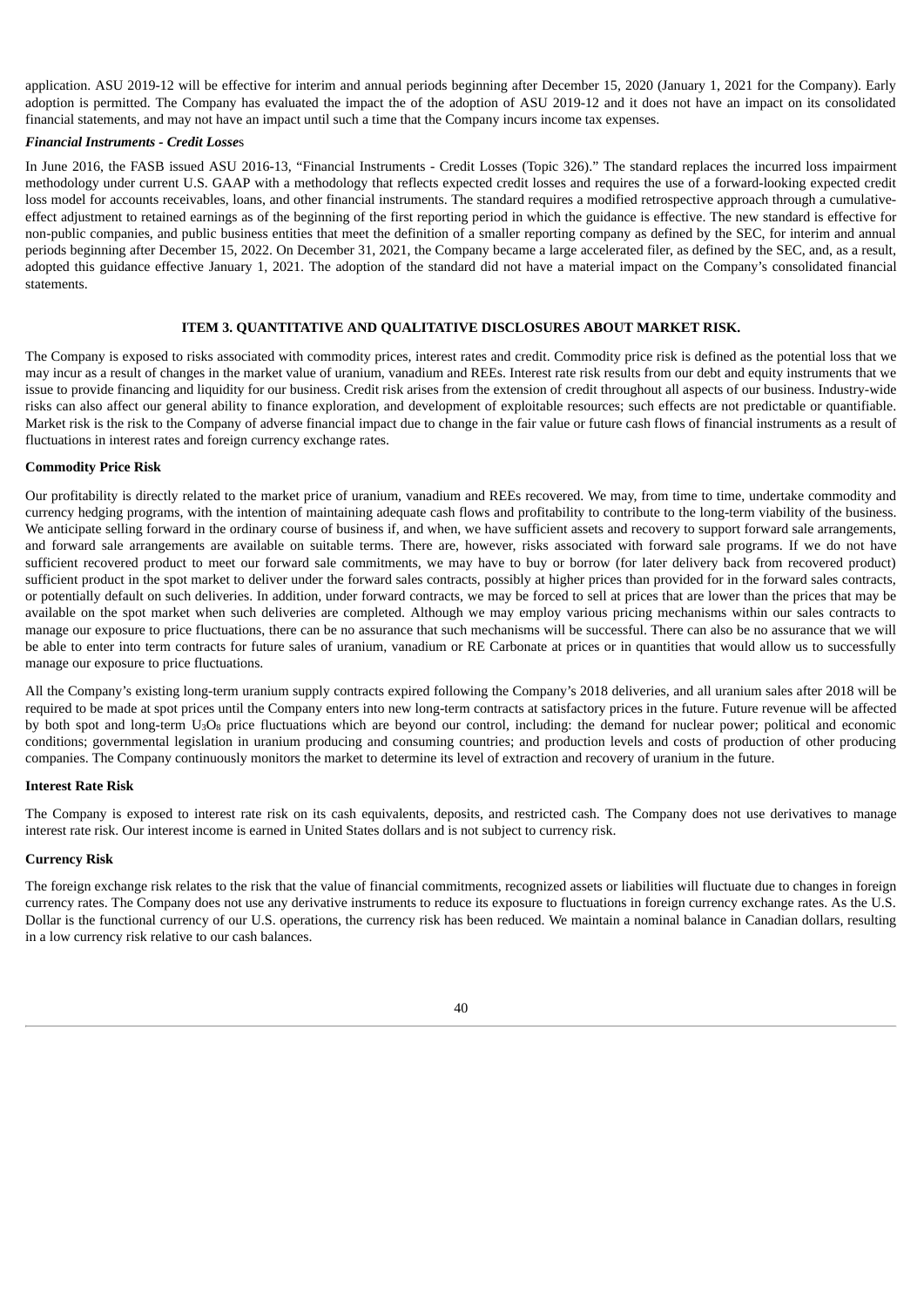The following table summarizes, in U.S. dollar equivalents, the Company's major foreign currency (Cdn\$) exposures as of March 31, 2022 (\$000):

| Cash and cash equivalents                | 54   |
|------------------------------------------|------|
| Accounts payable and accrued liabilities | 405' |
| <b>Total</b>                             |      |

The table below summarizes a sensitivity analysis for significant unsettled currency risk exposure with respect to our financial instruments as of March 31, 2022 with all other variables held constant. It shows how net income would have been affected by changes in the relevant risk variables that were reasonably possible at that date.

| '000s                      | Change for<br><b>Sensitivity Analysis</b> | Increase (decrease) in other<br>comprehensive income |
|----------------------------|-------------------------------------------|------------------------------------------------------|
| Strengthening net earnings | $+1\%$ change in US dollar / Cdn\$ \$     |                                                      |
|                            |                                           |                                                      |
| Weakening net earnings     | $-1\%$ change in U.S. dollar / Cdn\$ \$   | (3)                                                  |

## **Credit Risk**

Credit risk relates to cash and cash equivalents, trade, and other receivables that arise from the possibility that any counterparty to an instrument fails to perform. The Company primarily transacts with highly rated counterparties and a limit on contingent exposure has been established for any counterparty based on that counterparty's credit rating. As of March 31, 2022, the Company's maximum exposure to credit risk was the carrying value of cash and cash equivalents and trade and note receivables.

## **ITEM 4. CONTROLS AND PROCEDURES.**

## <span id="page-40-0"></span>**Evaluation of Disclosure Controls and Procedures**

Our disclosure controls and procedures (as defined in Rules 13a-15(e) or 15d-15(e) under the Securities Exchange Act of 1934, as amended (the "**Exchange Act**")) are designed to ensure that information required to be disclosed in the reports that we file or submit under the Exchange Act is recorded, processed, summarized, and reported within the time periods specified in the rules and forms of the SEC and to ensure that material information required to be disclosed is accumulated and communicated to management, including our Chief Executive Officer and Chief Financial Officer, to allow timely decisions regarding disclosure. The Chief Executive Officer and the Chief Financial Officer, with assistance from other members of management, have reviewed the effectiveness of our disclosure controls and procedures as of March 31, 2022 and, based on their evaluation, have concluded that the disclosure controls and procedures were effective as of such date as was disclosed in our Annual Report on Form 10-K for the fiscal year ended December 31, 2021.

## **Changes in Internal Control Over Financial Reporting**

There have been no changes in our internal control over financial reporting (as defined in Rules 13a-15(f) or 15d-15(f) of the Exchange Act) that occurred during the quarter ended March 31, 2022 that have materially affected, or are reasonably likely to materially affect, the Company's internal control over financial reporting.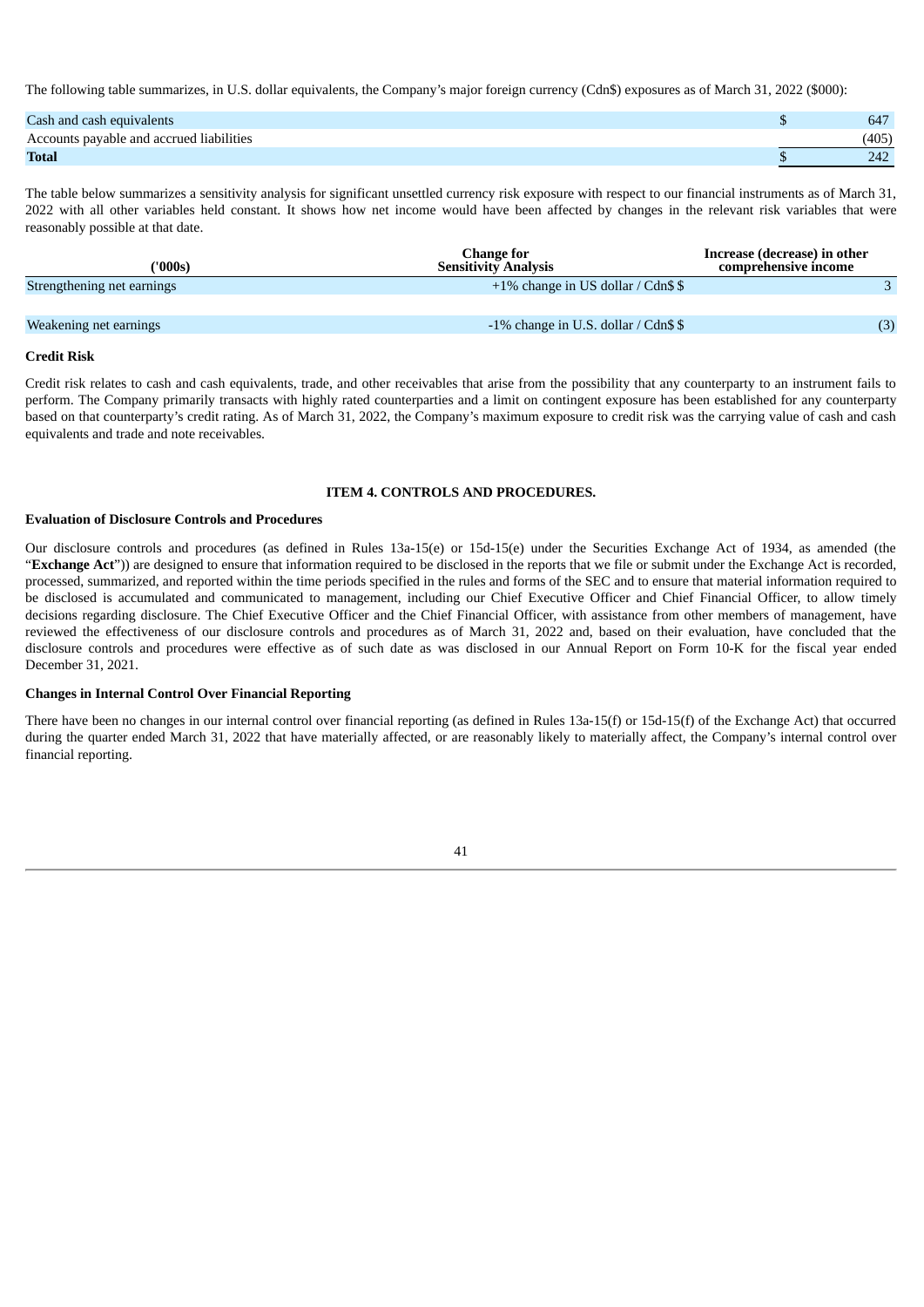## **PART II**

## **ITEM 1. LEGAL PROCEEDINGS.**

<span id="page-41-0"></span>We are not aware of any material pending or threatened litigation or of any proceedings known to be contemplated by governmental authorities that are, or would be, likely to have a material adverse effect upon us or our operations, taken as a whole that was not disclosed in the Company's Form 10-K for the year ended December 31, 2021, or in this Form 10-Q for the three months ended March 31, 2022.

## **ITEM 1A. RISK FACTORS.**

<span id="page-41-1"></span>There have been no material changes from the risk factors set forth in our Annual Report on Form 10-K for the year ended December 31, 2021.

## **ITEM 2. UNREGISTERED SALES OF EQUITY SECURITIES AND USE OF PROCEEDS.**

<span id="page-41-2"></span>None.

## **ITEM 3. DEFAULTS UPON SENIOR SECURITIES.**

<span id="page-41-3"></span>None.

## **ITEM 4. MINE SAFETY DISCLOSURE.**

<span id="page-41-4"></span>The mine safety disclosures required by section 1503(a) of the Dodd-Frank Wall Street Reform and Consumer Protection Act and Item 104 of Regulation S-K are included in Exhibit 95.1 of this Quarterly Report, which is incorporated by reference into this Item 4.

## **ITEM 5. OTHER INFORMATION.**

<span id="page-41-5"></span>None.

# **ITEM 6. EXHIBITS.**

<span id="page-41-6"></span>*Exhibits*

The following exhibits are filed as part of this report: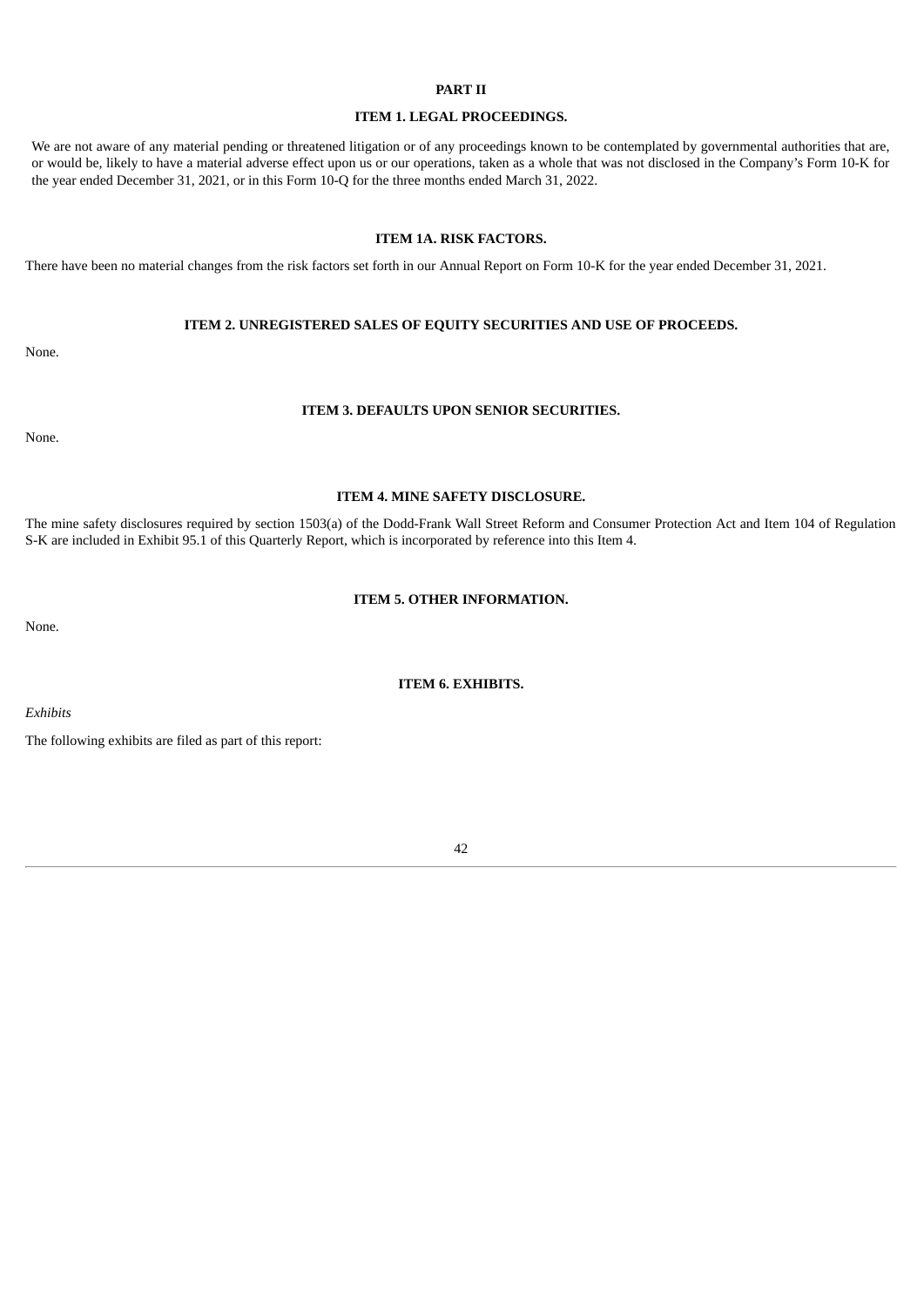| <b>Exhibit</b> |                                                                                                                                                                                                                                                                                                                 |
|----------------|-----------------------------------------------------------------------------------------------------------------------------------------------------------------------------------------------------------------------------------------------------------------------------------------------------------------|
| <b>Number</b>  | <b>Description</b>                                                                                                                                                                                                                                                                                              |
| 3.1            | Articles of Continuance dated September 2, 2005 (1)                                                                                                                                                                                                                                                             |
| 3.2            | Articles of Amendment dated May 26, 2006 (2)                                                                                                                                                                                                                                                                    |
| 3.3            | $By-laws(3)$                                                                                                                                                                                                                                                                                                    |
| 4.1            | Uranerz Energy Corporation 2005 Non-Qualified Stock Option Plan, as amended and restated as of June 15, 2011 (4)                                                                                                                                                                                                |
| 4.2            | Shareholder Rights Plan Agreement between Energy Fuels Inc. and American Stock Transfer & Trust Company, LLC,<br>dated March 18, 2021 (5)                                                                                                                                                                       |
| 4.3            | 2021 Omnibus Equity Incentive Compensation Plan, as amended and restated on March 18, 2021 (6)                                                                                                                                                                                                                  |
| 10.1           | Sales Agreement by and among Energy Fuels Inc., Cantor Fitzgerald & Co., H.C. Wainwright & Co., LLC and Roth<br>Capital Partners, LLC, dated May 6, 2019 (7)                                                                                                                                                    |
| 10.2           | Employment Agreement by and between Energy Fuels Inc. and Mark Chalmers dated March 18, 2021 (8)                                                                                                                                                                                                                |
| 10.3           | <u>Employment Agreement by and between Energy Fuels Inc. and David C. Frydenlund dated March 18, 2021 (9)</u>                                                                                                                                                                                                   |
| 10.4           | <b>Employment Agreement by and between Energy Fuels Inc. and Curtis Moore dated October 6, 2017 (10)</b>                                                                                                                                                                                                        |
| 10.5           | <b>Employment Agreement by and between Energy Fuels Inc. and Dee Ann Nazarenus dated September 1, 2020 (11)</b>                                                                                                                                                                                                 |
| 10.6           | Employment Agreement by and between Energy Fuels Inc. and Scott Bakken dated September 1, 2020 (12)                                                                                                                                                                                                             |
| 10.7           | Consulting Agreement between Energy Fuels Inc. and Liviakis Financial Communications, Inc. dated March 29, 2018<br>and effective October 1, 2017 (13)                                                                                                                                                           |
| 10.8           | October 2018 Amended and Restated Consulting Agreement between Energy Fuels Inc. and Liviakis Financial<br>Communications, Inc. dated October 1, 2018 (14)                                                                                                                                                      |
| 10.9           | October 2019 Second Extension to Consulting Agreement between Energy Fuels Inc. and Liviakis Financial<br>Communications, Inc. dated October 1, 2019 (15)                                                                                                                                                       |
| 10.10          | October 2020 Third Extension to Consulting Agreement between Energy Fuels Inc. and Redwood Empire Financial<br>Communications Inc. ("Redwood"), including its assignment and assumption from Liviakis Financial<br>Communications, Inc. to Redwood, entered into with Energy Fuels Inc. on October 1, 2020 (16) |
| 10.11          | October 2021 Fourth Extension to Consulting Agreement between Energy Fuels Inc. and Redwood Empire Financial<br>Communications Inc., dated March 18, 2021 and effective as of October 1, 2021 (17)                                                                                                              |
| 23.1           | <b>Consent of Mark S. Chalmers</b>                                                                                                                                                                                                                                                                              |
| 31.1           | Certification of Chief Executive Officer pursuant to Rule 13a-14(a)) under the Securities Exchange Act of 1934, as<br>amended                                                                                                                                                                                   |
| 31.2           | Certification of Chief Financial Officer pursuant to Rule 13a-14(a) under the Securities Exchange Act of 1934, as<br>amended                                                                                                                                                                                    |
| 32.1           | Certification of Chief Executive Officer pursuant to 18 U.S.C. Section 1350, as adopted pursuant to Section 906 of the<br>Sarbanes-Oxley Act of 2002                                                                                                                                                            |
| 32.2           | Certification of Chief Financial Officer pursuant to 18 U.S.C. Section 1350, as adopted pursuant to Section 906 of the<br>Sarbanes-Oxley Act of 2002                                                                                                                                                            |
| 95.1           | <b>Mine Safety Disclosure</b>                                                                                                                                                                                                                                                                                   |
| 101.INS        | <b>XBRL Instance Document</b>                                                                                                                                                                                                                                                                                   |
| 101.SCH        | XBRL Taxonomy Extension - Schema                                                                                                                                                                                                                                                                                |
| 101.CAL        | XBRL Taxonomy Extension - Calculations                                                                                                                                                                                                                                                                          |
| 101.DEF        | <b>XBRL Taxonomy Extension - Definitions</b>                                                                                                                                                                                                                                                                    |
| 101.LAB        | XBRL Taxonomy Extension - Labels                                                                                                                                                                                                                                                                                |
| 101.PRE        | <b>XBRL Taxonomy Extension - Presentations</b>                                                                                                                                                                                                                                                                  |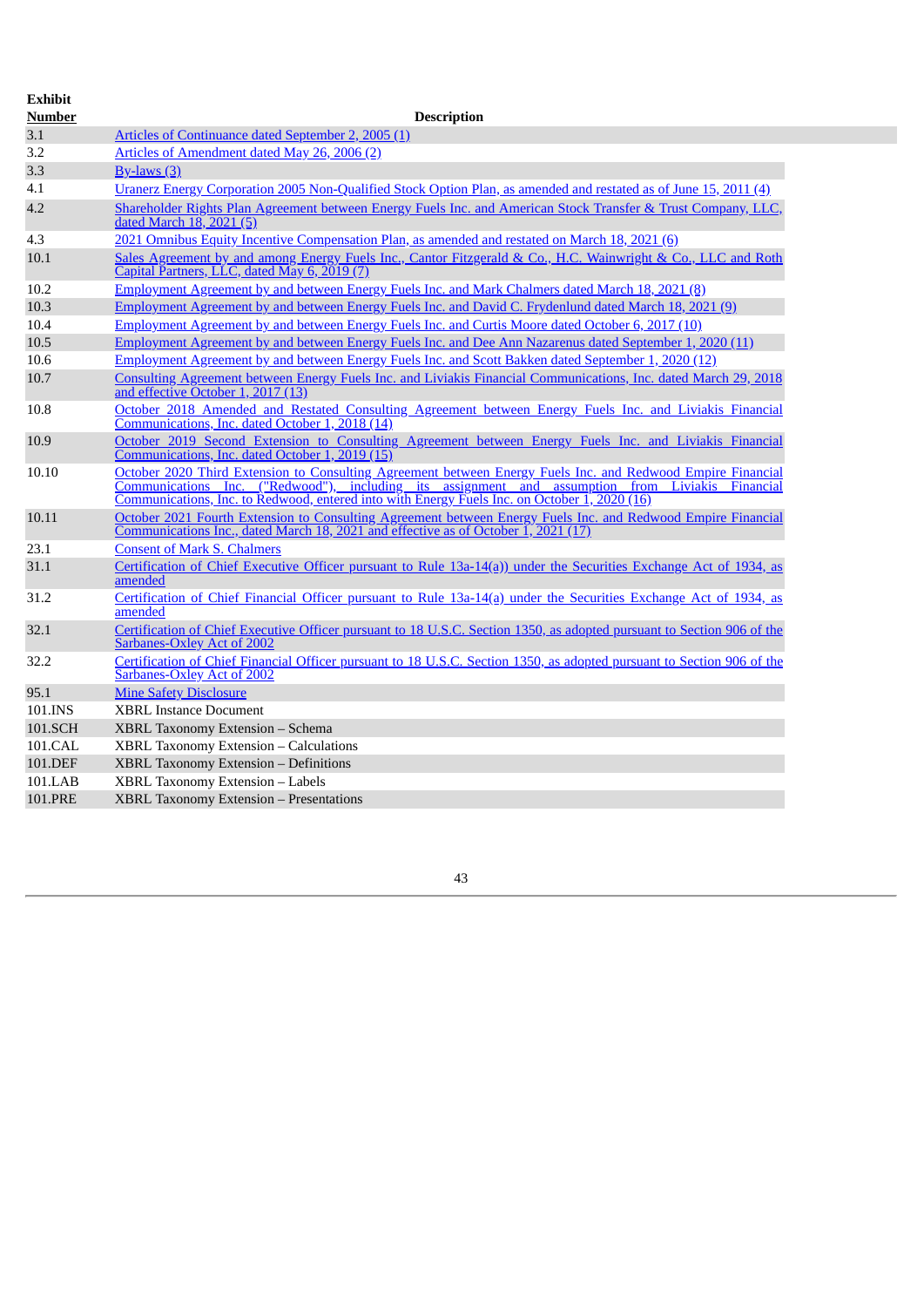- (1) Incorporated by reference to Exhibit 3.1 of Energy Fuels' Form F-4 filed with the SEC on May 8, 2015.
- (2) Incorporated by reference to Exhibit 3.2 of Energy Fuels' Form F-4 filed with the SEC on May 8, 2015.
- (3) Incorporated by reference to Exhibit 3.3 of Energy Fuels' Form F-4 filed with the SEC on May 8, 2015.
- (4) Incorporated by reference to Exhibit 4.2 to Energy Fuels' Form S-8 filed on June 24, 2015.
- (5) Incorporated by reference to Appendix B of Energy Fuels' Schedule 14A filed with the SEC on April 2, 2021.
- (6) Incorporated by reference to Appendix A of Energy Fuels' Schedule 14A filed with the SEC on April 2, 2021.
- (7) Incorporated by reference to Exhibit 10.1 to Energy Fuels' Form 10-Q filed with the SEC on August 5, 2019.
- (8) Incorporated by reference to Exhibit 10.9 to Energy Fuels' Form 10-K filed with the SEC on March 22, 2021.
- (9) Incorporated by reference to Exhibit 10.10 to Energy Fuels' Form 10-K filed with the SEC on March 22, 2021.
- (10) Incorporated by reference to Exhibit 10.4 to Energy Fuels' Form 10-Q filed with the SEC on November 2, 2020.
- (11) Incorporated by reference to Exhibit 10.5 to Energy Fuels' Form 10-Q filed with the SEC on November 2, 2020.
- (12) Incorporated by reference to Exhibit 10.6 to Energy Fuels' Form 10-Q filed with the SEC on November 2, 2020.
- (13) Incorporated by reference to Exhibit 1.1 to Energy Fuels' Form 8-K filed on April 3, 2018.
- (14) Incorporated by reference to Exhibit 14.16 to Energy Fuels' Form 10-Q filed with the SEC on November 5, 2018.
- (15) Incorporated by reference to Exhibit 10.10 to Energy Fuels' Form 10-K filed with the SEC on March 17, 2020.
- (16) Incorporated by reference to Exhibit 10.4 to Energy Fuels' Form 10-K filed with the SEC on March 22, 2021.
- (17) Incorporated by reference to Exhibit 10.11 to Energy Fuels' Form 10-Q filed with the SEC on May 13, 2021.

# **SIGNATURES**

Pursuant to the requirements of Section 13 or 15(d) of the *Securities Exchange Act of 1934*, the registrant has duly caused this report to be signed on its behalf by the undersigned, thereunto duly authorized.

> **ENERGY FUELS INC.** (Registrant)

Dated: May 16, 2022 By: /s/ Mark S. Chalmers Mark S. Chalmers President & Chief Executive Officer

Dated: May 16, 2022 By: /s/ David C. Frydenlund David C. Frydenlund Chief Financial Officer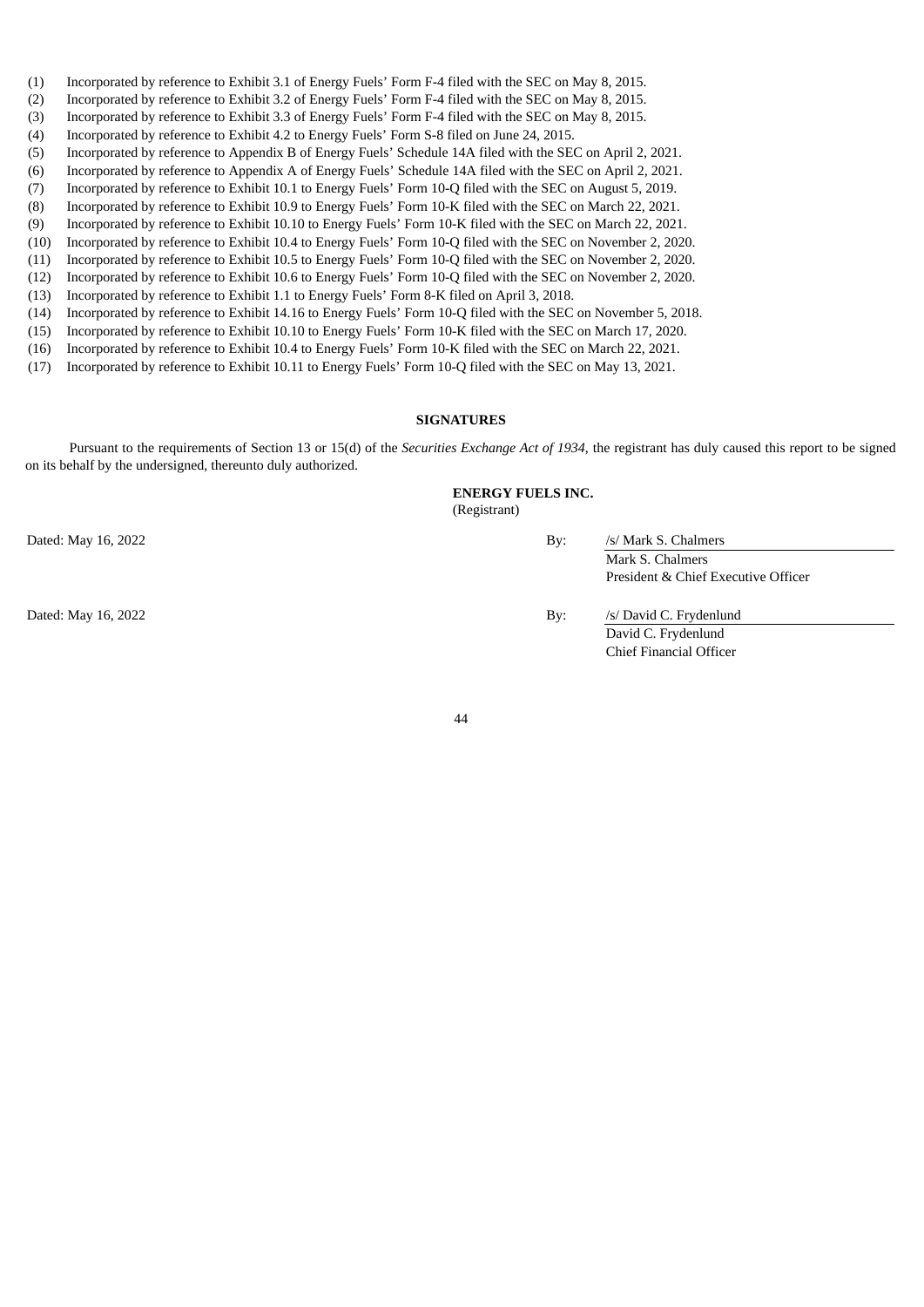## **CONSENT OF MARK S. CHALMERS**

<span id="page-44-0"></span>I consent to the inclusion in the Quarterly Report on Form 10-Q of Energy Fuels Inc. (the "Company") for the quarter ended March 31, 2022 (the "Quarterly Report") of technical disclosure regarding the properties of the Company, including sampling, analytical and test data underlying such disclosure (the "Technical Information") and of references to my name with respect to the Technical Information being filed with the United States Securities and Exchange Commission (the "SEC") under cover of Form 10-Q.

I also consent to the filing of this consent under cover of Form 10-Q with the SEC and of the incorporation by reference of this consent and the Technical Information into the Company's Registration Statements on Form S-3 (File Nos. 333-253666 and 333-226878), as amended, and into the Company's Registration Statements on Form S-8 (Nos. 333-254559, 333-217098, 333-205182, 333-194900 and 333-226654), and any amendments thereto, filed with the SEC.

/s/ Mark S. Chalmers Name: Mark S. Chalmers Title: President and Chief Executive Officer, Energy Fuels Inc.

Date: May 16, 2022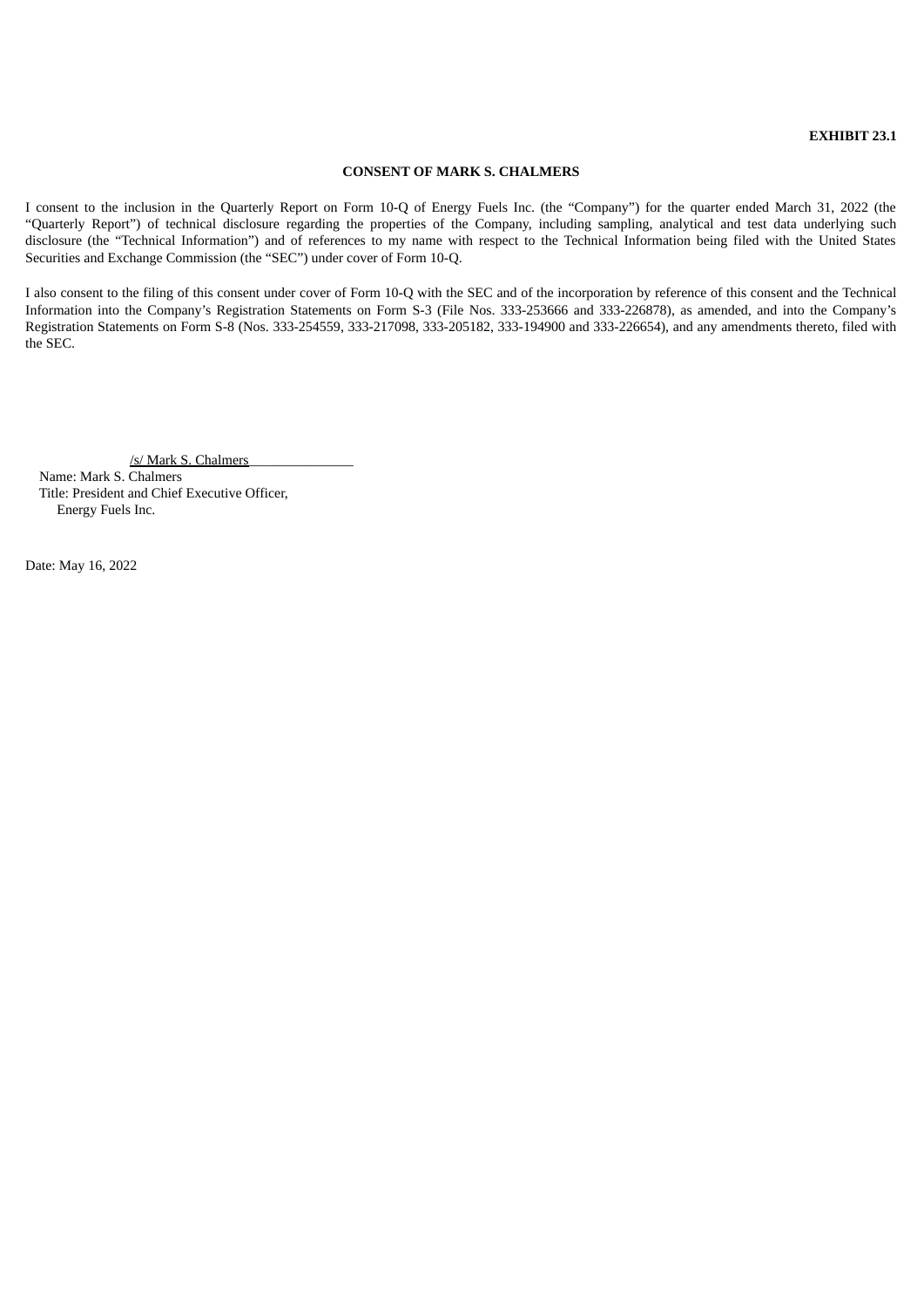## **EXHIBIT 31.1**

## **CERTIFICATION OF CHIEF EXECUTIVE OFFICER PURSUANT TO RULE 13a-14(a) OF THE SECURITIES EXCHANGE ACT OF 1934**

<span id="page-45-0"></span>I, Mark S. Chalmers, certify that:

- 1. I have reviewed this quarterly report on Form 10-Q of Energy Fuels Inc.;
- 2. Based on my knowledge, this report does not contain any untrue statement of a material fact or omit to state a material fact necessary to make the statements made, in light of the circumstances under which such statements were made, not misleading with respect to the period covered by this report;
- 3. Based on my knowledge, the financial statements, and other financial information included in this report, fairly present in all material respects the financial condition, results of operations and cash flows of the registrant as of, and for, the periods presented in this report;
- 4. The registrant's other certifying officer and I are responsible for establishing and maintaining disclosure controls and procedures (as defined in Exchange Act Rules 13a-15(e) and 15d-15(e)) and internal control over financial reporting (as defined in Exchange Act Rules 13a-15(f) and 15d-15 $(\tilde{f})$ ) for the registrant and have:
	- (a) Designed such disclosure controls and procedures, or caused such disclosure controls and procedures to be designed under our supervision, to ensure that material information relating to the registrant, including its consolidated subsidiaries, is made known to us by others within those entities, particularly during the period in which this report is being prepared;
	- (b) Designed such internal control over financial reporting, or caused such internal control over financial reporting to be designed under our supervision, to provide reasonable assurance regarding the reliability of financial reporting and the preparation of financial statements for external purposes in accordance with generally accepted accounting principles;
	- (c) Evaluated the effectiveness of the registrant's disclosure controls and procedures and presented in this report our conclusions about the effectiveness of the disclosure controls and procedures, as of the end of the period covered by this report based on such evaluation; and
	- (d) Disclosed in this report any change in the registrant's internal control over financial reporting that occurred during the registrant's most recent fiscal quarter (the registrant's fourth fiscal quarter in the case of an annual report) that has materially affected, or is reasonably likely to materially affect, the registrant's internal control over financial reporting; and
- 5. The registrant's other certifying officer and I have disclosed, based on our most recent evaluation of internal control over financial reporting, to the registrant's auditors and the audit committee of the registrant's board of directors (or persons performing the equivalent functions):
	- (a) All significant deficiencies and material weaknesses in the design or operation of internal control over financial reporting which are reasonably likely to adversely affect the registrant's ability to record, process, summarize and report financial information; and
	- (b) Any fraud, whether or not material, that involves management or other employees who have a significant role in the registrant's internal control over financial reporting.

|                    | /s/ Mark S. Chalmers                  |
|--------------------|---------------------------------------|
| Date: May 16, 2022 | Mark S. Chalmers                      |
|                    | President and Chief Executive Officer |
|                    | (Principal Executive Officer)         |
|                    |                                       |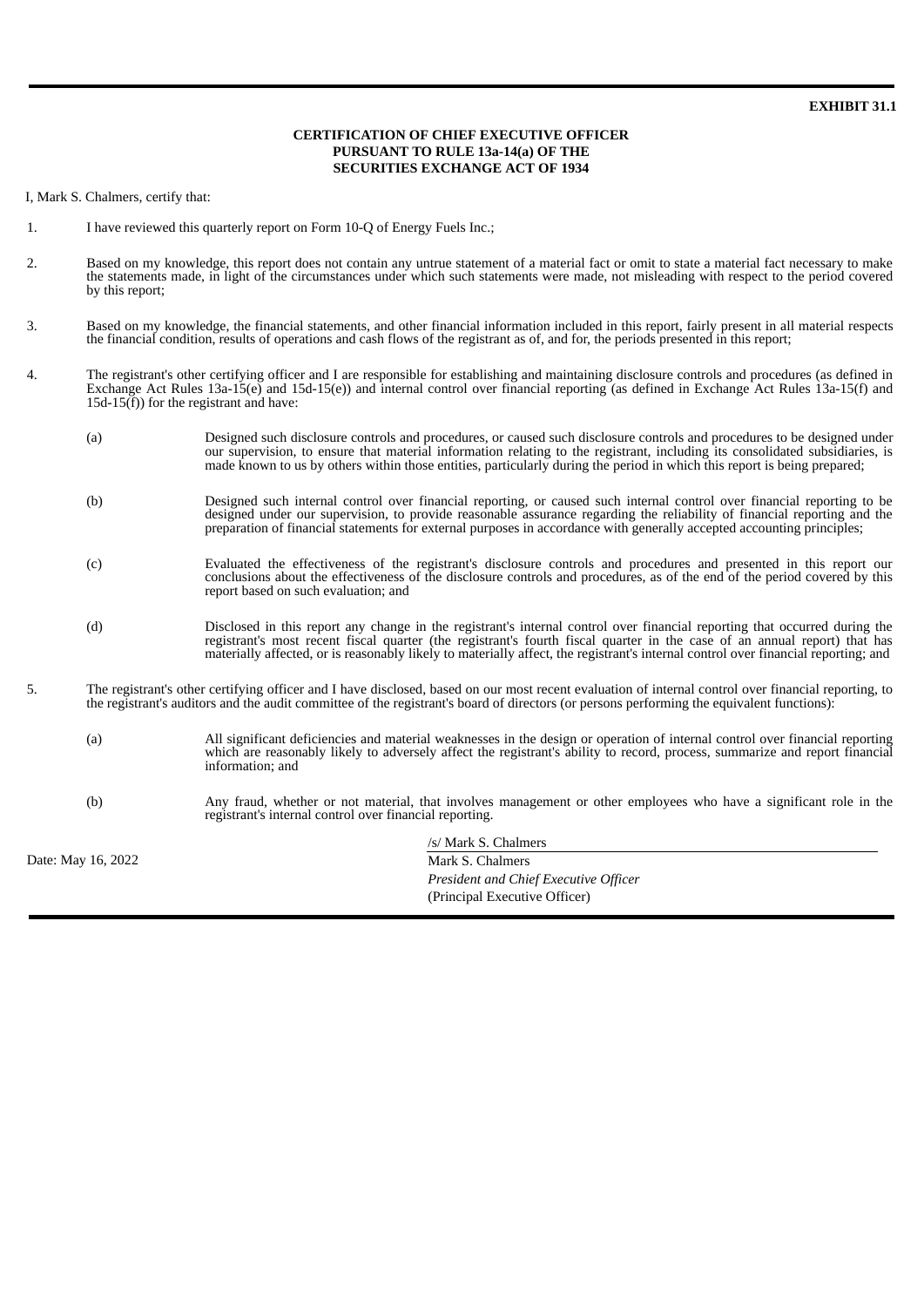# **CERTIFICATION OF CHIEF FINANCIAL OFFICER PURSUANT TO RULE 13a-14(a) OF THE SECURITIES EXCHANGE ACT OF 1934**

<span id="page-46-0"></span>I, David C. Frydenlund, certify that:

- 1. I have reviewed this quarterly report on Form 10-Q of Energy Fuels Inc.;
- 2. Based on my knowledge, this report does not contain any untrue statement of a material fact or omit to state a material fact necessary to make the statements made, in light of the circumstances under which such statements were made, not misleading with respect to the period covered by this report;
- 3. Based on my knowledge, the financial statements, and other financial information included in this report, fairly present in all material respects the financial condition, results of operations and cash flows of the registrant as of, and for, the periods presented in this report;
- 4. The registrant's other certifying officer and I are responsible for establishing and maintaining disclosure controls and procedures (as defined in Exchange Act Rules 13a-15(e) and 15d-15(e)) and internal control over financial reporting (as defined in Exchange Act Rules 13a-15(f) and 15d-15 $(\tilde{f})$ ) for the registrant and have:
	- (a) Designed such disclosure controls and procedures, or caused such disclosure controls and procedures to be designed under our supervision, to ensure that material information relating to the registrant, including its consolidated subsidiaries, is made known to us by others within those entities, particularly during the period in which this report is being prepared;
	- (b) Designed such internal control over financial reporting, or caused such internal control over financial reporting to be designed under our supervision, to provide reasonable assurance regarding the reliability of financial reporting and the preparation of financial statements for external purposes in accordance with generally accepted accounting principles;
	- (c) Evaluated the effectiveness of the registrant's disclosure controls and procedures and presented in this report our conclusions about the effectiveness of the disclosure controls and procedures, as of the end of the period covered by this report based on such evaluation; and
	- (d) Disclosed in this report any change in the registrant's internal control over financial reporting that occurred during the registrant's most recent fiscal quarter (the registrant's fourth fiscal quarter in the case of an annual report) that has materially affected, or is reasonably likely to materially affect, the registrant's internal control over financial reporting; and
- 5. The registrant's other certifying officer and I have disclosed, based on our most recent evaluation of internal control over financial reporting, to the registrant's auditors and the audit committee of the registrant's board of directors (or persons performing the equivalent functions):
	- (a) All significant deficiencies and material weaknesses in the design or operation of internal control over financial reporting which are reasonably likely to adversely affect the registrant's ability to record, process, summarize and report financial information; and
	- (b) Any fraud, whether or not material, that involves management or other employees who have a significant role in the registrant's internal control over financial reporting.

|                    | /s/ David C. Frydenlund       |  |
|--------------------|-------------------------------|--|
| Date: May 16, 2022 | David C. Frydenlund           |  |
|                    | Chief Financial Officer       |  |
|                    | (Principal Financial Officer) |  |
|                    |                               |  |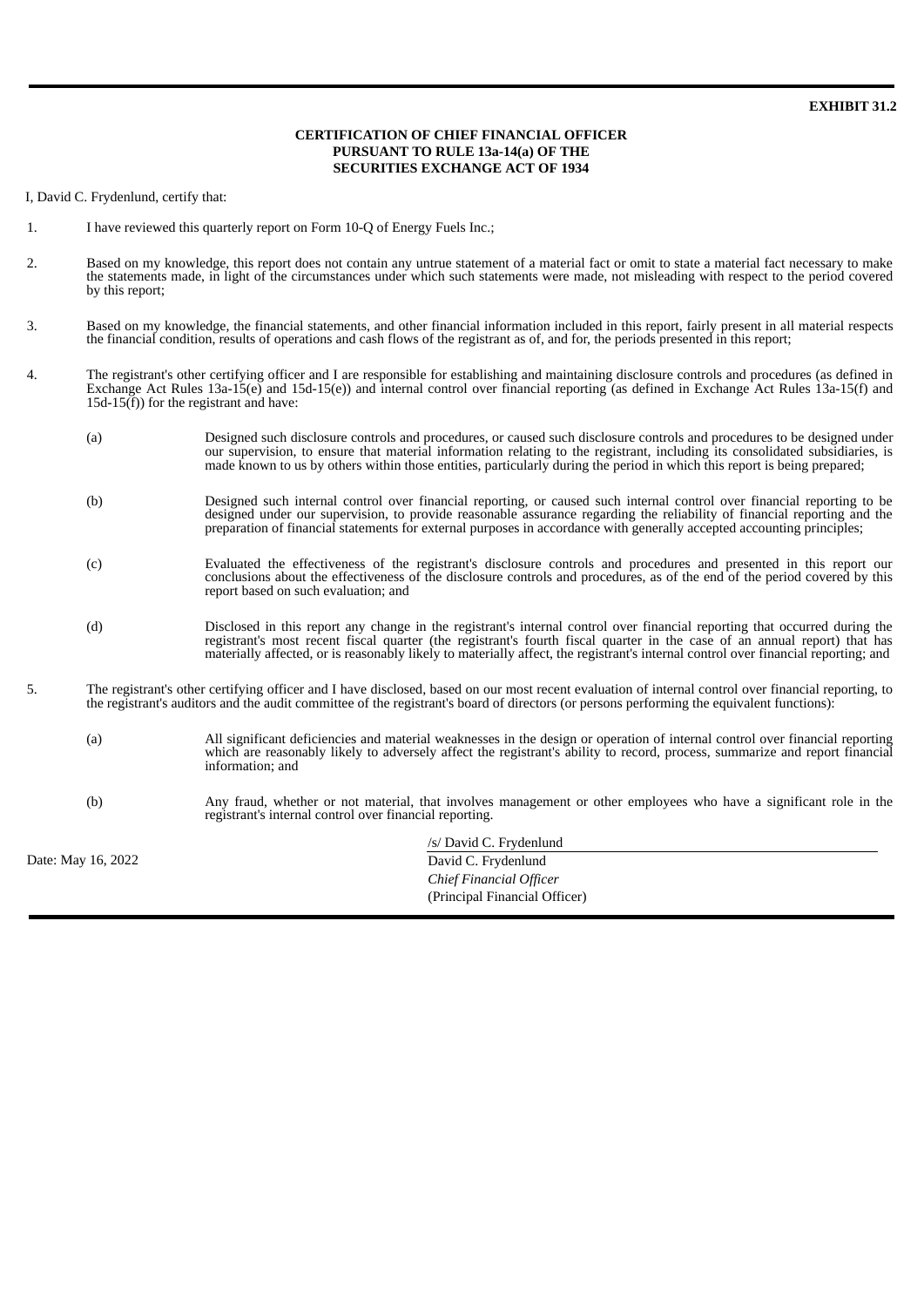# **EXHIBIT 32.1**

## **CERTIFICATION PURSUANT TO 18 U.S.C. §1350 AS ADOPTED PURSUANT TO SECTION 906 OF THE SARBANES-OXLEY ACT OF 2002**

<span id="page-47-0"></span>In connection with the Quarterly Report of Energy Fuels Inc. (the "Company") on Form 10-Q for the period ended March 31, 2022 as filed with the Securities and Exchange Commission on the date hereof (the "Report"), I, Mark S. Chalmers, President and Chief Executive Officer, certify, pursuant to 18 U.S.C. §1350, as adopted pursuant to Section 906 of the Sarbanes-Oxley Act of 2002, that:

(1) The Report fully complies with the requirements of Section 13(a) or 15(d) of the Securities Exchange Act of 1934, as amended; and

(2) The information contained in the Report fairly presents, in all material respects, the financial condition and results of operations of the Company.

/s/ Mark S. Chalmers Mark S. Chalmers *President and Chief Executive Officer*

(Principal Executive Officer)

Date: May 16, 2022

A signed original of this written statement required by Section 906, or other document authenticating, acknowledging, or otherwise adopting the signature that appears in typed form within the electronic version of this written statement required by Section 906, has been provided to the Company and will be retained by the Company and furnished to the Securities and Exchange Commission or its staff upon request.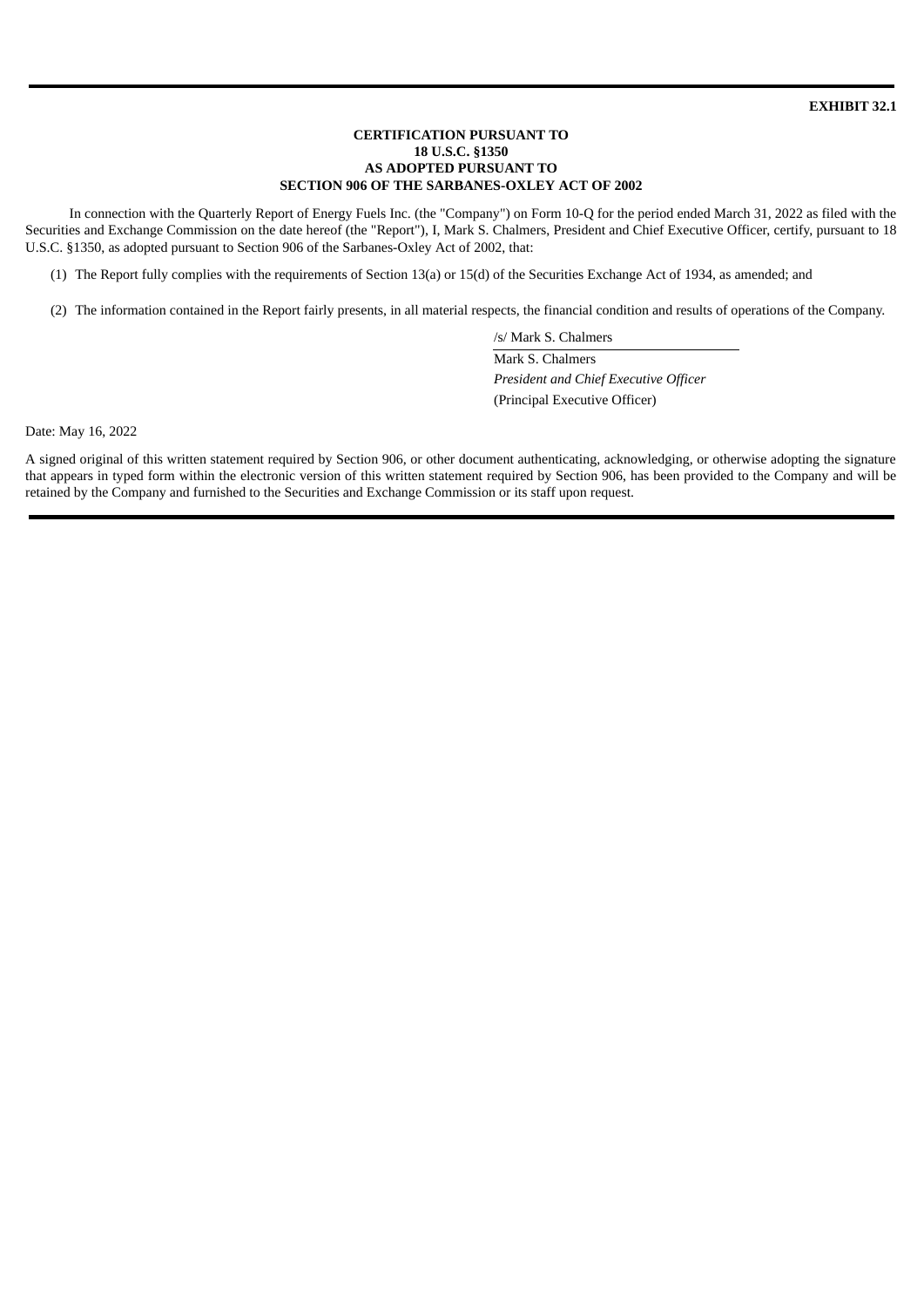# **EXHIBIT 32.2**

## **CERTIFICATION PURSUANT TO 18 U.S.C. §1350 AS ADOPTED PURSUANT TO SECTION 906 OF THE SARBANES-OXLEY ACT OF 2002**

<span id="page-48-0"></span>In connection with the Quarterly Report of Energy Fuels Inc. (the "Company") on Form 10-Q for the period ended March 31, 2022 as filed with the Securities and Exchange Commission on the date hereof (the "Report"), I, David C. Frydenlund, Chief Financial Officer, certify, pursuant to 18 U.S.C. §1350, as adopted pursuant to Section 906 of the Sarbanes-Oxley Act of 2002, that:

(1) The Report fully complies with the requirements of Section 13(a) or 15(d) of the Securities Exchange Act of 1934, as amended; and

(2) The information contained in the Report fairly presents, in all material respects, the financial condition and results of operations of the Company.

/s/ David C. Frydenlund

David C. Frydenlund *Chief Financial Officer* (Principal Financial Officer)

Date: May 16, 2022

A signed original of this written statement required by Section 906, or other document authenticating, acknowledging, or otherwise adopting the signature that appears in typed form within the electronic version of this written statement required by Section 906, has been provided to the Company and will be retained by the Company and furnished to the Securities and Exchange Commission or its staff upon request.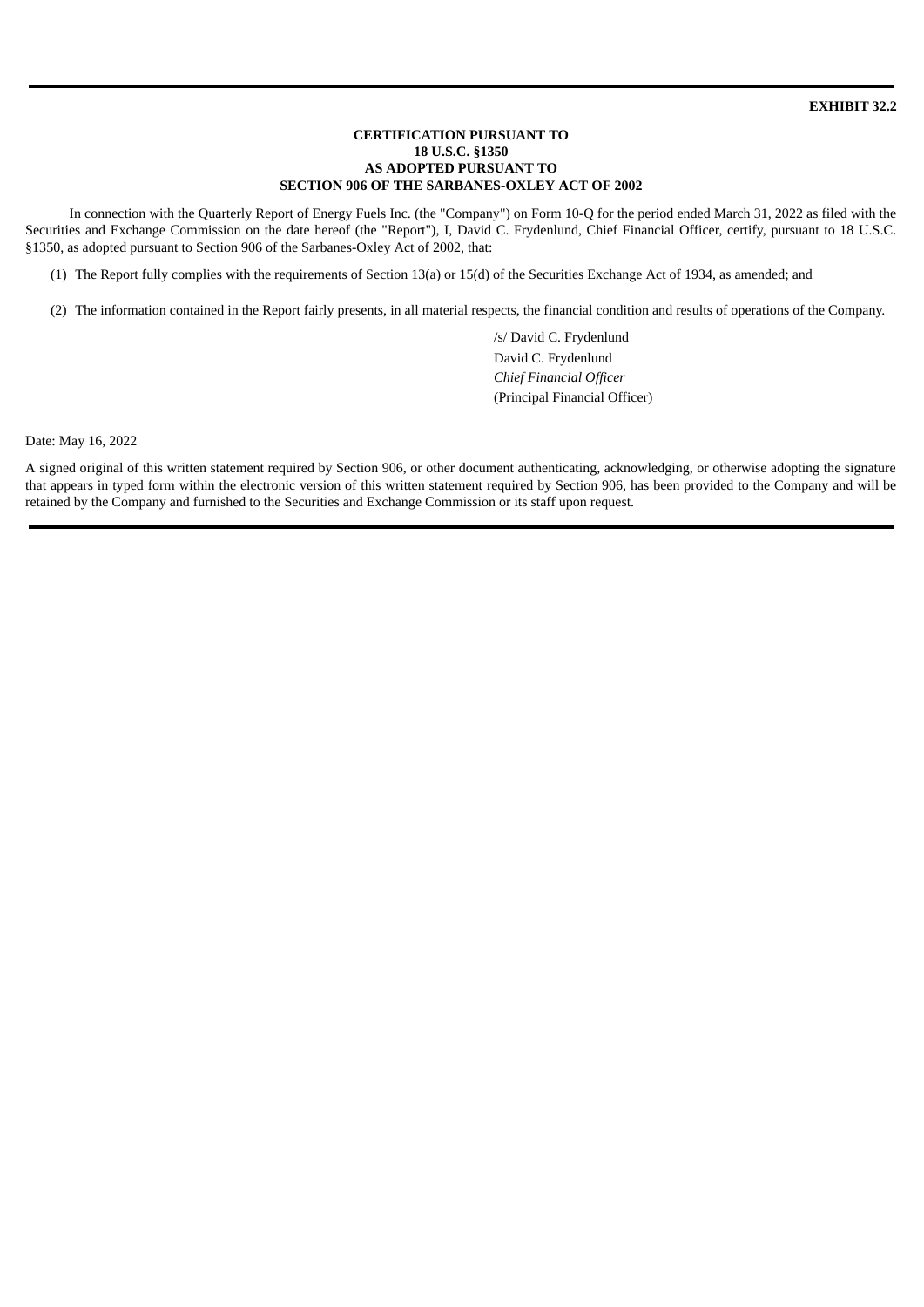#### **Mine Safety Disclosure**

<span id="page-49-0"></span>Pursuant to Section 1503(a) of the Dodd-Frank Wall Street Reform and Consumer Protection Act of 2010 (the "**Dodd-Frank Act**"), issuers that are operators, or that have a subsidiary that is an operator, of a coal or other mine in the United States, and that is subject to regulation by the Federal Mine Safety and Health Administration under the Mine Safety and Health Act of 1977 ("**Mine Safety Act**"), are required to disclose in their periodic reports filed with the SEC information regarding specified health and safety violations, orders and citations, related assessments and legal actions, and miningrelated fatalities.

The following table sets out the information concerning mine safety violations or other regulatory matters required by Section 1503(a) of the Dodd Frank Wall Street Reform and Consumer Protection Act for the period January 1, 2022 through March 31, 2022 covered by this report:

| <b>Property</b>                | Section 104(a)<br>S&S<br>Citations <sup>2</sup><br>$^{(#)}$ | Section<br>104(b)<br>Orders <sup>3</sup><br>$^{(#)}$ | Section<br>104(d)<br><b>Citations</b> and<br>Orders <sup>4</sup><br>(# ) | Section 110(b)<br>(2) Violations <sup>5</sup><br>$^{(#)}$ | Section<br>107(a)<br>Orders <sup>6</sup><br>$^{(#)}$ | <b>Total Dollar</b><br><b>Value of MSHA</b><br><b>Assess-ments</b><br>Proposed <sup>7</sup><br>$\tilde{S}$ | <b>Total Number</b><br>of Mining<br><b>Related</b><br><b>Fatalities</b><br>$^{(#)}$ | <b>Received Notice</b><br>of Pattern of<br><b>Violations or</b><br>Potential<br><b>Thereof Under</b><br>Section $104(e)^8$<br>(ves/no) | Legal<br><b>Actions</b><br>Pending as<br>of Last Day<br>of Period <sup>9</sup><br>(#) | Legal<br>Actions<br><b>Initiated</b><br>During<br>Period<br>(#) | <b>Legal Actions</b><br><b>Řesolved</b><br><b>During</b><br><b>Period</b><br>$($ # $)$ |
|--------------------------------|-------------------------------------------------------------|------------------------------------------------------|--------------------------------------------------------------------------|-----------------------------------------------------------|------------------------------------------------------|------------------------------------------------------------------------------------------------------------|-------------------------------------------------------------------------------------|----------------------------------------------------------------------------------------------------------------------------------------|---------------------------------------------------------------------------------------|-----------------------------------------------------------------|----------------------------------------------------------------------------------------|
| Arizona 1                      | Nil                                                         | Nil                                                  | Nil                                                                      | Nil                                                       | Nil                                                  | \$0.00                                                                                                     | Nil                                                                                 | N <sub>0</sub>                                                                                                                         | Nil                                                                                   | Nil                                                             | Nil                                                                                    |
| Beaver/<br>La Sal <sup>1</sup> | Nil                                                         | Nil                                                  | Nil                                                                      | Nil                                                       | Nil                                                  | \$0.00                                                                                                     | Nil                                                                                 | No                                                                                                                                     | Nil                                                                                   | Nil                                                             | Nil                                                                                    |
| Pinyon Plain <sup>1</sup>      | Nil                                                         | Nil                                                  | Nil                                                                      | Nil                                                       | Nil                                                  | \$0.00                                                                                                     | Nil                                                                                 | N <sub>0</sub>                                                                                                                         | Nil                                                                                   | Nil                                                             | Nil                                                                                    |
| Energy Queen <sup>1</sup>      | Nil                                                         | Nil                                                  | Nil                                                                      | Nil                                                       | Nil                                                  | \$0.00                                                                                                     | Nil                                                                                 | N <sub>0</sub>                                                                                                                         | Nil                                                                                   | Nil                                                             | Nil                                                                                    |
| Pandora <sup>1</sup>           | Nil                                                         | Nil                                                  | Nil                                                                      | Nil                                                       | Nil                                                  | \$0.00                                                                                                     | Nil                                                                                 | N <sub>0</sub>                                                                                                                         | Nil                                                                                   | Nil                                                             | Nil                                                                                    |
| Whirlwind <sup>1</sup>         | Nil                                                         | Nil                                                  | Nil                                                                      | Nil                                                       | Nil                                                  | \$0.00                                                                                                     | Nil                                                                                 | N <sub>0</sub>                                                                                                                         | Nil                                                                                   | Nil                                                             | Nil                                                                                    |

The Company's Arizona 1 Mine, Pinyon Plain Mine, Energy Queen Property, Whirlwind Project, Beaver/La Sal Property and Pandora Property were each on standby and were not mined during the period.

Citations and Orders are issued under Section 104 of the Federal Mine Safety and Health Act of 1977 (30 U.S.C. 814) ("**MSHA**") for violations of MSHA or any mandatory health or safety standard, rule, order or regulation promulgated under MSHA. A Section 104(a) "Significant and Substantial" or "S&S" citation is considered more severe than a non-S&S citation and generally is issued in a situation where the conditions created by the violation do not cause imminent danger, but the violation is of such a nature as could significantly and substantially contribute to the cause and effect of a mine safety or health hazard. It should be noted that, for purposes of this table, S&S citations that are included in another column, such as Section 104(d) citations, are not also included as Section 104(a) S&S citations in this column.

A Section 104(b) withdrawal order is issued if, upon a follow up inspection, an MSHA inspector finds that a violation has not been abated within the period of time as originally fixed in the violation and determines that the period of time for the abatement should not be extended. Under a withdrawal order, all persons, other than those required to abate the violation and certain others, are required to be withdrawn from and prohibited from entering the affected area of the mine until the inspector determines that the violation has been abated.

A citation is issued under Section 104(d) where there is an S&S violation and the inspector finds the violation to be caused by an unwarrantable failure of the operator to comply with a mandatory health or safety standard. Unwarrantable failure is a special negligence finding that is made by an MSHA inspector and that focuses on the operator's conduct. If during the same inspection or any subsequent inspection of the mine within 90 days after issuance of the citation, the MSHA inspector finds another violation caused by an unwarrantable failure of the operator to comply, a withdrawal order is issued, under which all persons, other than those required to abate the violation and certain others, are required to be withdrawn from and prohibited from entering the affected area until the inspector determines that the violation has been abated.

A flagrant violation under Section 110(b)(2) is a violation that results from a reckless or repeated failure to make reasonable efforts to eliminate a known violation of a mandatory health or safety standard that substantially and proximately caused, or reasonable could have been expected to cause, death or serious bodily injury.

An imminent danger order under Section 107(a) is issued when an MSHA inspector finds that an imminent danger exists in a mine. An imminent danger is the existence of any condition or practice which could reasonably be expected to cause death or serious physical harm before such condition or practice can be abated. Under an imminent danger order, all persons, other than those required to abate the condition or practice and certain others, are required to be withdrawn from and are prohibited from entering the affected area until the inspector determines that such imminent danger and the conditions or practices which caused the imminent danger no longer exist.

These dollar amounts include the total amount of all proposed assessments under MSHA relating to any type of violation during